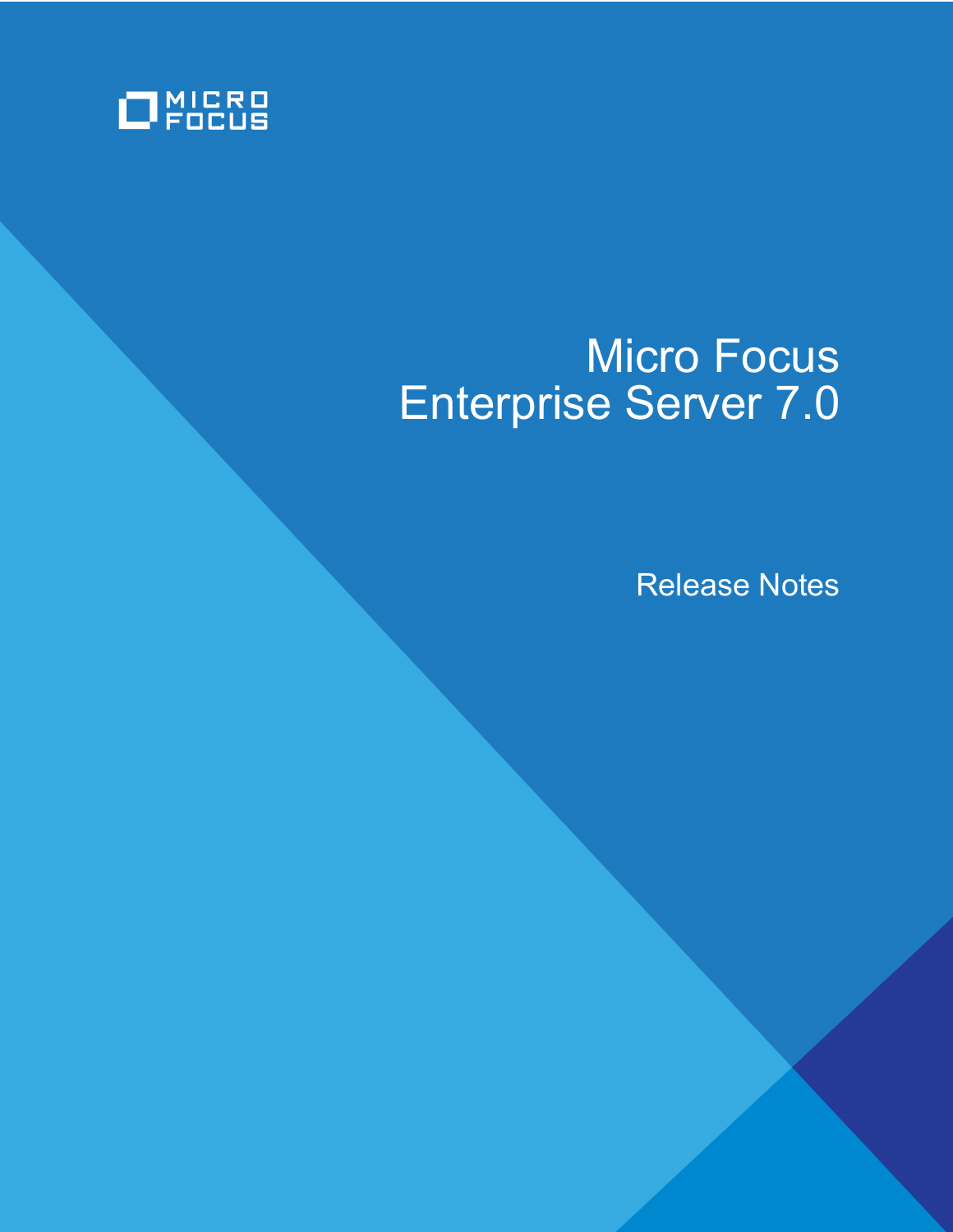**Micro Focus The Lawn 22-30 Old Bath Road Newbury, Berkshire RG14 1QN UK http://www.microfocus.com**

**© Copyright 2021 Micro Focus or one of its affiliates.**

**MICRO FOCUS, the Micro Focus logo and Enterprise Developer are trademarks or registered trademarks of Micro Focus or one of its affiliates.**

**All other marks are the property of their respective owners.**

**2022-01-10**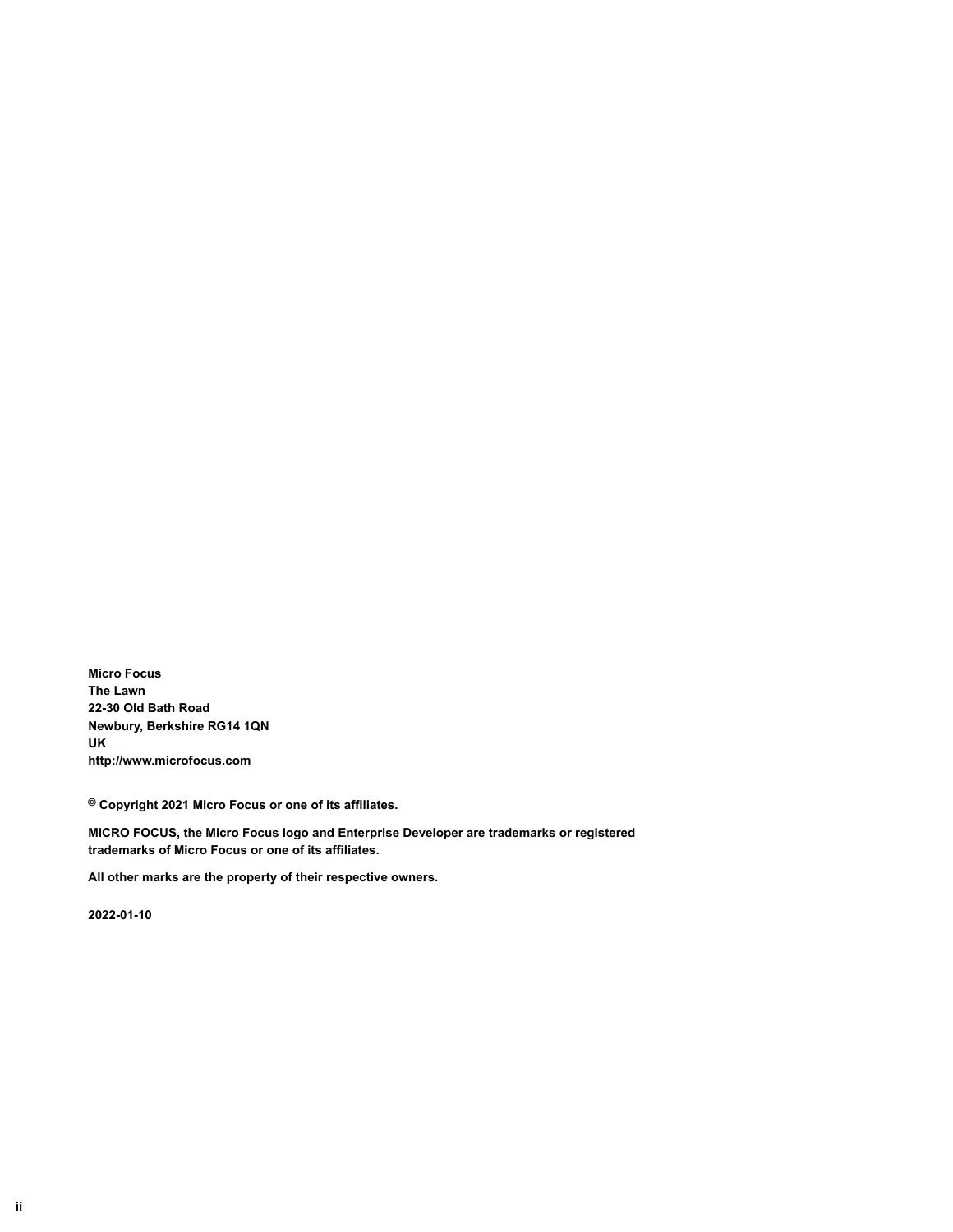# **Contents**

| <b>What's New</b>                                                                                                                                                                         |    |
|-------------------------------------------------------------------------------------------------------------------------------------------------------------------------------------------|----|
| Micro Focus COBOL Extension for Visual Studio Code (all material contract material of 5                                                                                                   |    |
|                                                                                                                                                                                           |    |
| <b>CICS Support</b>                                                                                                                                                                       |    |
|                                                                                                                                                                                           |    |
| Database Access - HCOSS Manage Connections Tool [11] matters and access - HCOSS Manage Connections Tool [11] matters and access - HCOSS Manage Connections Tool [11] matters and access - |    |
|                                                                                                                                                                                           |    |
| Data File Tools                                                                                                                                                                           |    |
|                                                                                                                                                                                           |    |
|                                                                                                                                                                                           |    |
|                                                                                                                                                                                           |    |
|                                                                                                                                                                                           |    |
| Licensing                                                                                                                                                                                 |    |
| Mainframe Access (MFA) (and the contract of the contract of the contract of the contract of the contract of th                                                                            |    |
|                                                                                                                                                                                           |    |
|                                                                                                                                                                                           |    |
|                                                                                                                                                                                           |    |
| <b>Known Issues</b>                                                                                                                                                                       |    |
|                                                                                                                                                                                           |    |
| Other Issues Resolved in This Release manual continuum control 53                                                                                                                         |    |
|                                                                                                                                                                                           |    |
| <b>Installation</b>                                                                                                                                                                       |    |
| Before Installing                                                                                                                                                                         |    |
| Downloading the Product manufactured and the Communication of 55                                                                                                                          |    |
|                                                                                                                                                                                           |    |
|                                                                                                                                                                                           |    |
| <b>Basic Installation</b>                                                                                                                                                                 |    |
|                                                                                                                                                                                           |    |
|                                                                                                                                                                                           |    |
|                                                                                                                                                                                           |    |
|                                                                                                                                                                                           |    |
| After Installing                                                                                                                                                                          |    |
| On Windows                                                                                                                                                                                |    |
|                                                                                                                                                                                           |    |
| <b>Licensing Information</b>                                                                                                                                                              | 66 |
| To start Micro Focus License Administration                                                                                                                                               |    |
| Installing licenses                                                                                                                                                                       |    |
| If you have a license file                                                                                                                                                                |    |
|                                                                                                                                                                                           |    |
| To obtain more licenses                                                                                                                                                                   |    |
| <b>Updates and Customer Care</b>                                                                                                                                                          |    |
| Further Information and Product Support (and the material continuum material and To                                                                                                       |    |
| <b>Information We Need</b>                                                                                                                                                                |    |
| <b>Creating Debug Files</b>                                                                                                                                                               |    |
| <b>Copyright and Disclaimer</b>                                                                                                                                                           |    |
|                                                                                                                                                                                           |    |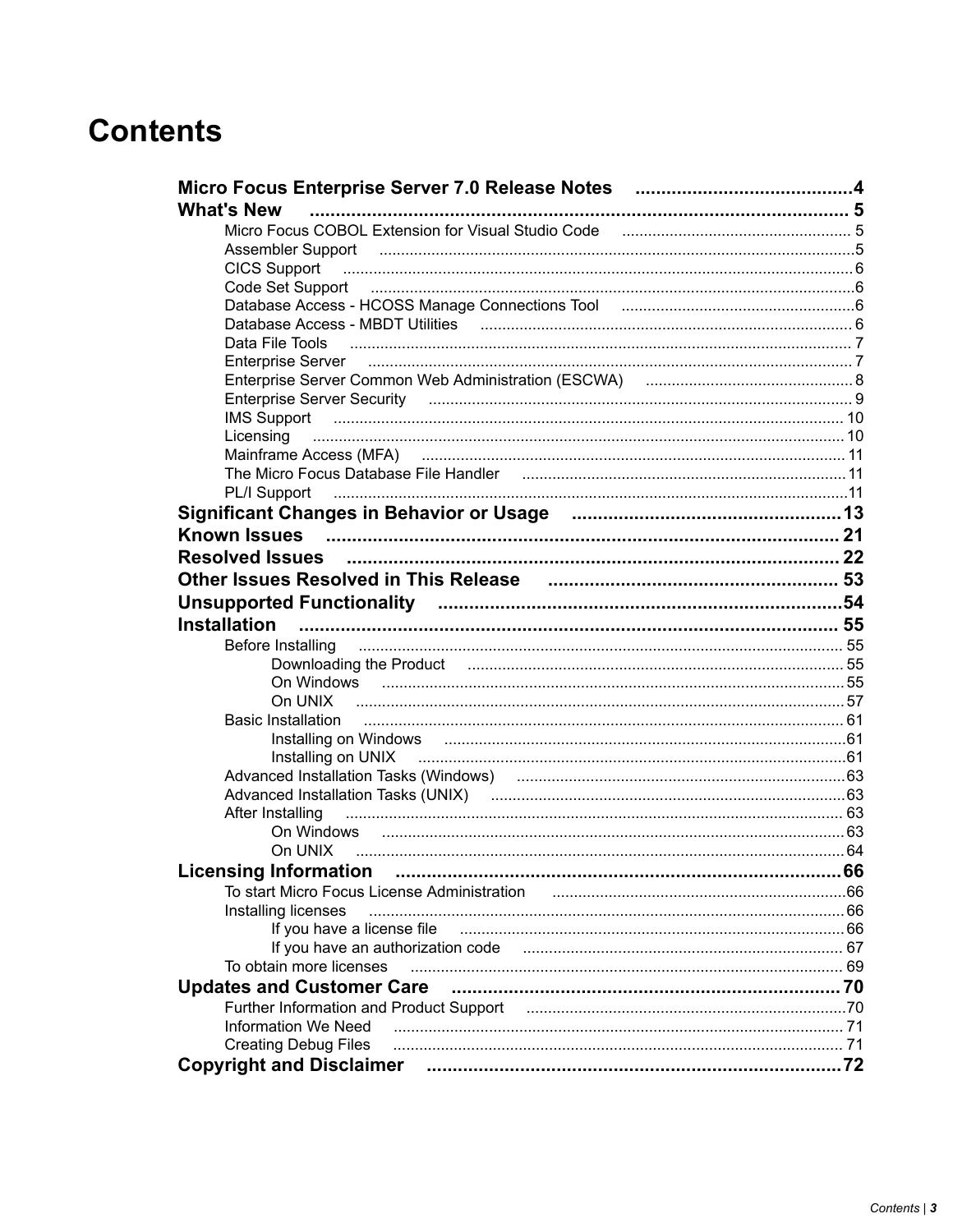# <span id="page-3-0"></span>**Micro Focus Enterprise Server 7.0 Release Notes**

These release notes contain information that might not appear in the Help. Read them in their entirety before you install the product.

# **Note:**

- This document contains a number of links to external Web sites. Micro Focus cannot be responsible for the contents of the Web site or for the contents of any site to which it might link. Web sites by their nature can change very rapidly and although we try to keep our links up-to-date, we cannot guarantee that they will always work as expected.
- Check the *Product Documentation* section of the *[Micro Focus Customer Support Documentation](https://www.microfocus.com/en-us/support/documentation/) [Web site](https://www.microfocus.com/en-us/support/documentation/)* for any updates to the documentation which might have been uploaded.

#### **Product Overview**

Enterprise Server provides the execution environment for applications created with any IDE variant of Enterprise Developer.

#### **Upgrading from earlier Micro Focus products**

**Note:** This applies to Windows platforms only.

This version of your product is dependent on a later version of the Microsoft C run-time system than earlier Micro Focus products. This means that COBOL executables (.exe) built with a version earlier than 4.0 might not be compatible with the current version of the run-time products. If the behavior of your application changes with the current version, we strongly recommend that you relink the main executable with the current version. This will ensure that the COBOL run-time system fully handles any run-time error conditions that might occur.

A new executable that is fully compatible with the current version can be produced without recompiling the application, as long as the original object code is available and it is relinked with the current version.

To allow your executables to benefit from the product's latest programming and performance enhancements, we recommend a full recompilation of your source code.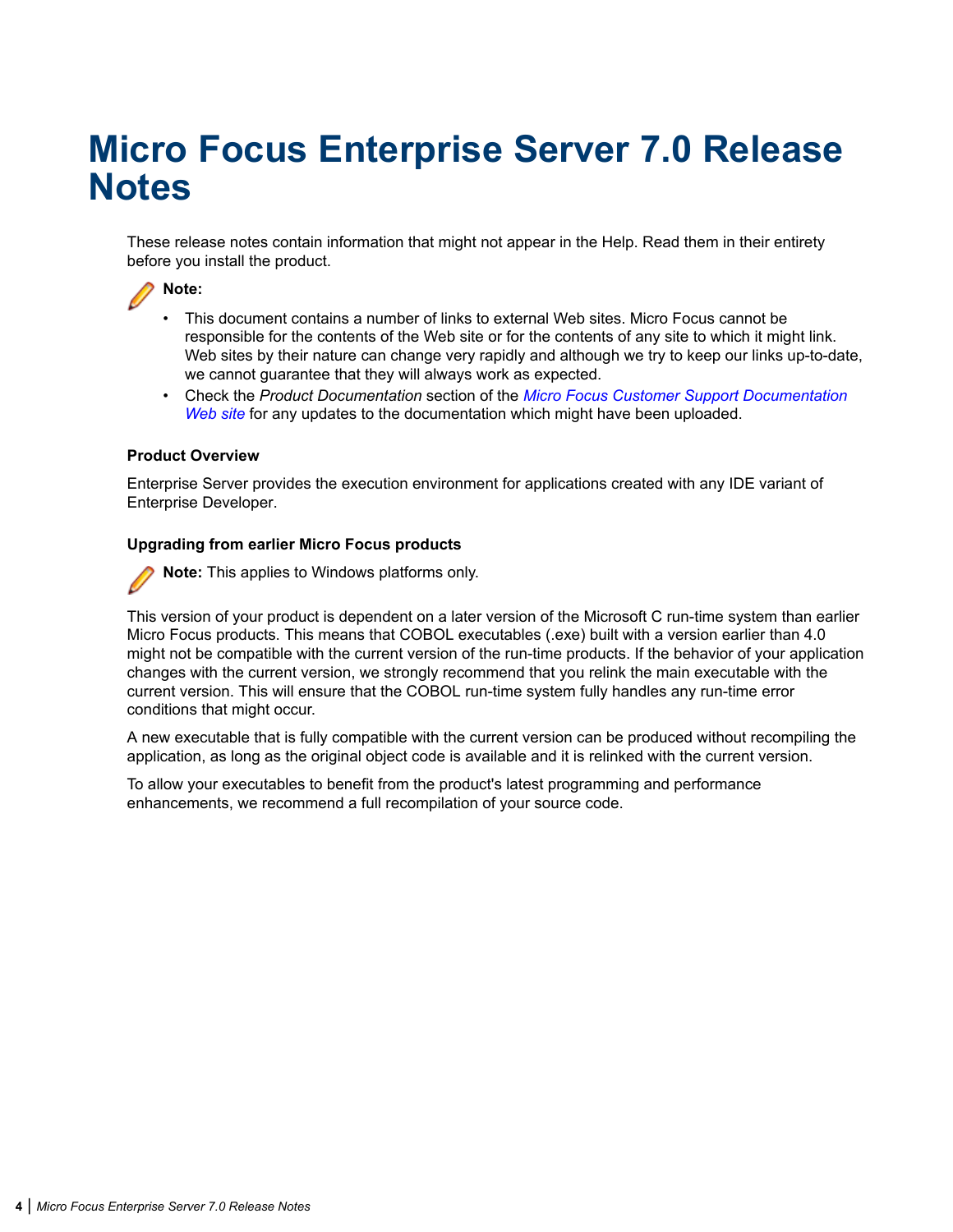# <span id="page-4-0"></span>**What's New**

This *What's New?* document covers some of the new features and functions in the latest release of the Micro Focus Enterprise Product Suite. Updates apply to the following products:

- **Micro Focus Enterprise Developer** which provides a contemporary development suite for developing and maintaining mainframe applications, whether the target deployment is on or off the mainframe.
- **Micro Focus Enterprise Test Server** which provides a comprehensive test platform that takes advantage of low cost processing power on Windows environments, to supply scalable capacity for testing z/OS applications without consuming z/OS resources.
- **Micro Focus Enterprise Server** which provides the execution environment to deploy fit-for-purpose mainframe workload on Linux, UNIX and Windows (LUW) environments on IBM LinuxONE (IFLs), standalone servers, virtual servers, or the Cloud.
- **Micro Focus Enterprise Server for .NET** which provides the execution and modernization platform to deploy fit-for-purpose mainframe workload on a scale-out .NET infrastructure and the Azure Cloud.

This document helps you to quickly understand the new capabilities within the 7.0 release.

Enhancements are available in the following areas:

- *Micro Focus COBOL Extension for Visual Studio Code* on page 5
- *Assembler Support*
- *[CICS Support](#page-5-0)*
- *[Code Set Support](#page-5-0)*
- *[Database Access HCOSS Manage Connections Tool](#page-5-0)*
- *[Database Access MBDT Utilities](#page-5-0)*
- *[Data File Tools](#page-6-0)*
- *[Enterprise Server](#page-6-0)*
- *[Enterprise Server Common Web Administration](#page-7-0)*
- *[Enterprise Server Security](#page-8-0)*
- *[IMS Support](#page-9-0)*
- *[Licensing Technologies](#page-9-0)*
- *[Mainframe Access](#page-10-0)*
- *[Micro Focus Database File Handler](#page-10-0)*
- *[PL/I Support](#page-10-0)*

# **Micro Focus COBOL Extension for Visual Studio Code**

#### *Back to Top*

The new Micro Focus COBOL extension for Visual Studio Code is available on the Microsoft Visual Studio Marketplace. This provides edit, compile and debug support for Visual COBOL and Enterprise Developer users in Visual Studio Code.



**Note:** The new Micro Focus COBOL extension is not included with the Enterprise Developer installer.

# **Assembler Support**

#### *Back to Top*

This release includes the following enhancements: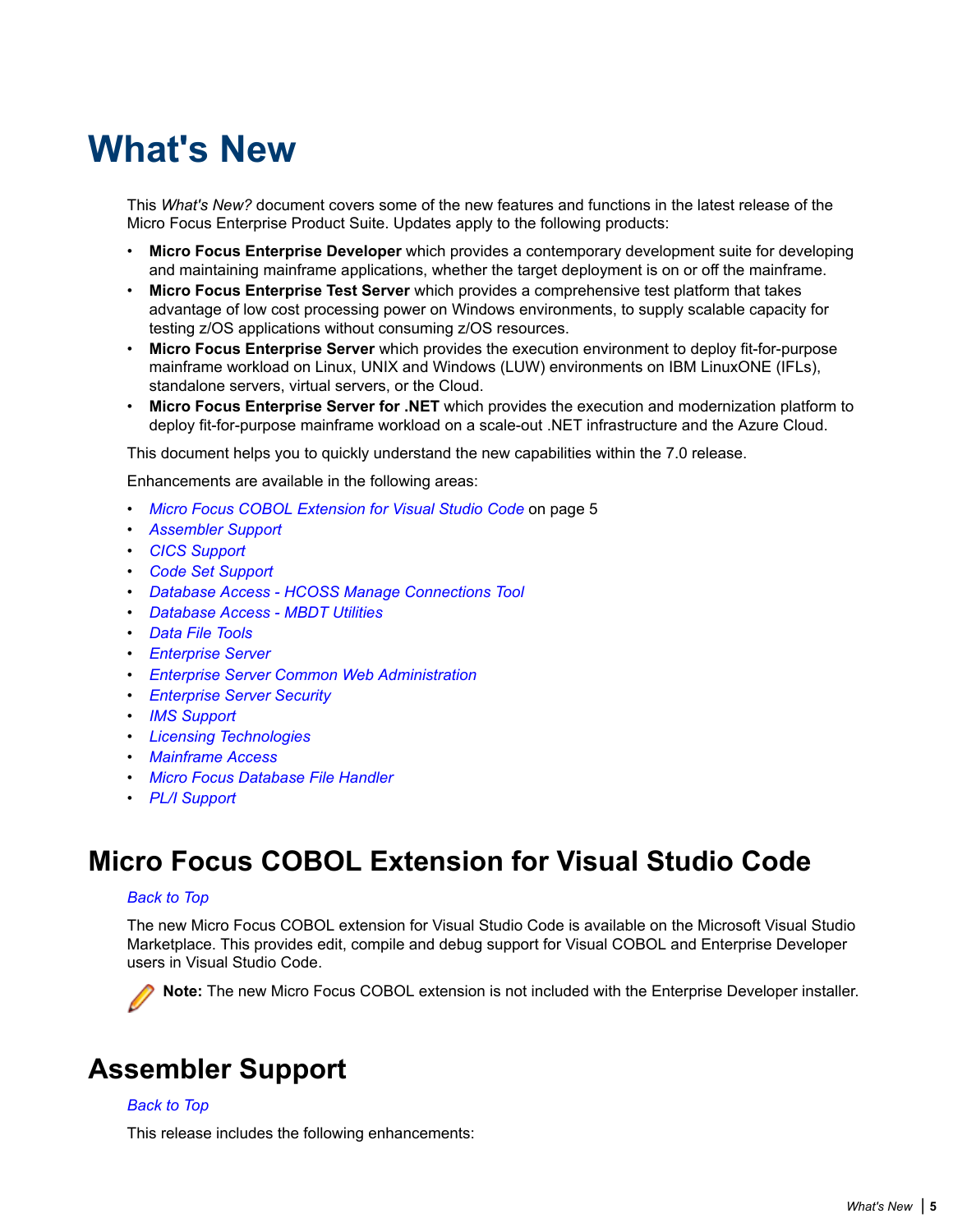<span id="page-5-0"></span>• Support for Assembler data table generation on UNIX and Linux - a new command-line executable, MFMODGEN, is available on these operating systems to generate an Assembler data table (.MOD file) from an Assembler source file.

This feature is the only Assembler functionality currently supported on UNIX systems. The rest of the Micro Focus Assembler functionality is supported for 32-bit Windows only.

# **CICS Support**

#### *[Back to Top](#page-4-0)*

CICS support in development has the following new features:

• A 64-bit BMS Compiler on Windows and UNIX - the command-line utility, MFBMSCL, is now available in 64-bit format on Windows as part of Enterprise Developer and on UNIX as part of Micro Focus Enterprise Developer Unix Components.

# **Code Set Support**

#### *[Back to Top](#page-4-0)*

The following enhancements have been made to the integrated code set translation support:

• Arabic support for Enterprise Server applications is available.

If you are building Arabic support into Enterprise Server applications, your terminal emulator must support the Arabic EBCDIC 420 code page.

Support is added by building your applications and configuring your enterprise server regions with the MFCODESET variable set to the supported country code (0420). Your product's in-built code set translation utility performs translations between the ASCII 1256 Arabic code page on your enterprise server region, and a terminal emulator that supports the Arabic EBCDIC 420 code page (for example, IBM's Personal Communications emulator).

There are some considerations when working with a bi-directional language such as Arabic.

# **Database Access - HCOSS Manage Connections Tool**

#### *[Back to Top](#page-4-0)*

This release includes:

• Enhanced usability features around connection error diagnosis and SQL Server connection/installed ODBC driver selections.

**Attention:** This feature is in Early Adopter Program (EAP) release status. We intend to provide the **Attention:** This reature is in Early Adoptor Liveral (E.M. ) Secoses Summer Care if you require further clarification.

# **Database Access - MBDT Utilities**

#### *[Back to Top](#page-4-0)*

This release introduces:

• The SQLTUL utility, which is equivalent to the z/OS DB2 DSNTIAUL program.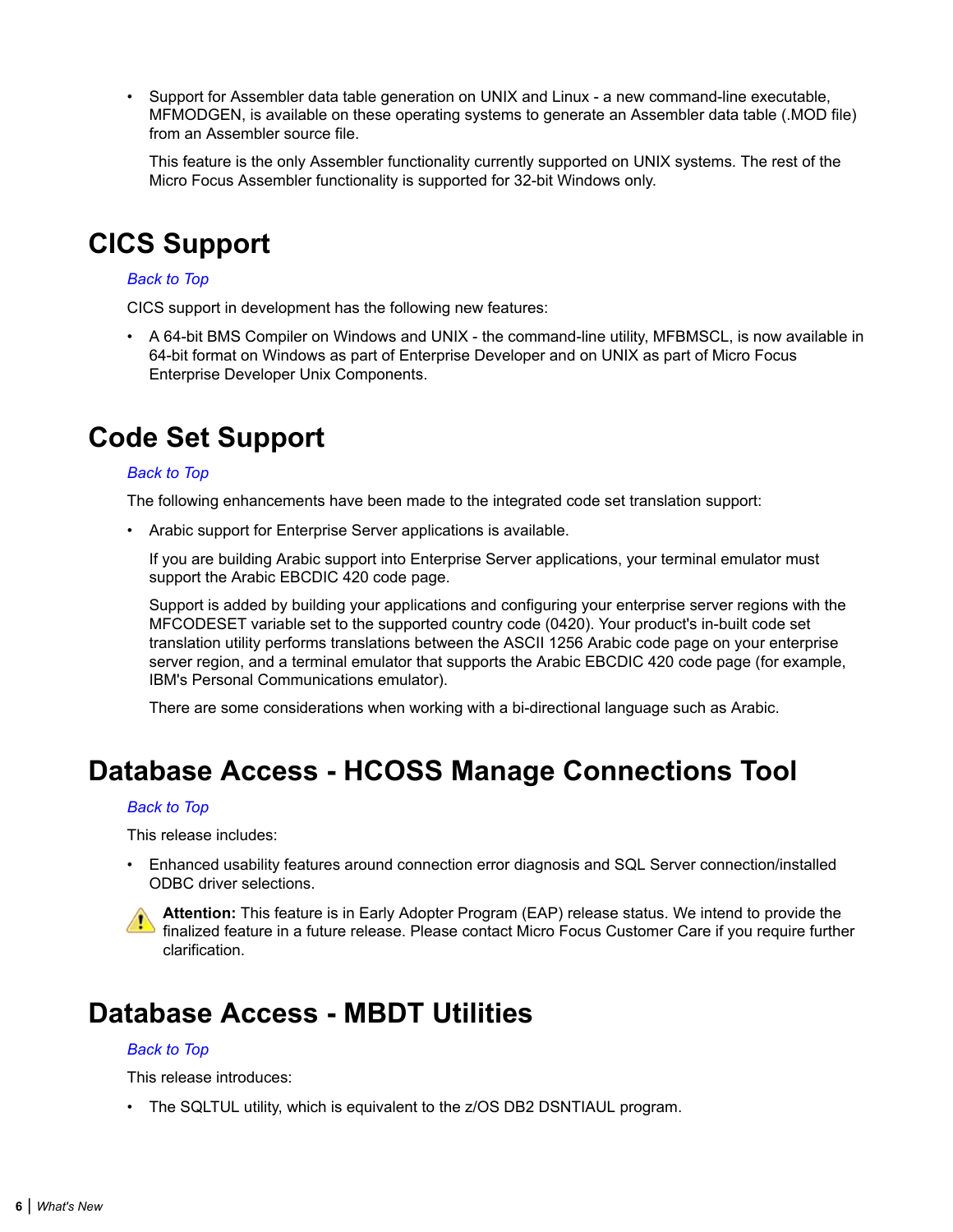<span id="page-6-0"></span>

**Attention:** This feature is in Early Adopter Program (EAP) release status. We intend to provide the finalized feature in a future release. Please contact Micro Focus Customer Care if you require further clarification.

# **Data File Tools**

# *[Back to Top](#page-4-0)*

This release includes the following enhancements in the Data File Editor:

- **New Data Explorer for working with data sets** a new Data Explorer enables you to connect to either an ESCWA service or directly to an enterprise server region to access a catalog when working with data sets in the editor.
- **Multiple record selection** you can select multiple records and, where appropriate, can perform certain actions on more than one record at once.
- **Cut, copy, and paste functionality** traditional cut, copy, and paste functionality (including the standard Ctrl+X, Ctrl+C, and Ctrl+V shortcuts) is now available throughout the editor.
- **New filter creation** a new process for creating filters has been introduced. A filter consists of one or more sets of conditions, and the resulting filter can include or exclude those records selected. The previous filter process is still available, but has been marked as deprecated.
- **Remote filtering** functionality has gone into Fileshare Server which allows filtering to occur server side when opening data sets on remote enterprise server regions. The filter process results in only those filtered records being downloaded to the data file editor client.
- **Find/replace functionality** you can search records in a data file to identify specific strings, and then if required, replace them.

# **Enterprise Server**

# *[Back to Top](#page-4-0)*

This release includes the following enhancements:

- Multiple Network Interface support there is improved support for multiple network interfaces in some components, including better awareness of network interfaces and control over networking. This is a partial implementation and will be enhanced in future releases.
- Extended IPv6 support support is available in Micro Focus Directory Server (MFDS) and in the Micro Focus Communications Server (MFCS) listener for multiple IPv6 addresses.

In release 6.0, you could only configure MFDS and MFCS listeners to listen on a single IPv6 address. In release 7.0, by default, MFDS and MFCS now listen on all configured IPv4 and IPv6 addresses, and can also be configured to listen on a combination of specific addresses.

- HTTP improvements:
	- Additional security measures for HTTP, such as security-related headers.
	- Chunking support for large HTTP messages makes it possible to retrieve very large files from Enterprise Server regions.
	- Enhancements to CICS Web Interface and CICS Web Services.
- Application Diagnostic Reporting for Enterprise Server Application diagnostic reporting collects and packages a number of reports, trace, and log files into a single report file.
- Enterprise Server now supports automatic reconnection to the standby Queue manager in an Multi-Instance Queue Manager.
- The casmgr process has been optimized to improve the use of initiators when dispatching jobs across a PAC. In addition, improvements have been made to the way it manages the queue of jobs waiting to be dispatched.
- Information has been added describing the best practice and the recommended approach you should adopt when performing a Patch Update to your PAC environment.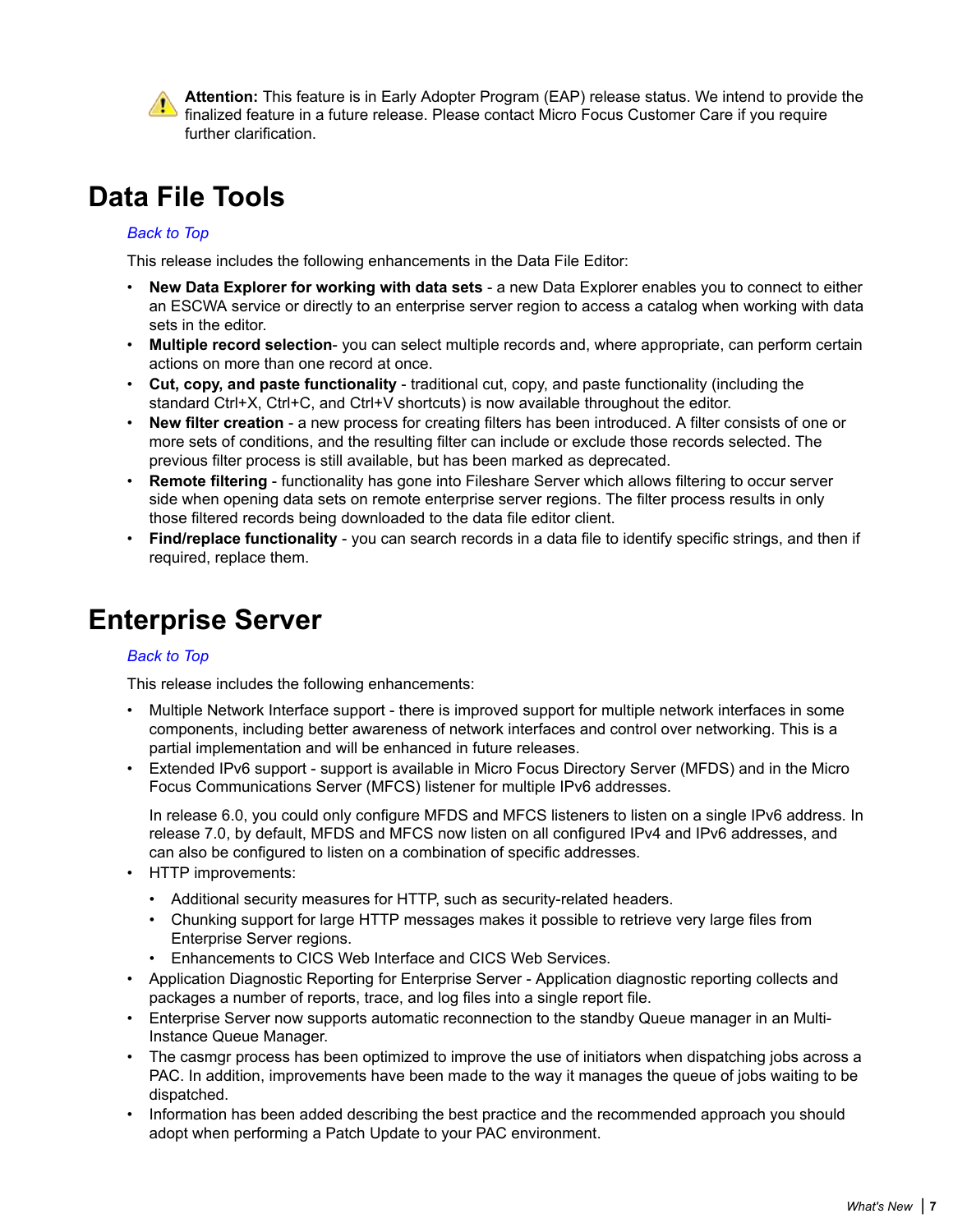<span id="page-7-0"></span>• (This feature has been added in 7.0 Patch Update 1) New operating modes , *upgrade* and *quiesce*, have been introduced for Performance and Availability Clusters (PACs). These operating modes can be used to facilitate the installation of product updates that introduce incompatibilities between PSOR data structures. You can check for incompatibilities using the new caspac utility option CheckCompat. An upgrade mode can be set when starting the first enterprise server region in a new PAC using the new casstart utility *start-type* option *u*. This upgrade mode will prevent participating enterprise server regions from processing batch workloads as part of its normal operation, and any EXEC CICS START requests will be rejected. See *casstart* and *caspac* in your product Help for more information.

When enough enterprise server regions have been switched over to the new PAC, the old PAC can be set to operate in the quiesce mode. This prevents further batch workload and EXEC CICS START from being processed.

The new PAC can now be switched to running mode so that batch workload and EXEC CICS START are enabled for processing again.

**Note:** Before setting the new PAC mode to running, you must switch enough enterprise server regions to the new PAC to enable it to service the expected workload.

# **Enterprise Server Common Web Administration (ESCWA)**

#### *[Back to Top](#page-4-0)*

This release offers the following improvements:

- MFDS User Interface functionality replacement ESCWA now replaces the MFDS inside the IDE as the engine that provides access to and management of regions. ESCWA provides all the functionality that was previously available from MFDS. This release includes the following enhancements:
	- Delete all regions.
	- Session list.
	- Renew listening addresses.
- ESMAC User Interface functionality replacement the following ESMAC features have been implemented in ESCWA:
	- Resource Filtering.
	- Millisecond support.
	- Control the scope for all changes to timeouts, trace flags, and memory strategy when applied to regions in a PAC.
	- Enable Application Diagnostic reporting.
	- Submission of local jobs from the JES Control page when CASRDO44\_NEWSUB=OFF has been specified.
	- View and reply to pending ACCEPT FROM CONSOLE statements.
	- The messages after a JCL job has been submitted are now correctly JSON formatted. This page now works in ESCWA when MFJUXIT is enabled.
- Import, export, and copy regions you can now use the UI to export and import regions in various formats, including use JSON. You can:
	- Copy regions between Directory Servers
	- Import and export regions in JSON, XML or in the .dat legacy format. The legacy format can be converted to a modern format.
- Mainframe Access (MFA) administration ESCWA provides a modern Web UI and does not require you to use a separate terminal application. Features include:
	- Log in or off from MFA.
	- Change your MFA password.
	- View MFA server tasks.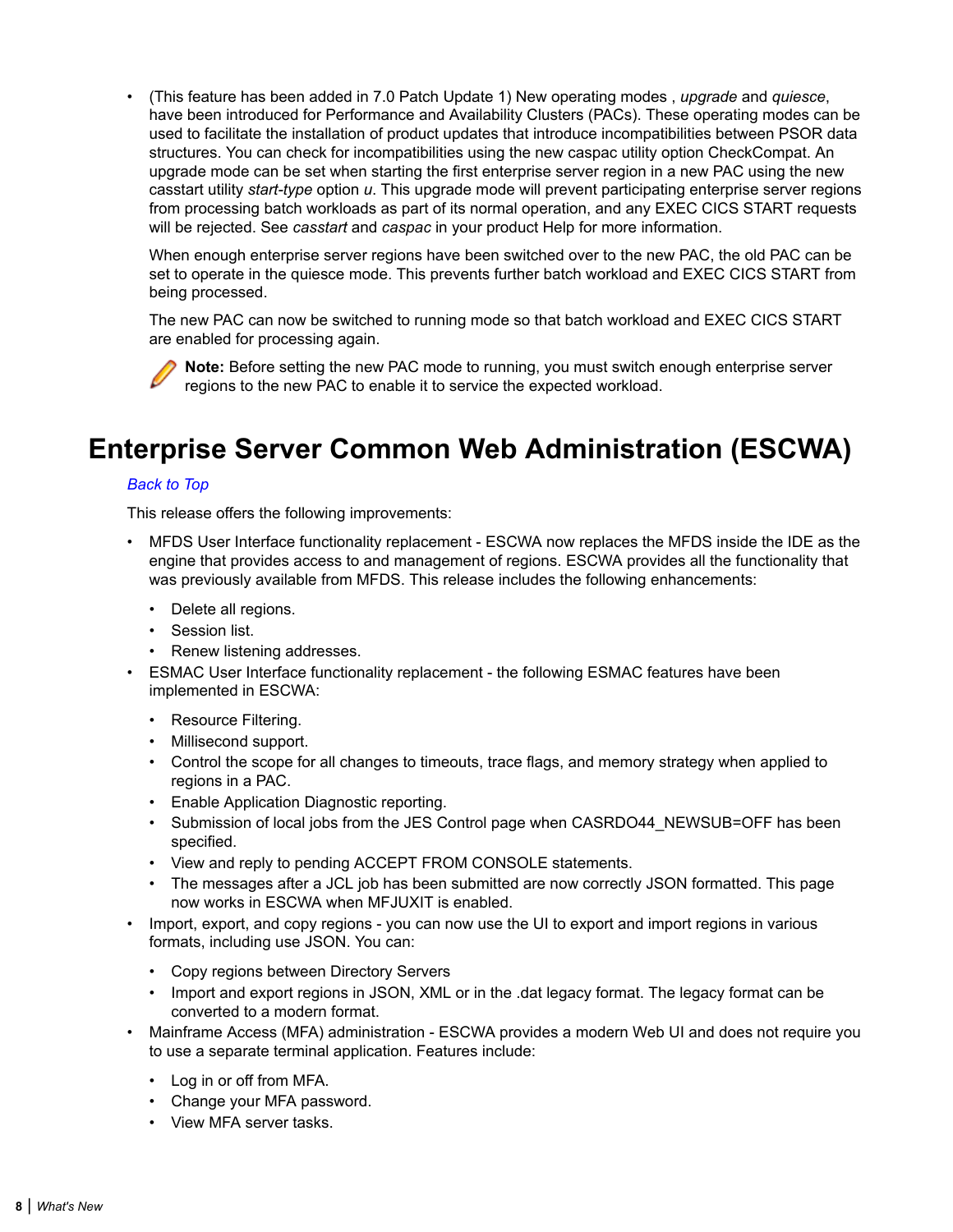- <span id="page-8-0"></span>• Retrieve the XDBOUT log (Web UI).
- Retrieve the JES spool files by DD Name (API).
- Set the MFA and JES tracing level.
- View the active MFA users.
- Invalidate active user sessions.
- View mainframe/MFA statistics.

The MFA API library has been exposed to enable you to test and use the requests that are provided. • CICS resource support - the following resources are supported:

- Resource Name List (RNL) CICS resource.
- Thresholds CICS resource.
- Extended Architecture Table (XAT) CICS resource.
- Scale-Out and PAC administration you can now:
	- Monitor Redis Sentinel and Cluster instances when used for Scale-Out Repositories.
	- Specify that all changes to timeouts, trace flags, and memory strategy can be applied to one of three options:

Only the local region.

All members of a PAC except the regions where local changes have been made. All members of a PAC.

You can configure this in ESCWA with the **Apply Scope** field on the ES CONTROL page. Alternatively, you can use the casutl utility with the /w option.

- Multi-Network Interface Card support ESCWA now enables you to configure Communications Servers and Listeners to listen on multiple IPv4 and IPv6 addresses. Previously, they were limited to listen on either all IPv4 addresses, or a single IPv4 or IPv6 address. Now a combination of any of the following can be used:
	- One or more specific IPv4 addresses.
	- One or more specific IPv6 addresses.
	- All IPv4 addresses.
	- All IPv6 addresses.
- A new filter field **resFilter** has been added to the following ESCWA and ESMAC resource listing modules:

Every resource in By Type Every resource in By Start L Resource lists under Groups Every active resource type except Locks

This parameter will filter the list of resources displayed by ESCWA and ESMAC. In addition, a new environment variable ES\_RDO\_MAX\_RESOURCES has been added that enables you to specify a limit to the number of records displayed. For JSON requests, the list being truncated is indicated by the addition of the JSON property "truncated": true.

# **Enterprise Server Security**

#### *[Back to Top](#page-4-0)*

This release includes the following enhancements:

• MLDAP ESM caching - the MLDAP ESM Module now implements LDAP search-result caching. This is controlled by the existing Security Manager cache settings, so that many installations will have this activated automatically. See the product Help for details.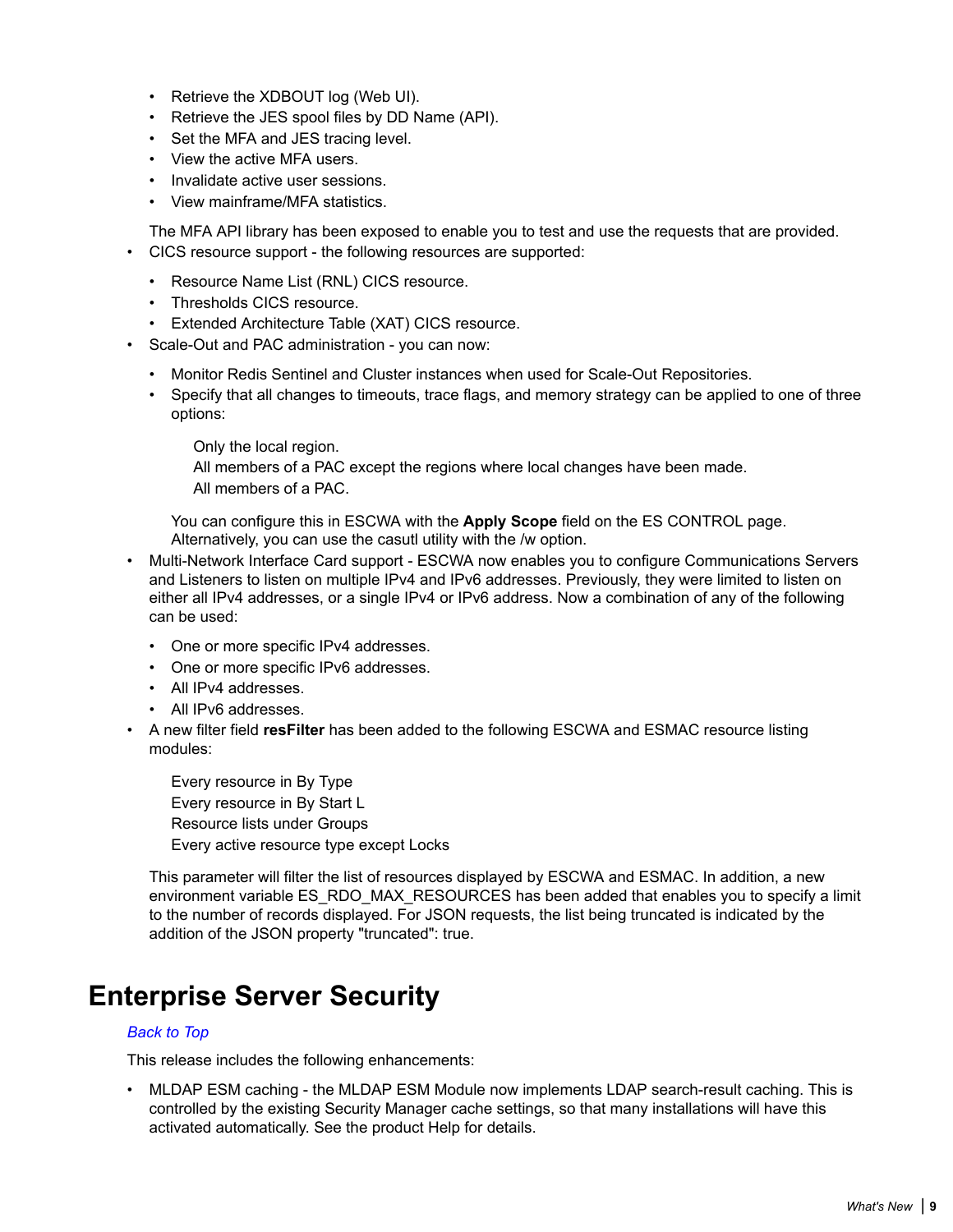<span id="page-9-0"></span>• Vault Hashicorp support - support is available for using a Hashicorp KV2 vault server as a local or remote vault.

# **IMS Support**

### *[Back to Top](#page-4-0)*

This release includes the following enhancements:

- An IMS Automated Operator Interface (AOI) allows an application program to send IMS commands to, and receive responses from IMS Transaction Manager using the DL/I CMD and CGMS functions. This support includes:
	- Enterprise Developer and Enterprise Server support IMS DL/I functions CMD and GCMD across all language interfaces. These functions are used to send IMS commands and receive responses.
	- Commands can be sent from applications compiled either ASCII or EBCDIC.
	- Commands sent using AOI are limited to those supported in Enterprise Developer and Enterprise Server.
	- You can install an exit program that enables programming support for commands not directly supported by Enterprise Developer and Enterprise Server.
	- The IMSAO.CBL and **IMSAO.JCL** sample files, located in %PUBLIC%\Documents\Micro Focus \Enterprise Developer\Samples\Mainframe\IMS\Classic\Examples/opt/microfocus/ EnterpriseDeveloper/demo/ims/examples, are provided to demonstrate the use of AOI.
	- The AOEXIT.CBL program, located in the same place as the other AOI sample files, is an example of an installed exit routine for processing of AOI commands. Instructions for this interface are described in the program source.

# **Licensing**

#### *[Back to Top](#page-4-0)*

# **AutoPass licensing technology**

In this release, Micro Focus brings in the power of the in-house Micro Focus AutoPass licensing technology alongside Sentinel RMS. AutoPass has the following additional benefits compared to Sentinel RMS:

- Usage logging which enables you to monitor the product usage. You need to install the AutoPass License Server in order to do this.
- Ongoing support for all platforms that this product is available for.

#### Features include:

- Installing this release installs both the AutoPass Daemon and the Sentinel RMS License Manager. Both of them are available in the Micro Focus License Administration tool.
- You can have both AutoPass and Sentinel RMS licenses installed on the same machine. Optionally, you can switch off the licensing technology you do not use.
- If you are an existing user of a Visual COBOL or an Enterprise Developer product, you only need an AutoPass license if you want to utilize usage logging or if you want to use your product on a platform on which Sentinel RMS is not supported.
- If you are a new user of the Micro Focus COBOL products, you will normally be issued an AutoPass license.
- Micro Focus will continue to provide Sentinel RMS in future releases of this product.
- AutoPass licenses should be installed into the existing Micro Focus License Administration tool, and not in the AutoPass License Server.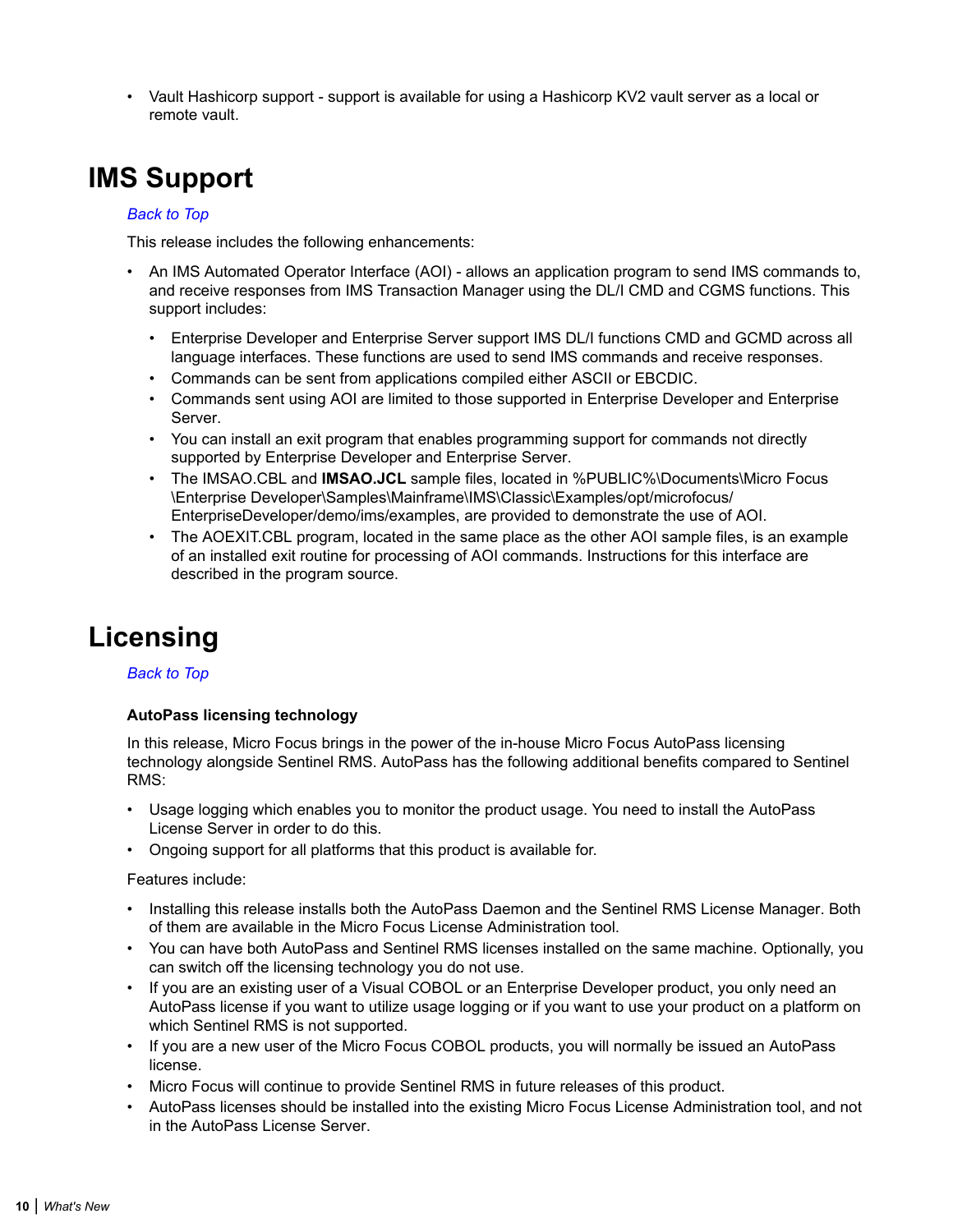#### <span id="page-10-0"></span>**Installing licenses at the command line**

On Windows, Micro Focus License Administration is now also available as a command-line utility.

For more about AutoPass and usage logging, and about Micro Focus License Administration, see *Managing Licenses* in your product Help.

# **Mainframe Access (MFA)**

### *[Back to Top](#page-4-0)*

This release includes the following enhancements:

- Improved file download and upload speeds offers over seven times faster speeds for compressed files larger than 64K, and almost four times faster speeds for uncompressed files over 64K. This requires that you update both the Mainframe Access client and server, if you are using an older version of them.
- Endevor transaction performance improvements transactions with Endevor have been improved and are now around two times faster.
- Support for MFDAS load and unload load and unload-specific load library members are now available from the MFDAS command line. This enables you to interact remotely with Load libraries from the MFDAS command line.
- SCLM export protection you can now configure the MFA components to respect the SCLM managed flags. In this way, you can prevent outside source control changes to your managed datasets.

# **The Micro Focus Database File Handler**

#### *[Back to Top](#page-4-0)*

This release includes the following enhancements to the Micro Focus Database File Handler:

- **Oracle support**: support has been added for use with Oracle databases (version 19c and later). Support is mostly equivalent to that of the existing databases, except that ODBC connectivity is not supported; connections must be made directly with the databases, using Oracle's OCI interface.
- **The dbfhview command line utility**: a command line utility that generates database views from your Data File Editor structure files. These views allow you to view your data once it's stored in a datastore.
- **The mfdbcatc command line utility**: a command line utility that helps you to relocate a disk-based catalog to a database. It can scan the current catalog, then generate a deployable response file that attempts to maintain the current structure of the catalog.
- **COBOL Run-Time System support for datastores**: Library routines and variables that typically deal with files and folders on disk are now capable of also handling the SQL URLs required to reference file and folders in a datastore.

# **PL/I Support**

#### *[Back to Top](#page-4-0)*

Enhancements are available in the following areas:

#### **PL/I EXEC Preprocessor:**

- Provides information about host variable references/modifications for the background parsing.
- Support for DB2 style comments in EXEC SQL Statements.

#### **PL/I Macro Preprocessor:**

• The SCAN option of the ANSWER statement is now supported.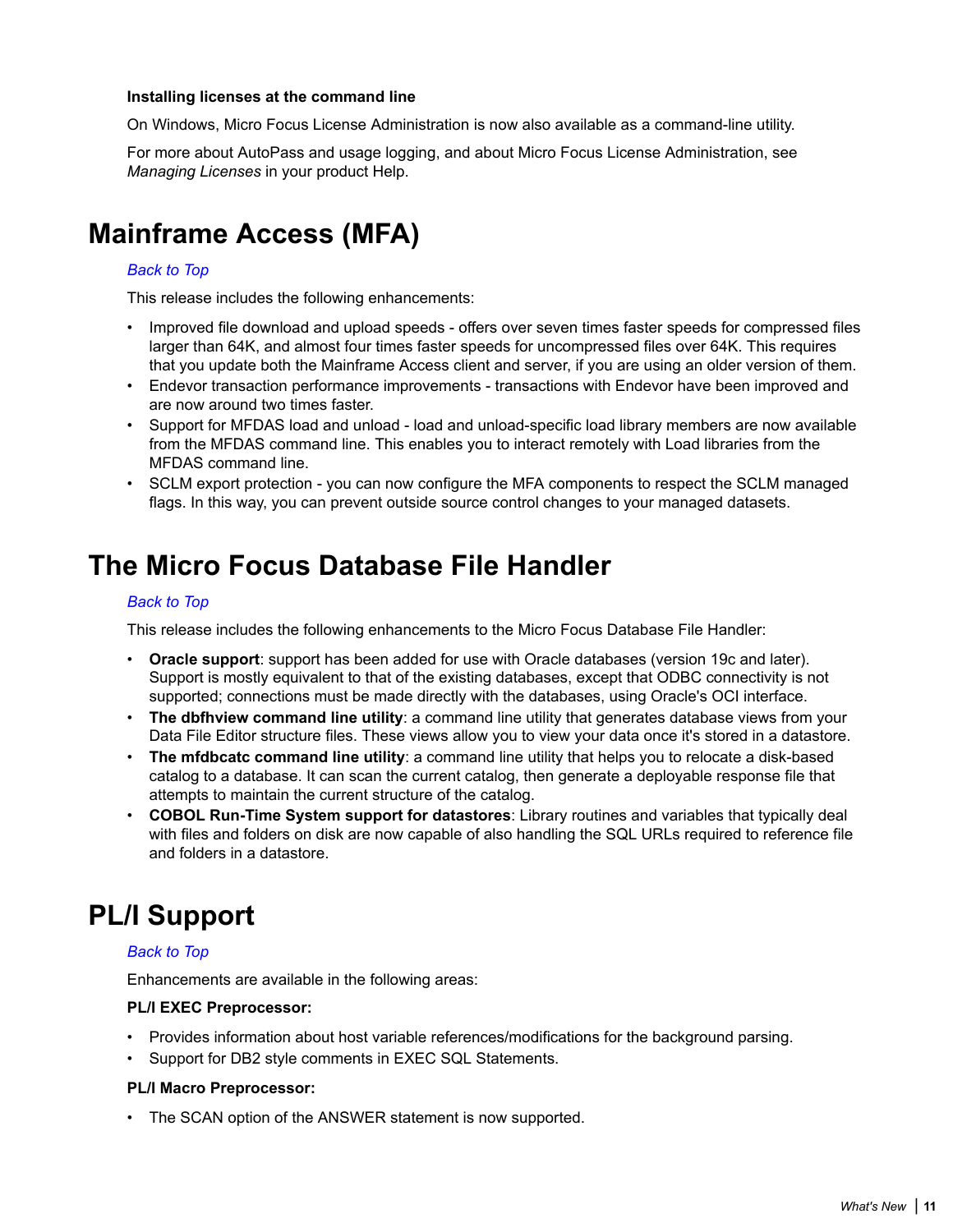• Improved compatibility of COMPILEDATE and COMPILETIME built-in functions.

# **PL/I Run-Time System:**

- The behavior of PL/I ON FINISH now matches IBM's behavior.
- Improved compatibility for the JSONPUTVALUE built-in function it now supports multi-dimensional arrays within structures.
- Improved compatibility for the XMLCHAR built-in function.
- PLIDUMP now checks the allocated memory chains for corruptions.
- PLIDUMP can now display much larger automatic variables and parameters without consuming excess memory and CPU resources.
- Support for the L format PUT EDIT directed I-O.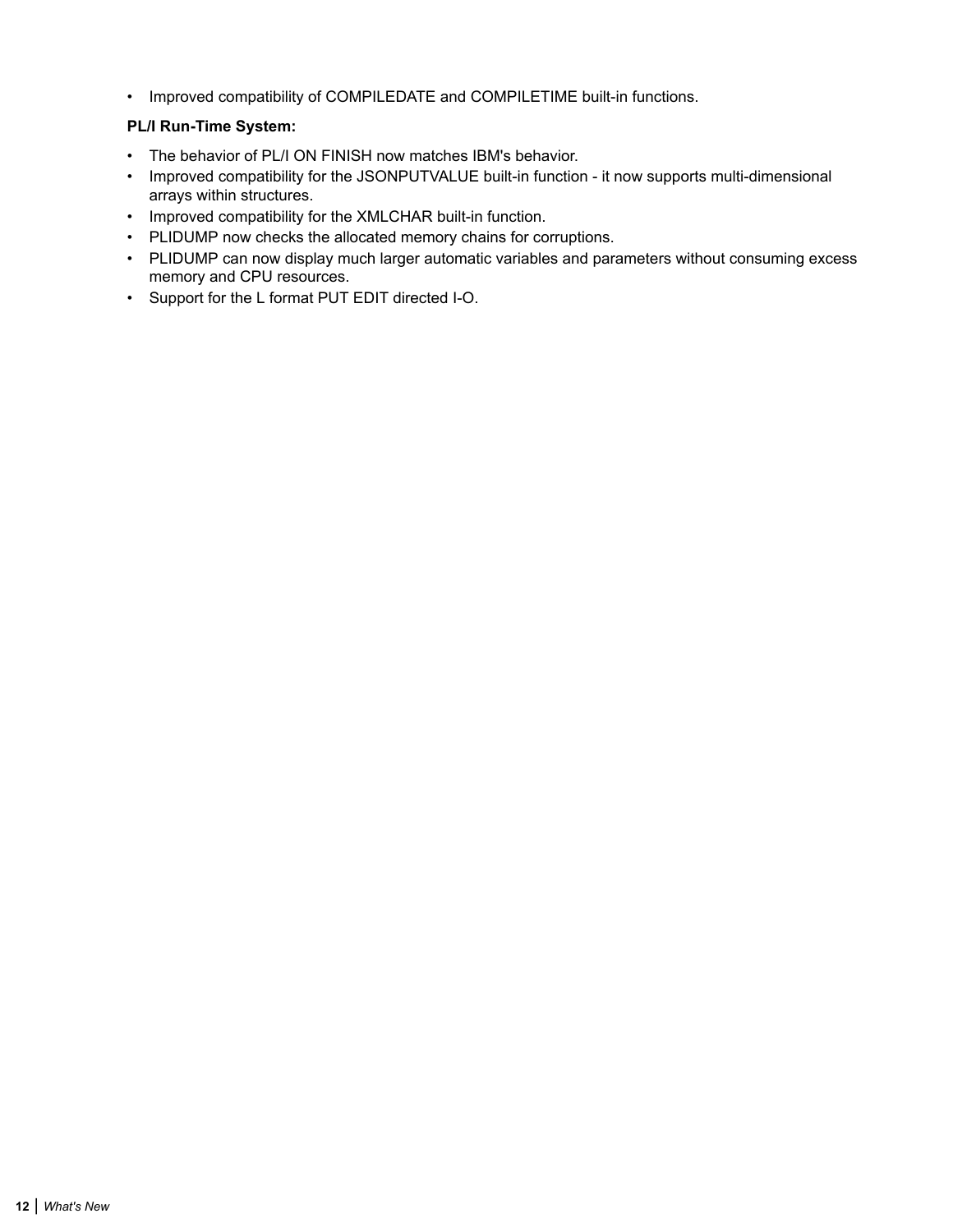# <span id="page-12-0"></span>**Significant Changes in Behavior or Usage**

This section describes significant changes in behavior or usage. These changes could potentially affect the behavior of existing applications or impact the way the tools are used.

The numbers that follow each issue are the Support Case Number followed by the Defect number (in parentheses).

- *Assembler Support*
- *Common Communications Interface*
- *[Communications Server](#page-13-0)*
- *[Data Tools](#page-13-0)*
- *[Enterprise Server](#page-13-0)*
- *[JCL Support](#page-15-0)*
- *[Licensing requirements](#page-17-0)*
- *[Mainframe Access](#page-17-0)*
- *[Micro Focus Batch Scheduler Integration](#page-17-0)*
- *[PL/I Support](#page-17-0)*
- *[REXX Support](#page-18-0)*
- *[Run-time System](#page-18-0)*
- *[SQL: Mainframe Batch Database Tools](#page-18-0)*
- *[SQL: OpenESQL](#page-19-0)*

#### **Assembler Support**

#### *Back to the list*

• Define Constant character items are now filled with EBCDIC spaces when you specify a null character string to match the IBM HLASM behaviour. For example:

ALAB 40C'' or ALAB CL40''

DC C'' instructions are now IBM HLASM compatible. This should not affect any customer but some may notice cobol like DEFAULTBYTE(X'40') values in their DC C... data items now. Such a change should be innocuous for existing customer programs.

#### 3237050 (12504)

• On Unix/Linux environments assembler data tables (.MOD files) can now be generated entirely from the command line with the new MFMODGEN utility:

mfmodgen *filename*.MLC

This assembles and links *filename*.MLC to *filename*.MOD suitable for use in EXEC CICS LOAD COBOL statements.

00367288 30004 00377337 (11608)

# **Common Communications Interface**

#### *Back to the list*

The default TLS Security Level has been increased from 0 to 1. This change will not affect you if you have specified your own security options.If you rely upon the default TLS security options you might find that some old clients that are restricted to the use of weak ciphers will no longer be able to connect. See *Security Levels* and *Specifying a Server Protocol and Cipher Suite Preference* in your product Help for more information on the change to Security Level 1.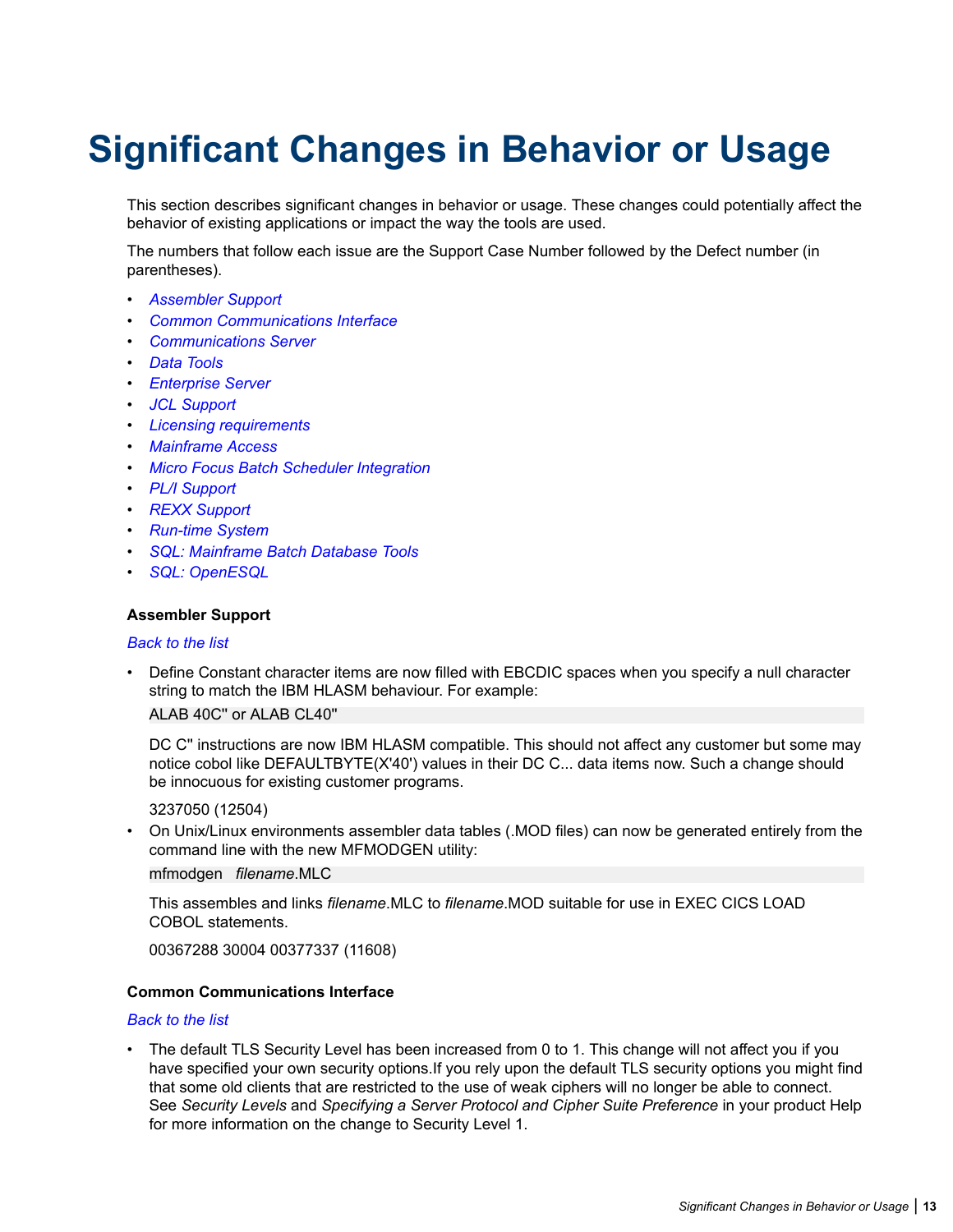<span id="page-13-0"></span>(8453)

# **Communications Server**

#### *[Back to the list](#page-12-0)*

- The functionality of GIVE and TAKESOCKET have been modified to make them more similar to the documented IBM behavior:
	- If a caller issues a GIVESOCKET specifying a subtask, then only a caller will be allowed to take the socket if they specify the same subtask.
	- A caller can supply an empty (spaces) subtask on the client parameter to indicate that anyone can take the socket.In order to achieve this, a dummy client is inserted during a GIVESOCKET call if the subtask name does not match an existing client entry.

00422057 (59129)

#### **Data Tools**

#### *[Back to the list](#page-12-0)*

• The editor now automatically selects the first record in comparison when first loaded. The Editor will automatically select first record in comparison when first loaded

#### 3212848 (11362)

• Data File Tools now provides the Data Explorer, which is a catalog view that can connect to either ESMAC or ESCWA. When connecting to ESCWA, it enables you to open multiple data sets.

(70242)

• The scrolling speed for formatted records has been increased.

00366018 (11378)

# **Enterprise Server**

#### *[Back to the list](#page-12-0)*

• The structure returned by EXEC CICS ADDRESS ACEE now conforms to the IBM IHAACEE definition.

3241109 (11667)

• There are more security checks performed in addition to the verification against casout under the OPERCMDS class. Depending on what options are used, checks are also performed to ensure that the user has access to a particular job - such as for restarting, modifying, or viewing datasets. The corresponding rules are under the JESSPOOL class. When trying to retrieve a dataset, additional checks are made for the particular dataset being accessed. This is also under the JESSPOOL class.

3234588 (11576)

• Previously, there was no security check performed when an ESMAC user tries to access the console, traces, or dumps. This is no longer the case. If you use LDAP-based security you can now add the new DIAGS resource under OPERCMDS class and provide access to ESMAC users accordingly.

#### 3231918 (12556)

• When locks are being stored in a database (for example, when running in a PAC), a CICS ENQ will, by default, be stored in the region database. ENQs are directed to the cross-region database if they match an ENQMODEL that has an ENQSCOPE value that is not equal to spaces. This enables ENQs to be shared outside of the region (or PAC). There is a performance overhead to storing ENQs in the database. If an application uses ENQs and does not need them to be shared outside of the region, then you can specify the new attribute in the ENQMODEL resource to direct matching ENQs to shared memory, this can improve performance. For example, this might be used for an application running in a PAC that issues multiple STARTs to each ENQ on the same resource. In this case, the STARTed transactions will all run in the same region and it would be safe to store those ENQs in shared memory provided that the resource being ENQed on is unique to these STARTed transactions. Note: An EXEC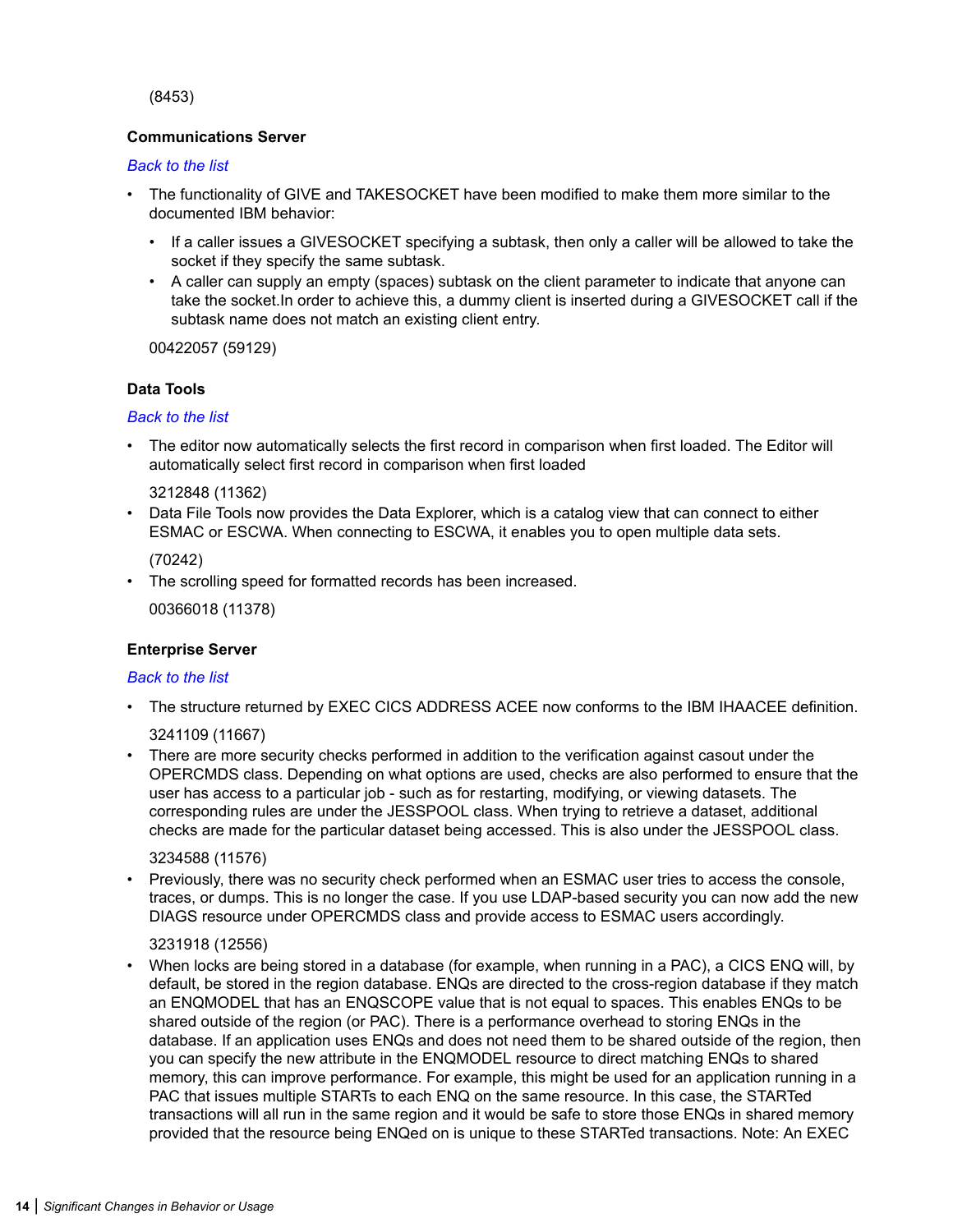CICS START that uses the TERMID option might not run in the same region as the STARTing program. When running in a PAC, the transaction will be transferred to whichever region the terminal is connected to. In this case, it would NOT be safe for ENQs taken by the STARTed transaction to be stored in shared memory. You can now specify the SHAREDMEM option in the ENQMODEL resource to enable matching ENQs to be stored in shared memory when running in an environment where locks are normally stored in a database, such as a PAC: SHAREDMEM(YES | NO) The default value is NO. Specifying an ENQMODEL with \_SHAREDMEM(YES), will store matching CICS ENQs in shared memory.Caution: This option should only be used if the ENQed resource will not be accessed by any other region.

# 00367119 (13432)

• An abend in the service provider CICS application was not being propagated back to the soap client when CICS WEB SERVICES were used. This has been fixed.

# 00365431 (13583)

• The "Requested Licenses" field has been removed from the ESCWA General Properties page as it is not used.

(3956)

If CASRDO44\_NEWSUB=OFF has been specified in the region's Configuration Information field of the General Properties page or as an environment variable, then the JES control page will submit only local jobs, rather than remote jobs.Behaviour Change:When CASRDO44\_NEWSUB=OFF is specified in the region environment, the JES control page will allow for submission of local jobs, rather than remote jobs.

(9431)

• Added the option to delete the associated package when the service has an associated package and that service is the only one with that associated package.

#### 00370971 (22264)

• When a new region is created in ESCWA, the Web listener's conversation type is now correctly set to "Web" instead of "SOAP and J2EE (legacy)".

# 3244594 (21270)

• The Group can now be specified when starting or stopping a region using ESCWA.

# 00371543 (12436)

• For Enterprise Developer 6.0 and later, the installer on Windows has automatically started the Enterprise Server Common Web Administration (ESCWA) service as part of the installation process. When using the Japanese system locale on the Windows operating system, the ESCWA service does not start automatically. During the installation process you might be required to press Retry to complete a successful product install. Even after a successful product install, ESCWA does not start until you have installed a valid license.

# 00368527 (12747)

• Added StepCC to the Spool DD Display page in ESCWA.

# 3236954 (13587)

• The Initial Tran field on the region ES Control page has changed from a list to a text box field.

# 3232139 (11506)

• In ESCWA, the Security Manager properties could be set too long, causing a crash. This has now been fixed.

(61192)

• This fixes an issue with the change to the behavior introduced with the passtoken changes in previous patch updates. An issue might occur in a stacked environment with OS ESM and MLDAP\_ESM. Job dispatch would issue a deny when cassub was used.

#### 3229601 (11524)

• An issue when using a secured MFDS, with an LDAP ESM as first in the stack, and a PAM ESM as second in the stack, and with federation enabled, has been resolved.Previously, if the security was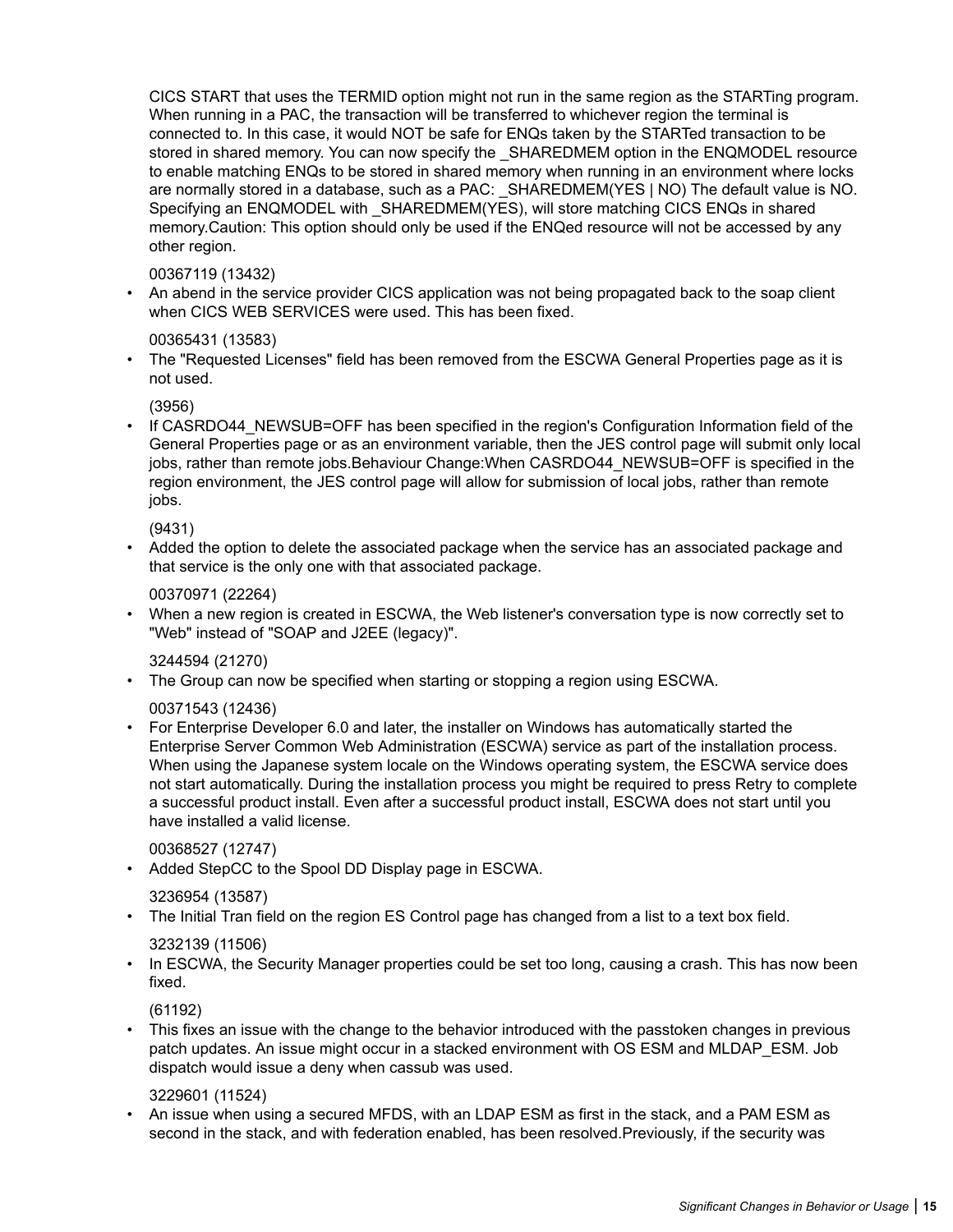<span id="page-15-0"></span>reinitialized through any means (such as clicking the apply button, or reordering the ESMs and changing them back), the MLDAP ESM would not be able to correctly determine that the PAM ESM user user1 in group1 matched the LDAP resource rule which described group1 within the resource rule. This should have worked because the group information is shared when federation is enabled.With this fix, the resource rule in LDAP correctly identifies that the group1 rule applies to the PAM ESM user user1, on both initialization and reinitialization.Behaviour Change:When SAFMGR was reinitialized, PAM ESM was pointing to the old shared groups table, so MLDAP ESM and PAM ESM ended up pointing to different shared groups tables. It should have been the same table as federation was enabled.PAM ESM groups table is now cleared on initialization, so that the ESMs will now point to the same groups table.

#### 3221760 (11697)

• EZA Socket transactions failed under load. To fix this a new version of the CSKL transaction has been supplied with the product (EZACIC02.cbl).

#### 00422057 (51114)

• ESMAC now includes cross-site request forgery protection. A 403 Forbidden page is now returned whenever a user attempts to bypass the protection. If you want to access more than one region in ESMAC at the same time, it can no longer be done in the same browser session. You can access the regions in separate private browsing sessions.

#### 3216052 (13208)

• A new resource class, DCBINFO, enables you to control who can access the DCB information for cataloged datasets in ESMAC for a LDAP secured region. DCBINFO must be created for existing users to be able to access the DCB information in ESMAC.

#### 3231918 (13300)

• We now take note of VALUE clauses for fields and properties defined in a JVM attribute (annotation), and output the default value to the class file. When using an attribute, any field that does NOT have a default value must now be specified explicitly.

#### (30021)

• The call format of the first parameter of CEEGTJS has been corrected to be "call by reference" rather than "call by value".

# 3231324 (12494)

• MQ commands did not work because Windows installations of MQ are client, not server. This has been ccorrected.

# (46022)

• MFDS now correctly uses the specified region user in the ESCWA Directory Server Scripts page or Directory Server user in the ESCWA Directory Server Configuration page. Otherwise, it defaults to the current user.

# (8727)

• If MFDS is set to "Restricted Access" and the MFDS "Anonymous access" option is off (the default), then valid authorized credentials will be required to access information stored in the Directory Server either via the legacy UI, ESCWA, or utilities such as mdump.

# (62100)

• When MFDS is TLS enabled and a client connects on the non-TLS port, it will now send a HTTP 302 Found response to the client to redirect it from the non-TLS port to the TLS-enabled port. This is seamless to the Web browser.

(46024)

# **JCL Support**

#### *[Back to the list](#page-12-0)*

• The IDCAMS DEFINE ALIAS command has been added to enable you to create an ALIAS, or, for a PO member, the TSO RENAME ALIAS command. When referencing an ALIAS, the related dataset is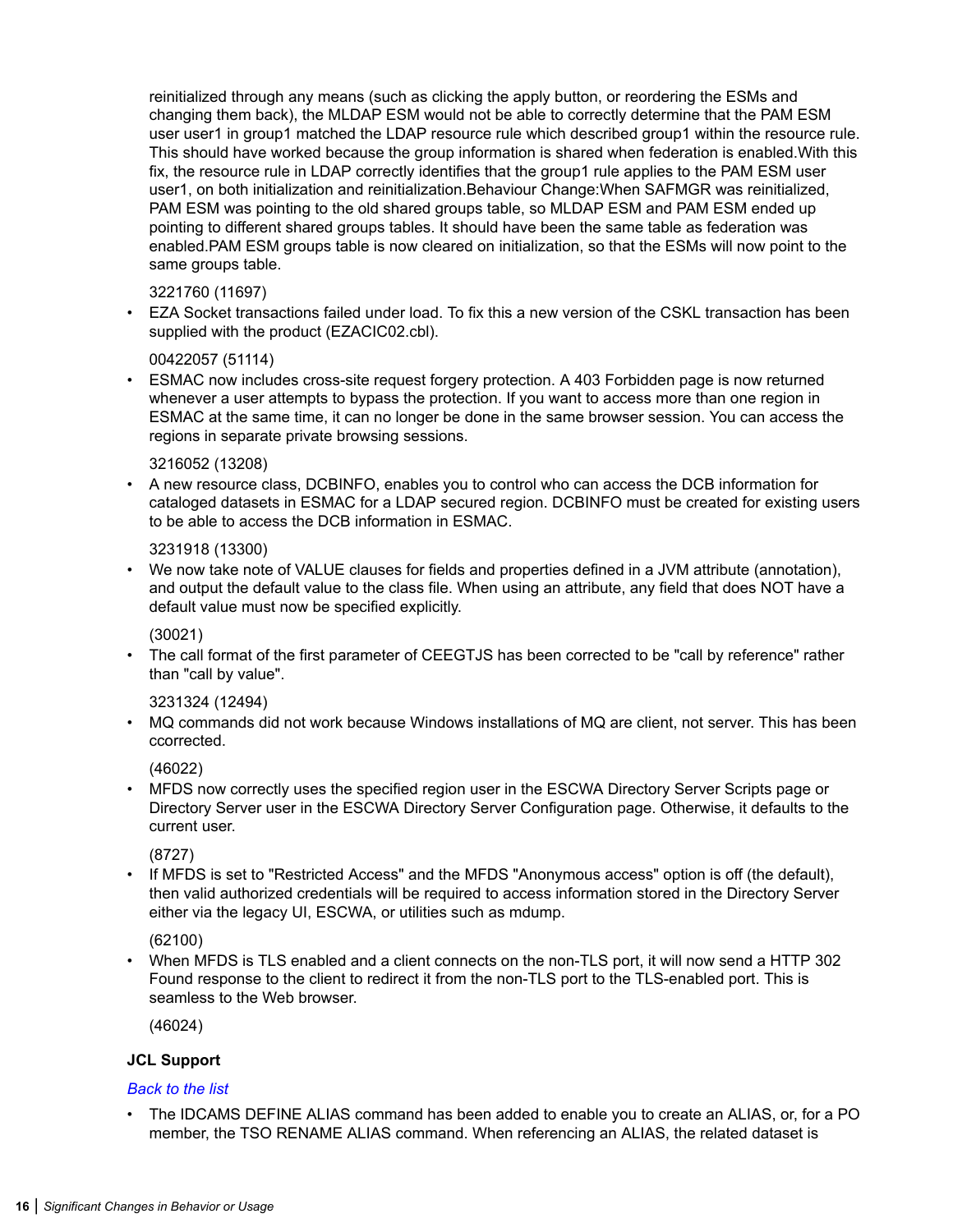resolved. You can also use SYMBOLICRELATE datasets, and the symbol is resolved at run time using system symbols defined in SYS1.PARMLIB(IEASYM00).

# 00368450 (13425)

The IDCAMS DELETE command has been enhanced to now accept % and  $*$  wildcards with the use of the "MASK" keyword. Because support for multiple wildcards has been enhanced, IDCAMS commands that previously reported a JCLAM0163S error and set CC to 12 may now be accepted and processed.

00375690 00367509 00368440 (12180)

• The support for wildcards when using the IDCAMS LISTCAT command has been improved: both \* and % are accepted within the data set name, and multiple wildcards may be used; for example: LISTCAT LEVEL(MFI01.MFI%%%%.D\*.DAT)

# 00366749 (11515)

• When a job contains duplicate step names, you can now specify which step to start.

(69229)

• You can now restart a JCL job by specifying a value for MF\_UCC11.

(71227)

• A new topic, Advanced Restart Functionality, has been added to the JCL documentation to document the use of the casout /jrestart option, which enables you to restart a job with additional parameters. The #t parameter to identifies the step on which to end a restarted job. See your product documentation for details.

(70223)

• A new topic, *Advanced Restart Functionality*, has been added to the JCL documentation to document the use of the casout /jrestart option, which enables you to restart a job with additional parameters. The #k parameter enables you to specify whether or not ABEND and COND codes from a previous run are used or not. In addition, the #k parameter enables you to specify the COND code to use for a specific step. See your product documentation for details.

(70224)

• By default, a non-zero return code from a commit at the end of a unit of work for DSNAL or IKJEFT\*\* will now be reported and set a step abend code of S482. You can control this behavior by using the MF\_JES\_ABEND\_CAF\_COMMIT environment variable; see JCL-specific Environment Variables in the documentation for more details.Behaviour Change:A non-zero return code from the commit issued at the end of a unit of work, i.e. when the program run as part of the step returns control to the JES system, will now generate a message in the systsprt and cause the step to abend with the cond code S482. This behaviour is configurable using the environment variable MF\_JES\_ABEND\_CAF\_COMMIT. A value of 'NO' will provide the current behaviour, i.e. we ignore the return code. A numeric value (up to 3 digits) would cause that value to be used as the return code from running the program.

#### 3239642 (11750)

• If a MGMTCLAS is defined for a dataset, it will be included in the MGMTCLAS field of the MFJCTLBP control block.Behaviour Change:The mfjctlbp dataset control block will now include the MGMTCLAS if it is defined in the catalog record for the dataset

# 3231081 (13361)

• A problem that set the wrong parameter override value for a step in a procedure because of the alphanumeric ordering of the step names was not consistent has been corrected.

#### 3235581 (12478)

• When changing a GDG roll disposition to EMPTY, the number of rolled-in data sets was incorrect. Now, if a NONVSAM data set is defined in IDCAMS that is a GDG version, it will be included in the GDG set.

# 3238565 (12731)

• A problem that caused the incorrect resolution of output statements in steps with duplicate names has been corrected. An output statement class of "\*" is now replaced by the msgclass of the job.

(30104)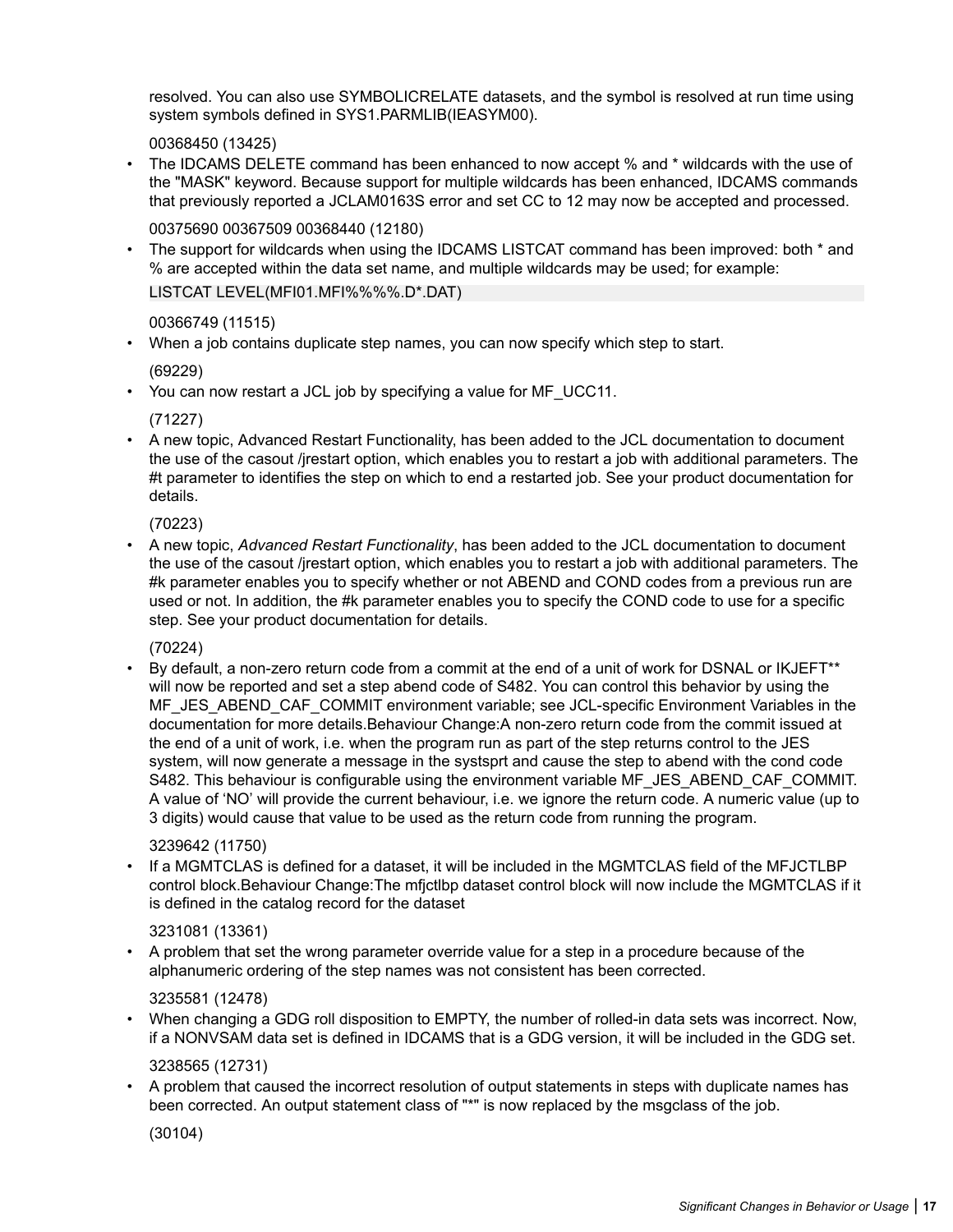<span id="page-17-0"></span>• The value of the ALTER NEWNAME will now be checked to ensure it conforms to naming convention before trying to update the catalog. An error message, JCLAM0105S(12) - Invalid entry name syntax or length, will be issued if the check fails.Behaviour Change:As per readme

3236388 (12641)

• When running in a PAC or with the MFDBFH database locking for multiple regions, active jobs are not flushed at region start-up.Behaviour Change:As per ReadMe

3227362 (12487)

• It is now possible to include a set of default ON conditions in the VSE configuration file and these will be added to all VSE jobs.

3230967 (11486)

• User labels (DLBL & TLBL) are now removed when a new one is assigned following the running of a program.

3213728 (12340)

• The system symbols file, SYS1.PARMLIB(IEASYM00), can use the EBCDIC encoding. Support for EBCDIC programs calling the system symbol entry point, IEFSJSYM, has been added.

3226132 (11503)

#### **Licensing requirements**

#### *[Back to the list](#page-12-0)*

• The following platforms - Solaris, Red Hat on IBM Z System, SUSE on IBM Z System, and Ubuntu - are now licensed using a new licensing model called AutoPass. These platforms and licenses are not available from the Software Licenses and Download portal (*[sld.microfocus.com](https://sld.microfocus.com/)*) if you are using the existing SafeNet license technology. To obtain AutoPass licenses for the aforementioned platforms, contact your account manager to discuss your actual requirements, and also raise a support incident to track the request.

#### **Mainframe Access**

#### *[Back to the list](#page-12-0)*

• Users will now be able to specify a volume when cataloguing a data set.

(41007)

#### **Micro Focus Batch Scheduler Integration**

#### *[Back to the list](#page-12-0)*

• The %%LIBSYM/%%MEMSYM Control-M function variable value is now delimited by the first ending space. For values that request one or more embedded spaces, use the %%BLANKnn Control-M function.

00422148 (51104)

#### **PL/I Support**

# *[Back to the list](#page-12-0)*

• DEFINE STRUCTURE statements are now supported.

00368478 (12186)

• Previously, if STRINGRANGE had been enabled by the -prefix stringrange compiler option, and a user program did not contain an ON STRINGSIZE statement, there was no message printed out indicating that STRINGRANGE had been triggered. The message now appears in this scenario.

00696776 (73031)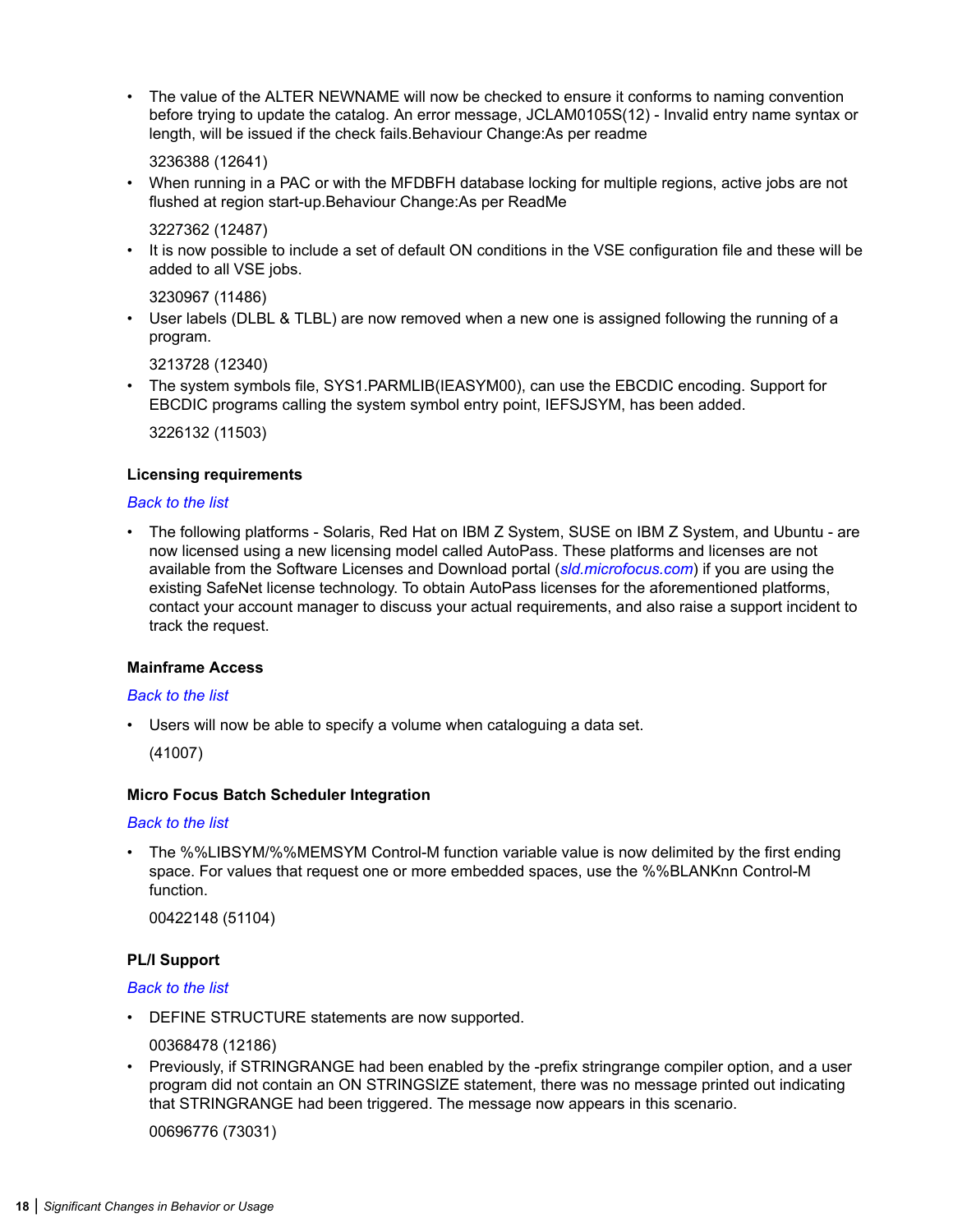<span id="page-18-0"></span>• A performance bottleneck present in Enterprise Developer 5.0 and 6.0 has been resolved to provide faster record I/O.

00669680 (71440)

• Previously, if a job was cancelled while in an active state, PL/I would, as part of RTS cleanup, attempt to RELEASE all fetched routines. This resulted in a problem because some of the fetchables had the potential to be active on the callstack and be in a non-cancellable state. This no longer occurs.

00368471 (27328)

• Previously, if using PLISAXA() and XML Element's content contained a character greater than x"7F" (ASCII), the CONTENT CHARACTERS event would be driven twice - once for the characters that preceded the x"7F", and once for the remainder. This no longer occurs and the CONTENT\_CHARACTERS event is driven for the entire XML Element's contents.

00381945 (30084)

• Previously, when using PLISAXA, the document length as driven to the Start of Document event was incorrect if the XML document contained characters that exceeded hex 7F. This has now been fixed.

00381945 (61228)

• The diagnostic MPLIE0056 has been changed from a "Severe" level diagnostic to an "Error" level diagnostic. This provides you with the ability to tailor behavior to your environments. If you wish compiles to fail in this scenario, you can use the compiler message exit to bump severity back to "S" level. If you do not wish to have an "Error" level diagnostic in this scenario, you can use the compiler message exit to reduce severity to "W".Behaviour Change:The diagnostic MPLIE0056, which tells the customer they have SQLCA declared in an internal procedure, has been changed from a "Severe" level diagnostic to an "Error" level diagnostic. If the customer desires the old behavior they can bump this diagnostic to an "S" level diagnostic using the compiler message exit, or if they intend to have the potential confusion from having multiple SQLCA's declared they can bump the severity down to a "Warning" level using the same compiler message exit.

3239052 (12538)

# **REXX Support**

#### *[Back to the list](#page-12-0)*

• EXECIO \* DISKW was stopping on the first line containing no characters, writing out no further records. Now after encountering an empty record, a line with only a linefeed is written and processing continues with the remaining records.

00366667 (27187)

#### **Run-time System**

#### *[Back to the list](#page-12-0)*

• When defining the file name for CBL\_CREATE\_STACKDUMP, %f now expands to basename of the program correctly when used cross-process.

(60049)

• When CTF trace level is set to info (for post-offset values only) or debug (for pre-offset, offset and postoffset values) and component rts#process is set to true, the API will now dump the captured metrics to the output CTF file.

(27040)

# **SQL: Mainframe Batch Database Tools**

#### *[Back to the list](#page-12-0)*

• An equivalent of the mainframe DB2 utility DNSTIAUL, SQLTUL, is now available in the MBDT utility suite.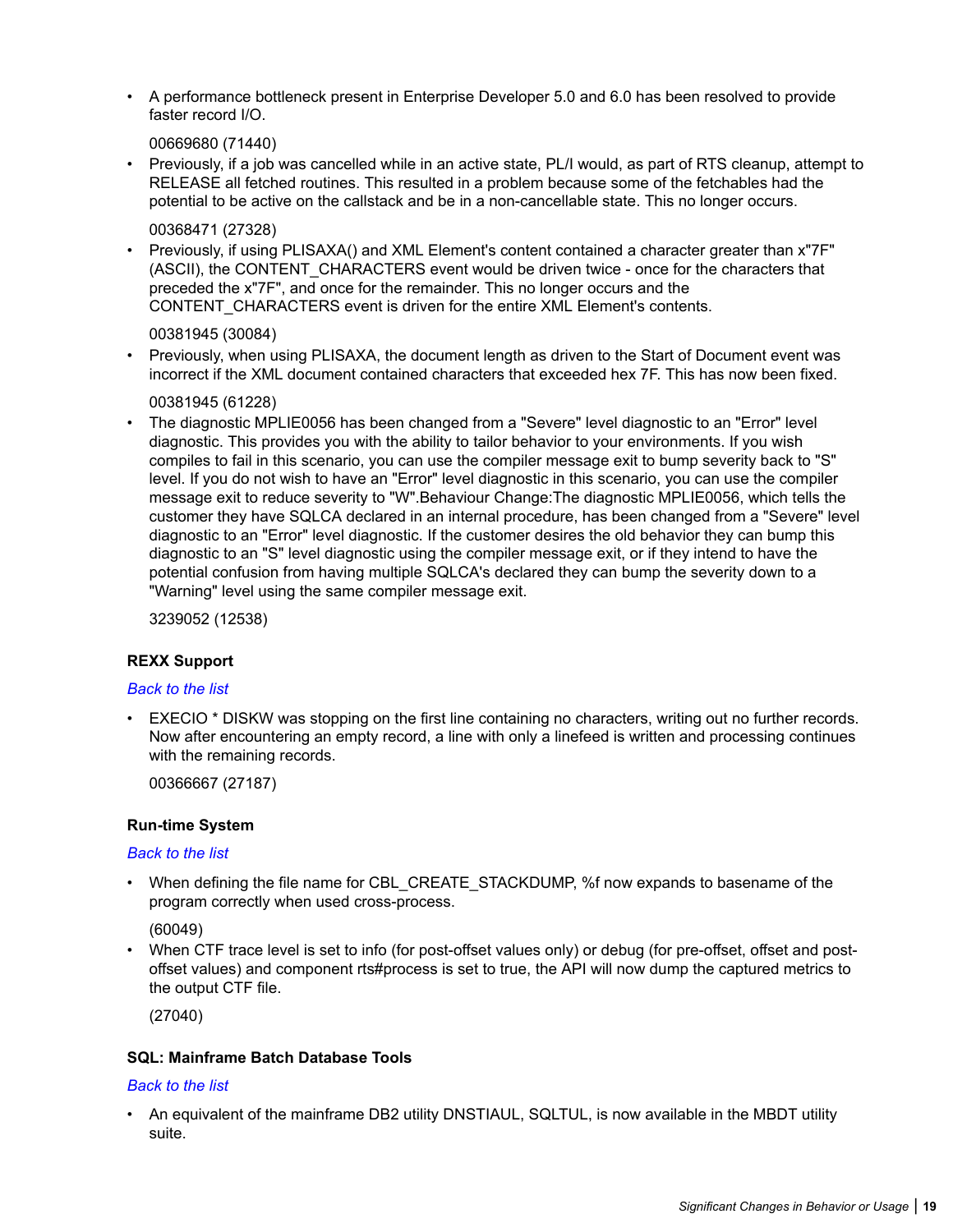<span id="page-19-0"></span>2148818 (10857)

# **SQL: OpenESQL**

*[Back to the list](#page-12-0)*

• An issue with compiling native programs that use SQL TYPE IS XML AS CLOB has been resolved. 3240037 (12679)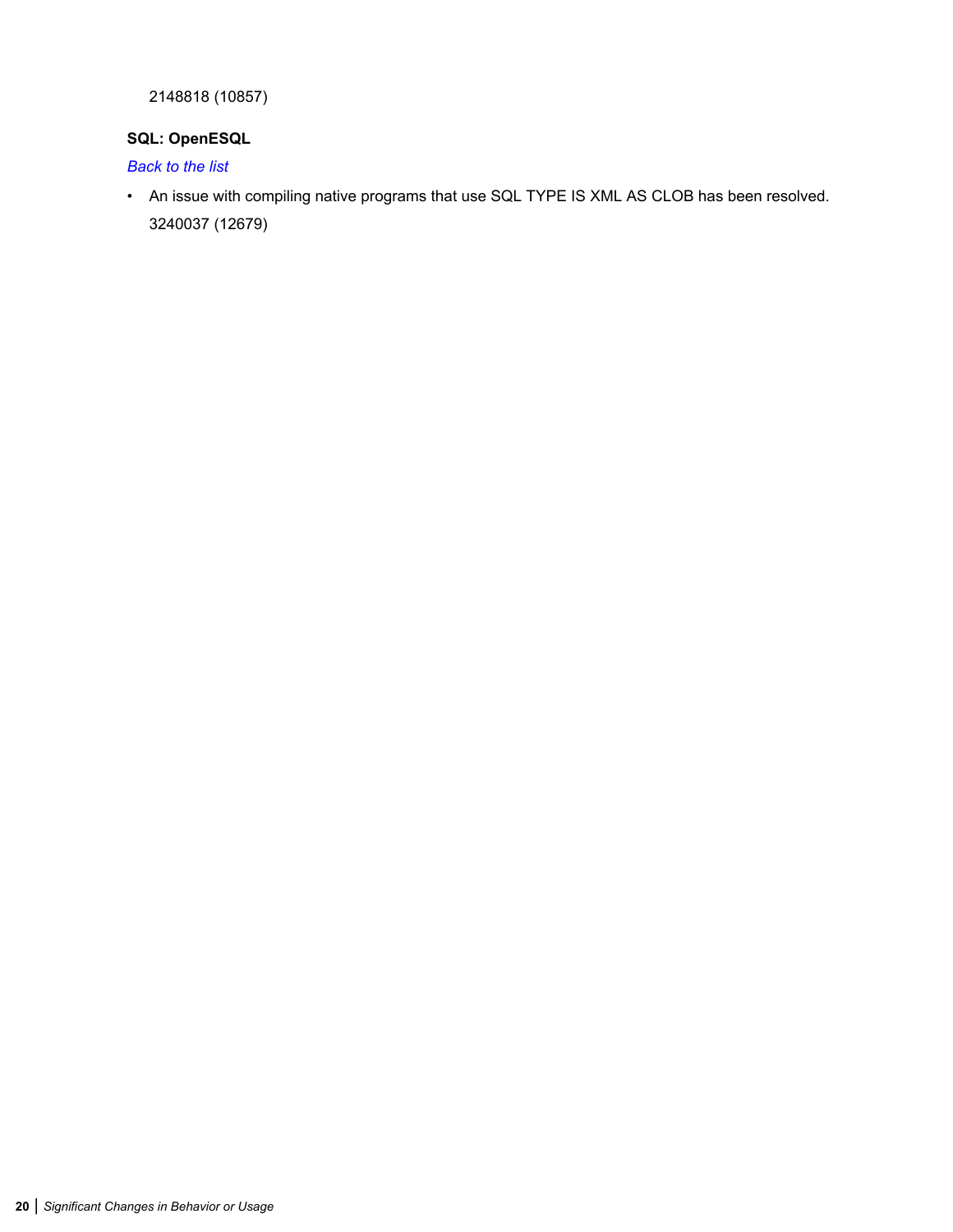# <span id="page-20-0"></span>**Known Issues**

Refer to the *Known Issues and Restrictions* topic in the *Product Information* section of your product Help.

- The Server Core form of Windows Server 2019 is not supported.
- Oracle does not support deployed .NET Core 3.x client applications on SUSE Enterprise Linux accessing Oracle databases.
- Copying and pasting the contents of a license file into the **License file** field of Micro Focus License Administration results in the error "The path is not of a legal form. Please contact Micro Focus SupportLine".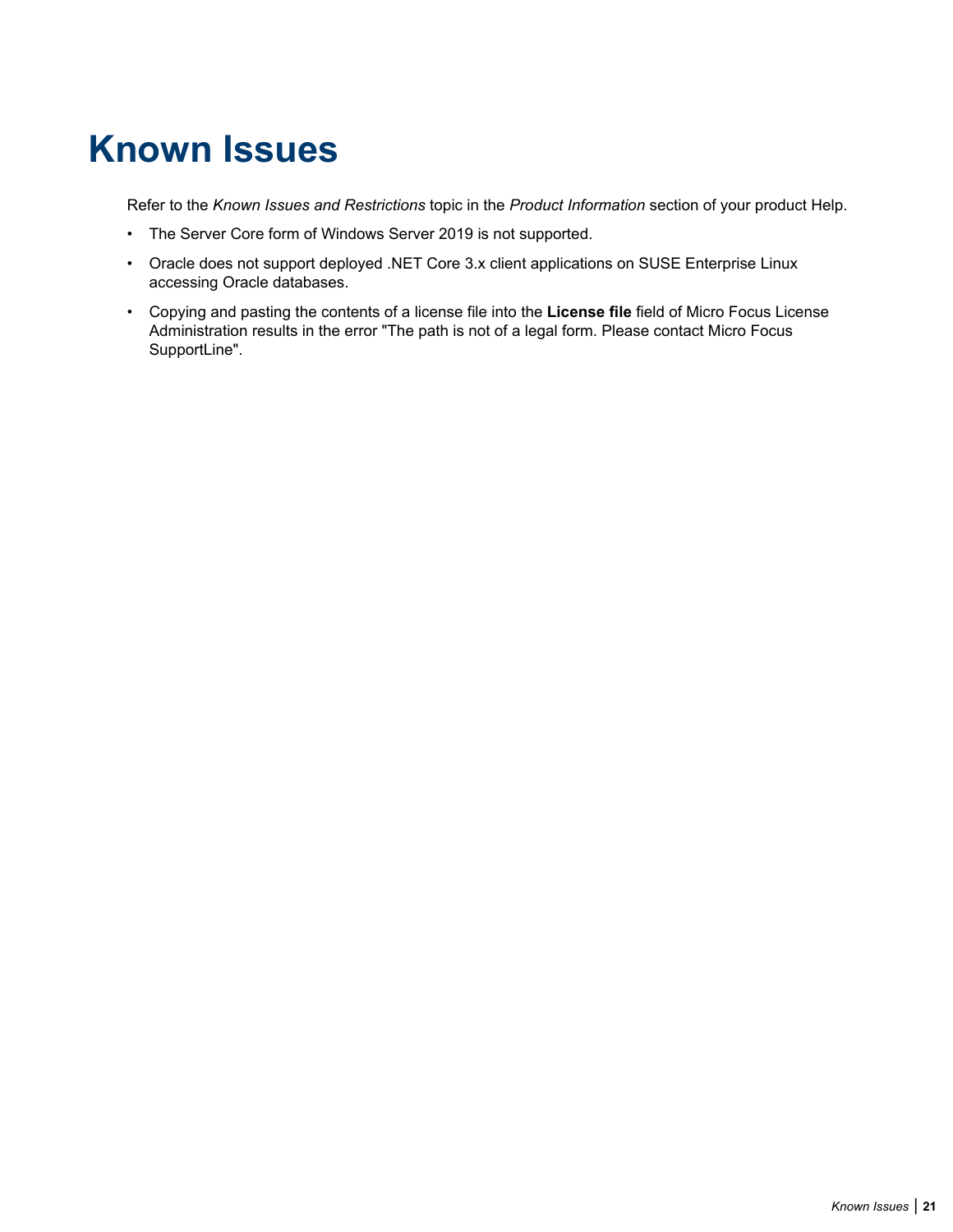# <span id="page-21-0"></span>**Resolved Issues**

The numbers that follow each issue are the Support Incident Numbers followed by the Defect number (in parentheses).

- *Assembler Support*
- *CGI Support*
- *[CICS BMS Compiler](#page-22-0)*
- *[Common Communications Interface](#page-22-0)*
- *[Data Tools](#page-22-0)*
- *[Data Tools \(Classic\)](#page-23-0)*
- *[Dockerfiles](#page-23-0)*
- *[Enterprise Server](#page-23-0)*
- *[HCO for SQL Server](#page-38-0)*
- *[IMS Support](#page-38-0)*
- *[JCL Support](#page-41-0)*
- *[Mainframe Access](#page-44-0)*
- *[Micro Focus Server Administrator \(GUI\)](#page-45-0)*
- *PL/I Support*
- *[Run-time System](#page-46-0)*
- *[Setup Issues \(UNIX\)](#page-47-0)*
- *[Setup Issues \(Windows\)](#page-47-0)*
- *[SQL: COBSQL](#page-48-0)*
- *[SQL: Mainframe Batch Database Tools](#page-49-0)*
- *[SQL: OpenESQL](#page-50-0)*
- *[XML Support](#page-51-0)*

#### **Assembler Support**

#### *Back to the list*

• A problem where an 0C1 error could be generated following a rebuild of a subprogram has been fixed. The MFASM linker will now skip an unnamed CSECT (\$\$CSECT) and mark a named CSECT occuring second in the load module as the module's main entry point. This will only be done in the absence of any direction from a linker input file (.LIN) or label on an END statement in the module.

3232164 (13563)

• The CEETERM macro had two reversed lines causing the wrong RETURN-CODE value to always be returned. The lines are now in proper order.

#### 3232164 (11751)

• The MFASM linker module, MF370LNK.DLL, has been changed to allow for up to 500,000 relocatable items in one .390 or .MOD file. The old limit was 50,000 items.

3227781 (12405)

#### **CGI Support**

#### *Back to the list*

The query string for CGI Applications using REQUEST\_METHOD=GET no longer has a limit of 4096 bytes.

3227061 (10285)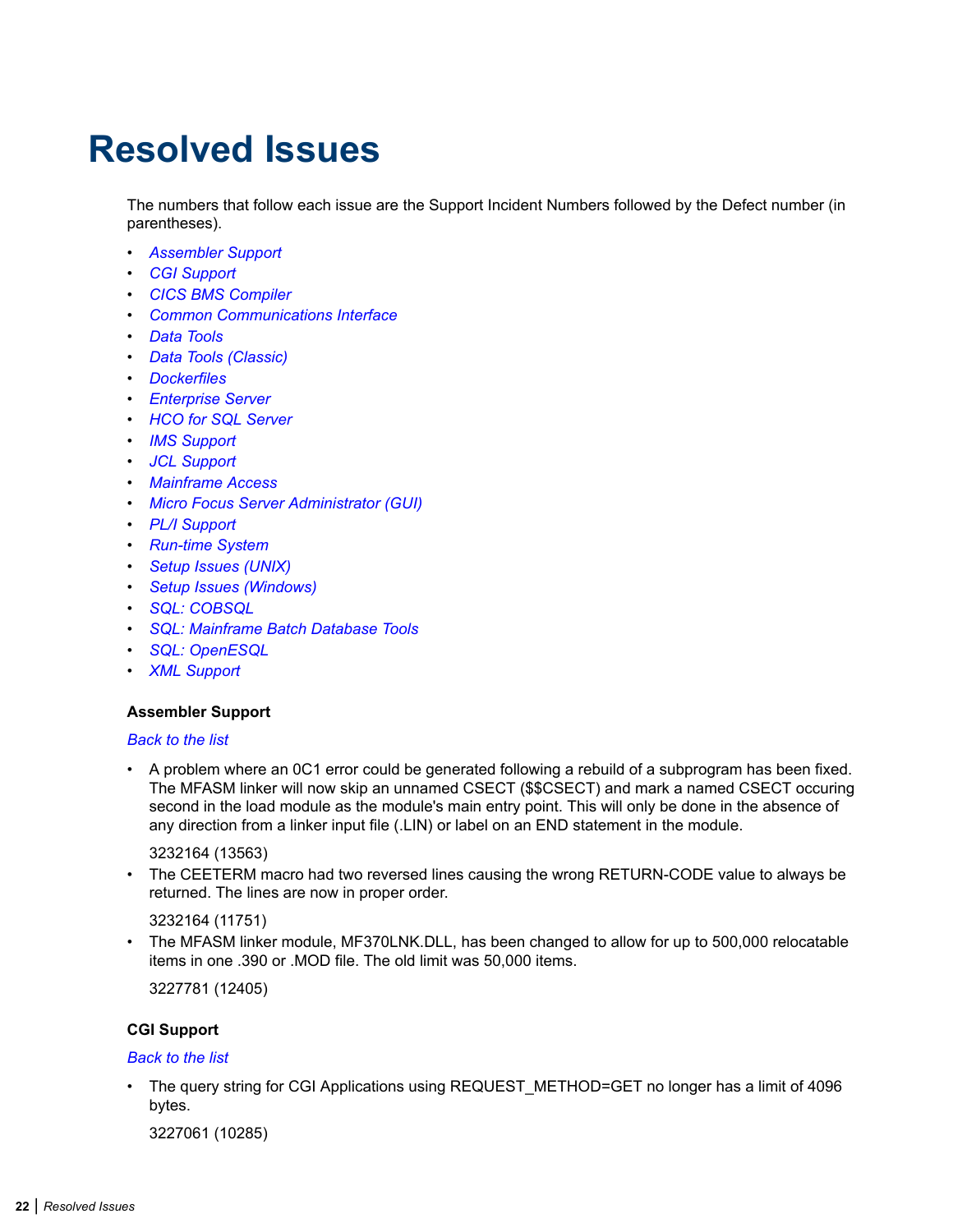### <span id="page-22-0"></span>**CICS BMS Compiler**

#### *[Back to the list](#page-21-0)*

• The mfbmscl command-line utility is now available in Enterprise Developer for Unix and Eclipse. 00377337 (30004)

#### **Common Communications Interface**

#### *[Back to the list](#page-21-0)*

• A problem that caused the ccierr.log to contain multiple "connect\_endpoint(), called in NET\_CONNECT, return code 2" messages has been fixed.

(77040)

• When running an application that uses CCI in an aggressively multi-threaded environment, RTS 114 errors could be generated.

00370924 (13510)

• Because of a previous optimization that was made it might result in getting stuck on a blocking receive. This has been fixed.

00457870 (57287)

• Enterprise Server for UNIX and COBOL Server for UNIX now include the same Run-Time System and CCI C header files that are available in Enterprise Developer Unix Components and in Visual COBOL Development Hub.

3230929 (13552)

• An integer overflow in CCI time handling has been fixed.

(9632)

• When running an application that uses CCI in an aggressively multi-threaded environment, RTS 114 errors could be generated.

00370924 (12575)

• A rare crash in the Micro Focus Communications Server under heavy load has been resolved.

3238018 (11727)

# **Data Tools**

#### *[Back to the list](#page-21-0)*

• A 'large file' alert is no longer displayed when opening files > 128 MB and the 'Use temporary file for editing' option is not selected.

(69199)

• The Column indicator in the status bar now shows the correct value when selecting a field in the righthand pane (structured view).

00491656 (70177)

• An issue which could cause the Data File Editor to hang the region has been fixed.

00426198 (58053)

• The Data File Editor now provides navigation to the last page when showing fixed-block, variable-block, and indexed files, and also for filtered results. If Go To <record-number> is also larger than the number of records available, the last page of records is displayed, instead of a "no record found" error returned. For sequential fixed-block files, the available number of records is also shown.

(88030)

• The ruler will now stay at the top of the displayed record list, even when you scroll down the page.

00485504 (71308)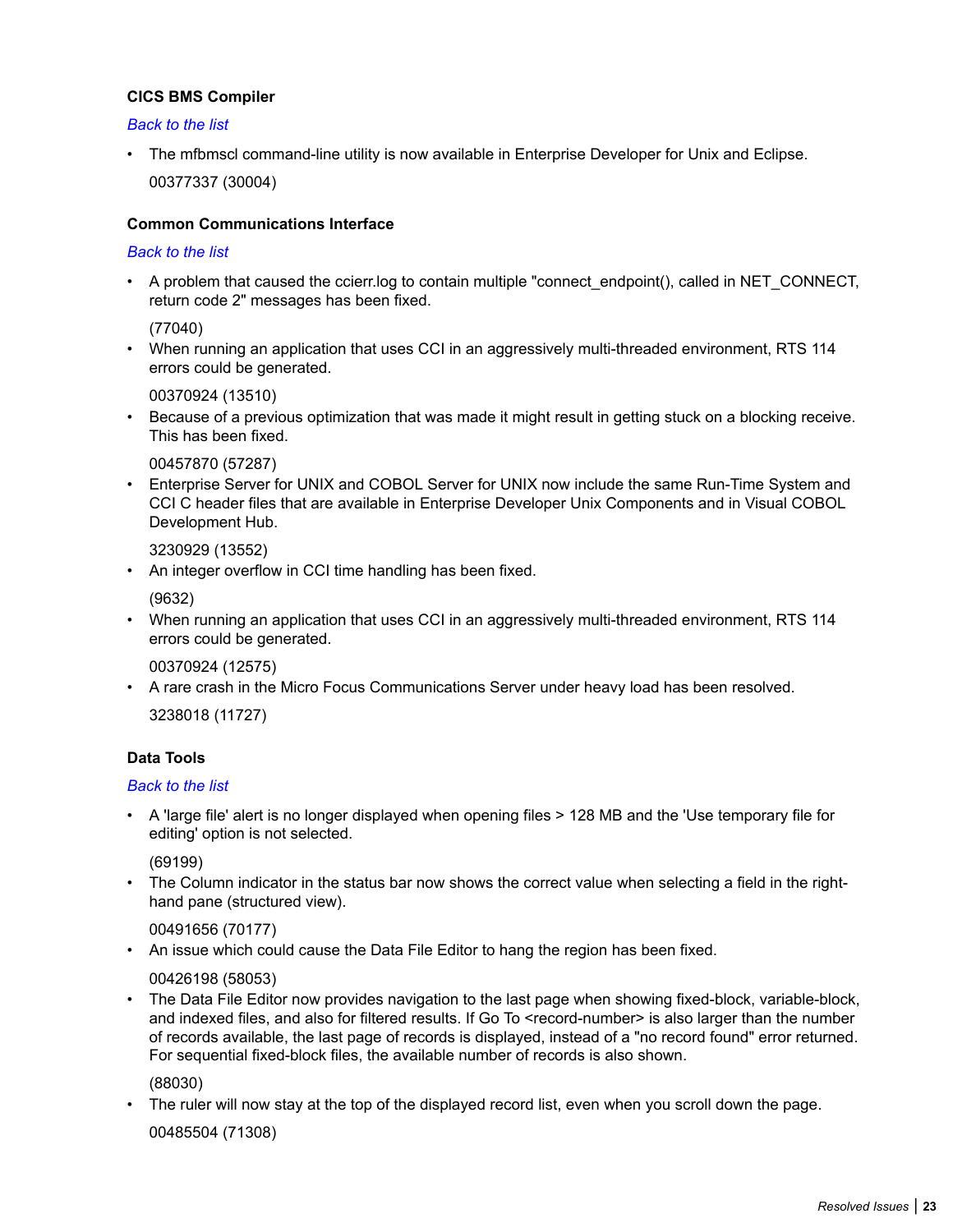<span id="page-23-0"></span>• The performance of the Data File Tools catalog has been enhanced when using a database-hosted catalog file, and when specifying a data set name filter with a leading wildcard character.

00377995 (31059)

#### **Data Tools (Classic)**

#### *[Back to the list](#page-21-0)*

• The Data File Editor now support temporary changes to sequential, line-sequential, and relative data files. Users can choose to save those changes to the data file, or revert the changes, leaving the data file in its original state. See 'Editing Data Files' in the documentation for more details.

3239290 (12680)

#### **Dockerfiles**

#### *[Back to the list](#page-21-0)*

• The HEALTHCHECK in the Dockerfile for the CICS container demonstration on Windows sometimes failed to run.

(8146)

• On Ubuntu, in order for debugging to work within a Docker version 18.04 Container, you must update the kernel of the Docker host from version 5.0.0-27 to 5.0.0-31.

(9295)

#### **Enterprise Server**

#### *[Back to the list](#page-21-0)*

• A CICS Web Service provider application sending HEX binary data could cause memory corruption in the SEP.

3237303 (13430)

• HTTP 403 restrictions no longer erroneously prevent access to ESCWA and ESMAC after interacting with the MONITOR > Monitor page in ESCWA and ESMAC.

(57283)

• CSKL can now detect the AMODE and CODESET of the EZASOKET security exit and then convert the parameters before and after calling the security exit.

3228264 (13281)

• A CTG failure targeting a secured region (legacy/casesm) has been fixed.

00362995 (27065)

• Configuring a region to have 47 Service Execution Processes resulted in the console daemon failing to start on DBCS platforms. This has been fixed.

00371935 (13365)

• An EJB-wrapped COBOL service involving multiple invocations would not always commit database changes until the dispose event was driven. This resulted in updates not being accessible while the service was in-flight. This has been fixed.

00367387 (13507)

• Using the AMODE option to request a reload of a data table using the CPMT transaction sometimes resulted in a FUNC abend. This has been fixed.

00726248 (77027)

• An issue with the FAULTCODESTR parameter on the SOAPFAULT CREATE API has now been resolved.

3232615 (11548)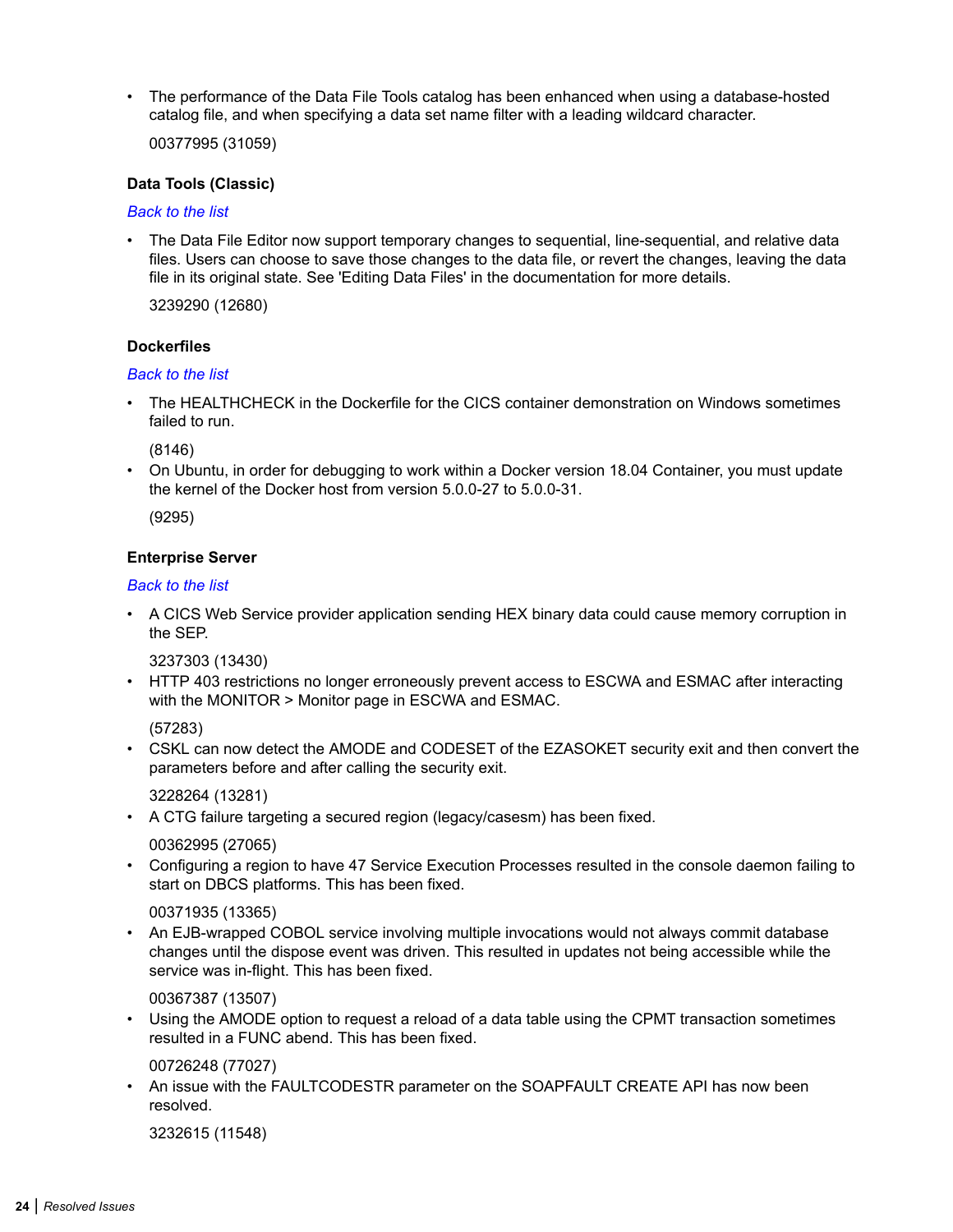• When a client application used IBM's CICS Transaction Gateway External Presentation Interface to invoke a transaction which executed an EXEC CICS START against the active facility, the support transaction CRSR could be left in a receive state which would block a service execution process. If this happened multiple times, the system would become unresponsive. This has been fixed.

00367517 (13608)

• When a task ended abnormally before an outstanding EZASOKET SELECT request completed, a runtime error sometimes occurred. This has been fixed.

3226329 (11526)

• An improvement to socket timeout detection from listener CSKL has been introduced to prevent an EBADF error.

3237573 (11787)

• Enterprise Server now starts the requested number of admin SEPs after PLT/PI is completed.

3224132 (11562)

• The Enterprise Server utility program casclsec did not work correctly on non-Windows platforms. This has been fixed.

00365438 00375691 (12562)

• The output from caslock is no longer truncated at 64k.

00368510 00477856 (11573)

• A message is now displayed in the console.log file when Enterprise Server fails to create a process when starting a region.

3222161 (11434)

• If the execution of casout -e{"IMS Command"} resulted in a large volume of data, it was possible for the CASSI process which serviced the request to go into a loop.

3241427 (12715)

• Fixed parameter processing when the -x option is specified with casstop. Information about the -x option has been added to the command line help for casstop and casstart. See *casstop* and *casstart* in your product Help for more information.

(26323)

• HTTP Headers processing now supports HTTP Headers that do not have any spaces between " and the value.

3232451 (12434)

• An issue with a 3270 printer hanging has been fixed.

00371937 (13490)

• ECONNABORTED on EZASOKET accept no longer abends with CSKL.

00365540 (11554)

casout now supports a new option, "- $@$ ", which enables you to retrieve the list of jobs waiting for input from the console.

3223866 (13359)

• If an Assembler data table which used RLD was reloaded using CPMT NEW, subsequent use by an AMODE program would result in an RTS 205 Invalid mainframe pointer error. If a table of this type and usage is to be renewed using CPMT, the optional parameter AMODE must be specified. When using the castran utility for the same purpose, you must specify the -b option.

3228790 (12522)

• Connecting a printer session matching a TCT with termtype TN3270 no longer causes casmgr to enter a loop.

00371933 (12638)

• A truncation of custom messages occurring in HSF has been fixed.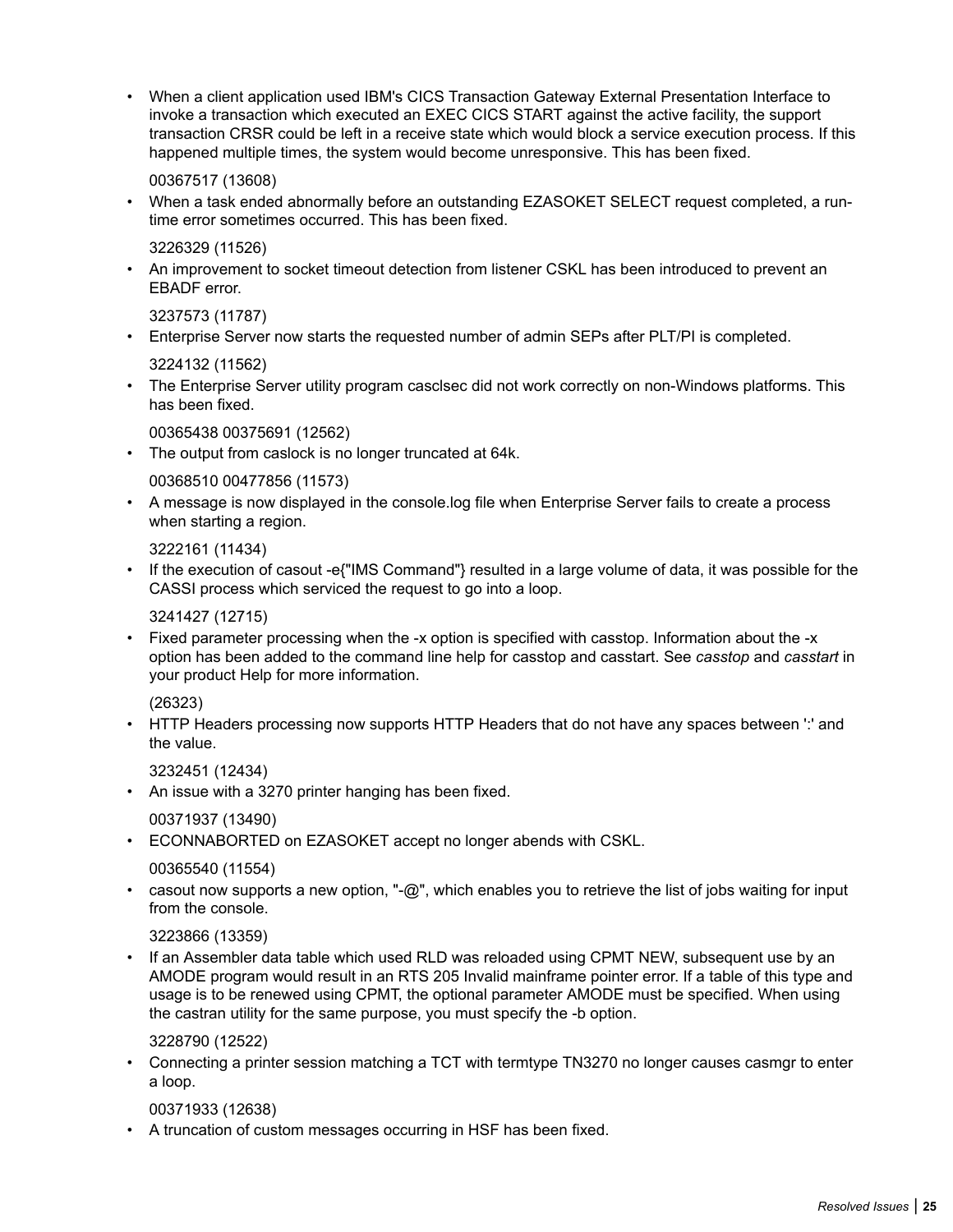00382022 (39011)

• The correct commarea is now passed when using an analyzer or a decoder that changes the content.

3232626 (11559)

• On WEB RECEIVE and WEB SEND, if you omit all of the code page conversion options (SERVERCONV, CLNTCODEPAGE, CHARACTERSET, HOSTCODEPAGE), no code page conversion will take place.

3232480 (11632)

• When a CWI analyzer program was not returning a converter or a server program, an "EIBRESP 27 pgm not found" message was returned. Enterprise Server now correctly returns the static response received from the analyzer.

00367285 (28199)

• An issue that caused CWI/CWS transactions to hang intermittently and subsequently cause the region to hang has been resolved.

3239256 (12660)

• An issue where characters were being carried over from a CWS output field into subsequent fields in a table has been resolved. This was occurring when the first field was full and contained German characters.

3237218 (13528)

• The dfhcbtct.cpy copybook is now provided with the product.

(25040)

• casmgr has been optimized to improve the use of initiators when dispatching jobs across the PAC. Improvement has also been made in the way it manages the queue of jobs waiting to be dispatched.

00367265 (32076)

• An issue in casgate when the application is CICS Web interface-related could cause an RTS 114.

00370924 (13568)

• MFDBFH database disconnection recovery processing has been improved for when a PostgreSQL server is stopped and then restarted while an Enterprise Server region is running.

3242098 (13576)

• A change to an internal synchronization procedure resulted an increase in the time taken for a DELAY to respond to a CANCEL from 20ms to 100ms. This has been fixed.

3236122 (12619)

• EXEC CICS READNEXT FILE now returns the correct RIDFLD when XRBA is used.

00367116 (26069)

• The CSKL listener now supports a comma or a space as a separator for the transaction from the clientdata.

3228322 (12640)

• An issue which caused a memory leak when a long running transaction is using EXEC CICS starts has been resolved.

3243418 00384297 (11711)

• An issue with multiple header processing programs in the pipeline has been fixed.

3225239 (11464)

• In a multi-region configuration, when one terminal routed a transaction to a different region for execution, but was disconnected before the transaction completed, this sometimes caused subsequent rerouted transactions to hang. This has been fixed.

3227734 (12443)

• If a soft kill for an IMS transaction fails, a hard kill is then issued.

3228094 (12437)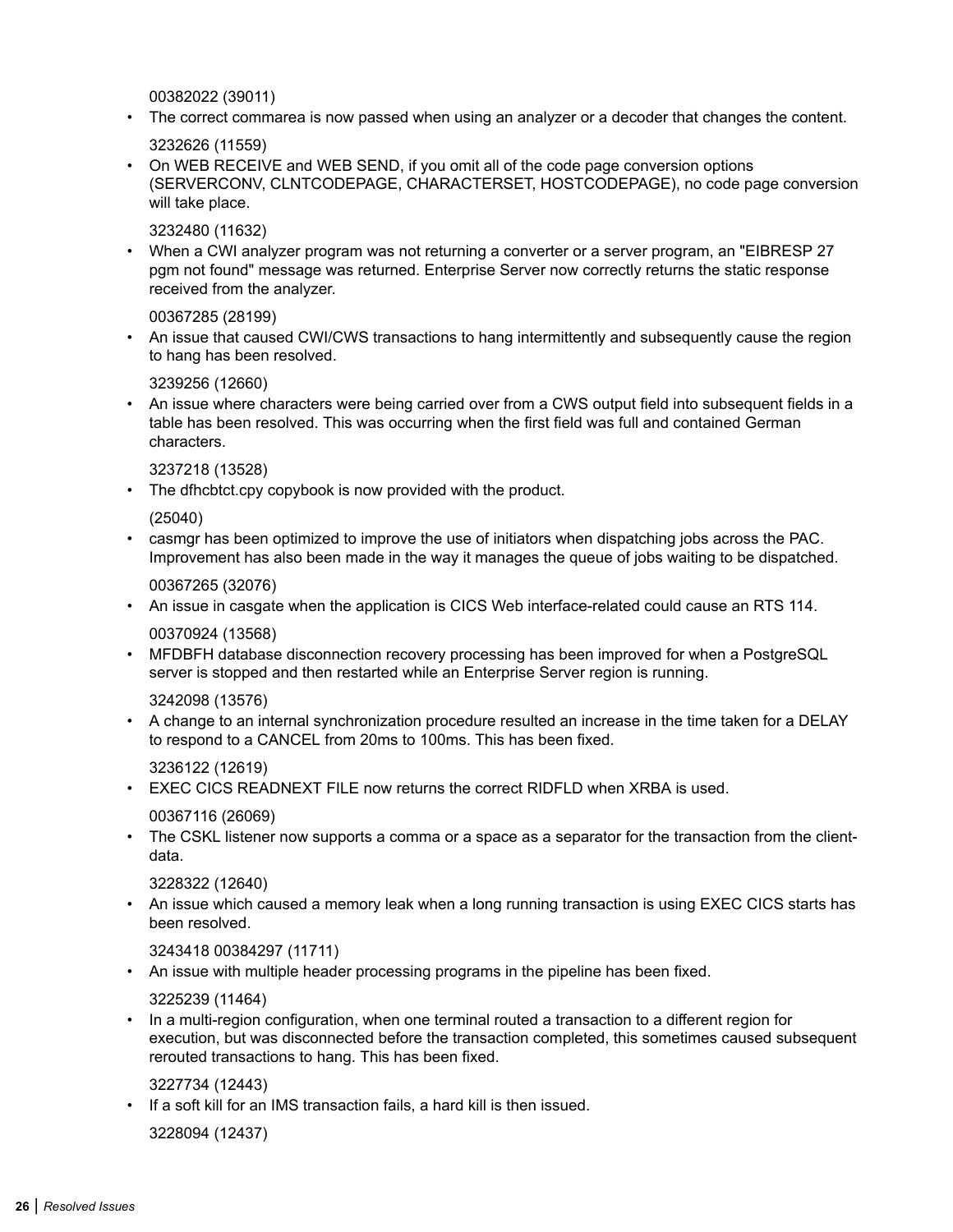• Attempting to connect to an address with no listening server no longer gives an unexpected GkCWI: OPEN: unable to open connection: (8) and instead times out.

(51088)

If ES\_ESM\_XUSER=NO, Enterprise Server still performs a check for the surrogate user to be defined in the system but does not check for the surrogate authority.

3231824 (13335)

- In a region with MFDBFH enabled, Run-Time System errors were not sent to the console.log. 3229195 (12404)
- A problem that prevented the User ID or Group ID from being displayed in the CICS "Signon complete..." message has been fixed.

3185569 (11456)

• An issue could result in an IOERR occurring on a REWRITE of an RRDS or ESDS file if that file was stored in a datastore.

3236142 (11706)

• When running in a clustered Enterprise Server configuration, if a significant number of locks (approximately more than 600) were required for a job to execute, the batch initiator processing the request would trap while trying to acquire them. This has been fixed.

00373527 (12653)

• The casout utility will no longer take a "deny write" lock when reading spool records.

00373846 (26241)

• In the case of the SEP monitor thread performing a soft kill, CAS will now defer freeing shared memory blocks (ICE and ACPE) associated with task DCA until end-of-task processing in the main thread.

(29002)

• A problem with CICS Web Services for JSON whereby an array not being present in the request meant that the request data was not written to the DFHWS-DATA container has been fixed.

3229395 (11604)

• CICS Web Services will now accept the string values of "true" and "false" as aliases for the boolean values true and false in JSON requests (as per the mainframe).

3223474 (13521)

• A trap could occur if the regions in a PAC where not all using EZASOKET.

3232556 (11744)

• A new option has been added to the casout utility. An IMS MPR can be stopped and replaced with the same class using the command: casout /-{process-id}.

3241426 (12681)

- During a terminal disconnect, MFCS will no longer get trapped in a loop under a shared memory lock. 3242752 (13592)
- If a database-hosted file was first opened using an alternate index FCT, then a subsequent record modification using the primary FCT would fail with status code 9/100 (6.0) or 37 (5.0).

(10338)

• An issue with the SOAPFAULT CREATE API and the FAULCODESTR option has been resolved. An issue with data being stored in DFHHEADER containers has also been resolved. New line characters are now stripped out to ensure the data is in the same format as on the mainframe.

00365431 (12655)

• Enterprise Server now enables automatic reconnection to the standby Queue manager in an Multi-Instance Queue Manager. See "Reconnecting to an MQ Server in a Multi-instance Queue Manager" in your product Help for more information.

00367275 (13387)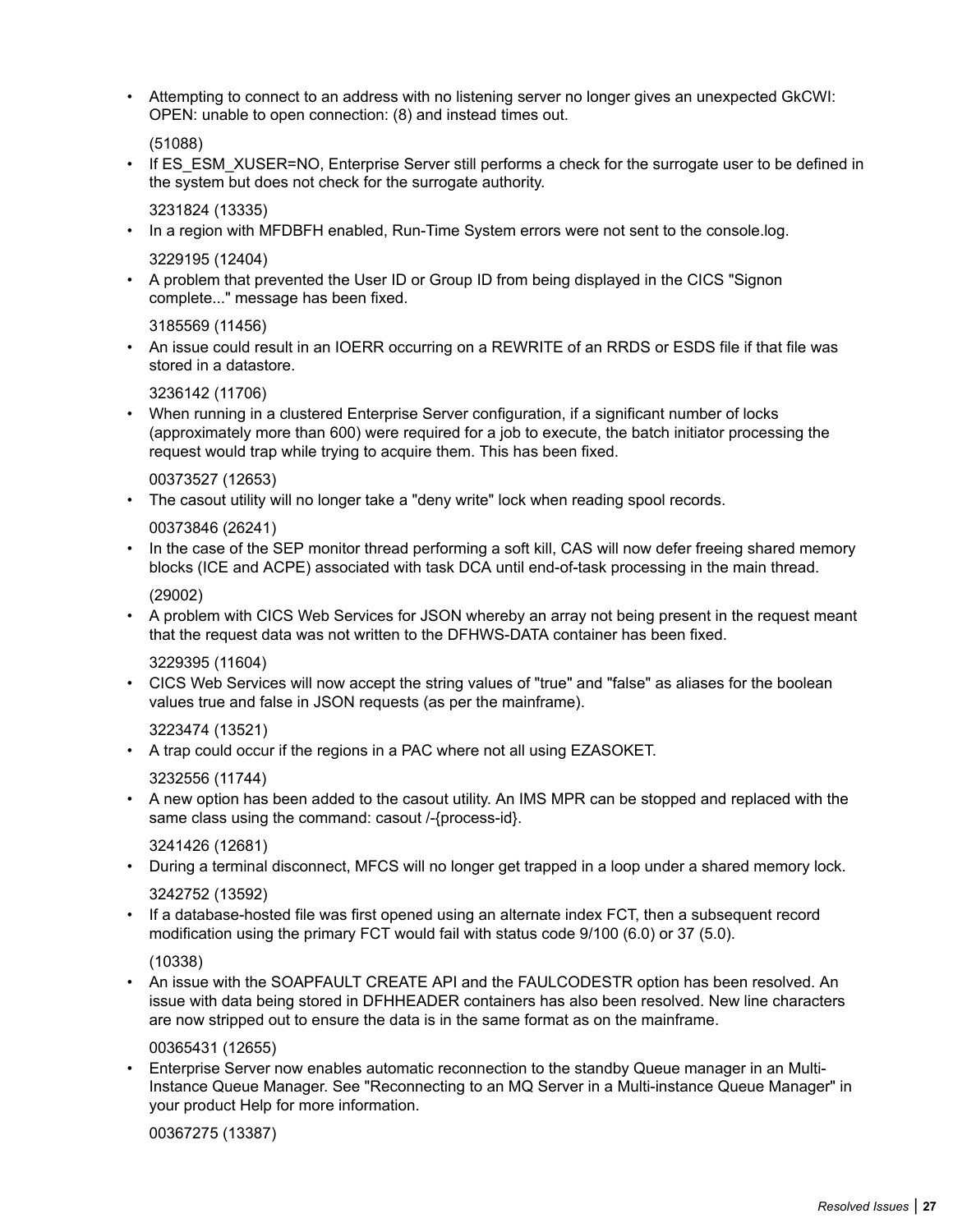• An issue where the Syncpoint option of MQ PUT and GET APIs was set to "NO\_SYNCPOINT" has been fixed.

3241185 (11747)

• When using MQBACK in JCL the messages were not rolled back if the user had not specified mqpmosyncpoint when the message was stored using MQPUT or MQPUT1. This has now been fixed.

00725720 (69586)

• Threshold values for CPU, MEMORY, and ELAPSED TIME can now be monitored for CICS transactions and JCL. This can be configured in either ESMAC or ESCWA using the THRESHOLD resource.

3238155 (12524)

• Intermittent I/O errors (typically reported with a 9/13 file status) occurred during file creation when using DB2 datastores.

(9767)

- For a PAC, you can now specify that all changes to timeouts, trace flags, and memory strategy will be applied to one of three options:
	- Only the local region.
	- All members of a PAC except the regions where local changes have been made.
	- All members of a PAC.

You can configure this in ESCWA with the Apply Scope field on the ES CONTROL page. Alternatively, you can use the casutl utility with the /w option. See casutl in your product Help for more information.

00367291 (28046)

• An RTS 114 no longer occurs in CASSTORE during concurrent SET-FILE / RELEASE PROGRAM statements.

3240785 (12742)

• A trace that was unconditionally written is now under the CWS trace flag control.

3230887 (11721)

• It is now possible to enable persistent connections with the server for CICS Web services and CICS Web interfaces. The socketclose attribute on URIMAP definition must be set.

3222280 (12407)

• Ensure that for protected starts the recoverable flag is set on the TST entry that is cached on the TCA TST chain.

00367517 (53093)

• An issue with the CICS Web service provider has been resolved where the absence of charset in the content-type http header was causing an abend response to be sent to the client.

00365437 (11749)

• An RTS 114 could occur when the Analyzer was compiled with the AMODE Compiler directive,

3231834 (12467)

• In a PAC, discarding an ENQMODEL may not have resulted in the resource being removed from all regions. This has been fixed.

(58336)

• When an ASCII client (such as the CICS Transaction Gateway EPI) connected using a terminal definition which was configured with programmed symbol support, uninitialized BMS map fields were being returned encoded in EBCDIC.

00367518 (13586)

• The "3270 SNA Simulate End Bracket" field found in the SIT table was not being exported and imported correctly. This is now fixed.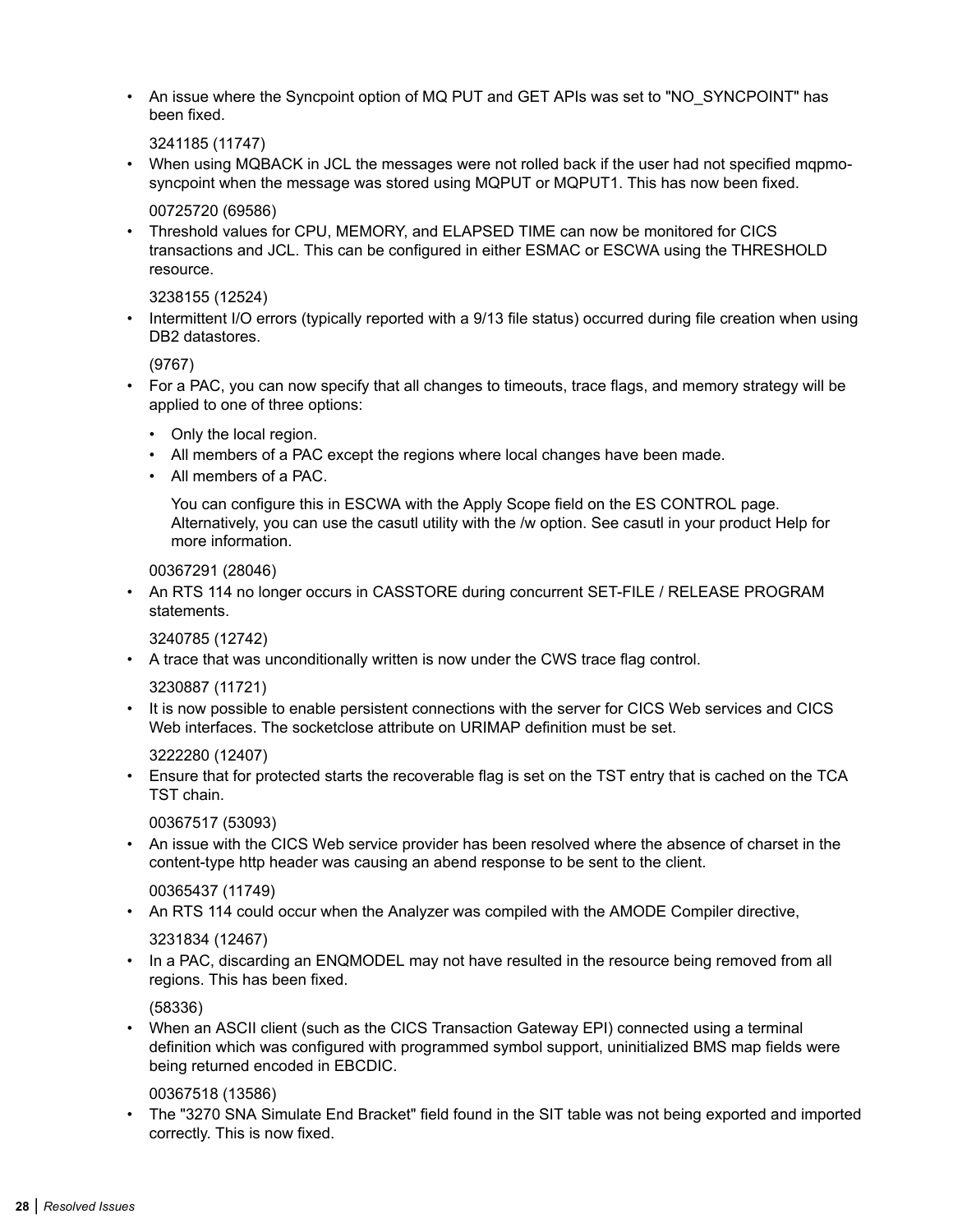00371938 (12574)

• An issue existed with importing and/or exporting a (long) SIT fileshare username and password with casrdtup or casrdtex. Lower-case characters are no longer converted to upper case, and the fileshare username and password are now correctly displayed in both ESMAC and ESCWA.

# 00371939 (23050)

- A new filter field "resFilter" has been added to the following ESMAC resource listing modules:
	- Every resource in by Type
	- Every resource in by Start L
	- Resource lists under groups
	- Every active resource type except Locks

This parameter will filter the list of resources returned and displayed by ESCWA and/or ESMAC. This will avoid excessive response buffers being sent over the network which might degrade browser performance. In addition, a new environment variable ES\_RDO\_MAX\_RESOURCES has been added. This enables you to specify a limit to the number of records ESCWA and/or ESMAC will attempt to display. For JSON requests the list being truncated will be indicated by the addition of the JSON property "truncated": true.

#### 00367293 (13581)

• An issue which could cause deadlocks when using the SPOOLOPEN API has been resolved.

#### 3239394 (11788)

• The stack size of cassi.exe has been increased from the default 1Mb to 2Mb.

#### 3232744 (13324)

• CICS-MQ Bridge functionality is now available as a Technical Preview. It supports CICS target DPL applications that interact either with a COMMAREA or CONTAINER interface.

#### 00363634 (11447)

• On UNIX platforms, under certain circumstances the request to start a process was incorrectly reported as having failed. This has been fixed.

#### 00696684 (82001)

• Matching transactions with Threshold resources meant that Threshold properties could be applied to the wrong transaction. This has been fixed.

#### 00446454 (57042)

• ENQs are now cleaned up in the event of a SEP termination.

#### (51133)

• A deadlock scenario when writing to recoverable TSQs has been fixed.

# (10161)

• An issue with READQ TS (returning QIDERR) after an EXEC CICS START in a PAC has now been resolved.

#### 3237618 (13451)

• An issue where a user with UPDATE privileges to a CICS resource could not access the page in ESMAC. Previously, if the user had READ privileges only, they were allowed to access the page in ESMAC. This has been fixed.

(58200)

• A trace that was not controlled is now emitted when the trace API flag is enabled.

3231371 (11628)

• Default users were not added to HSF. This has now been fixed.

#### 00376906 (31028)

• A LENGERR can no longer be returned when the SET option is used on READQ TS as on the mainframe (this condition only applies to the INTO option).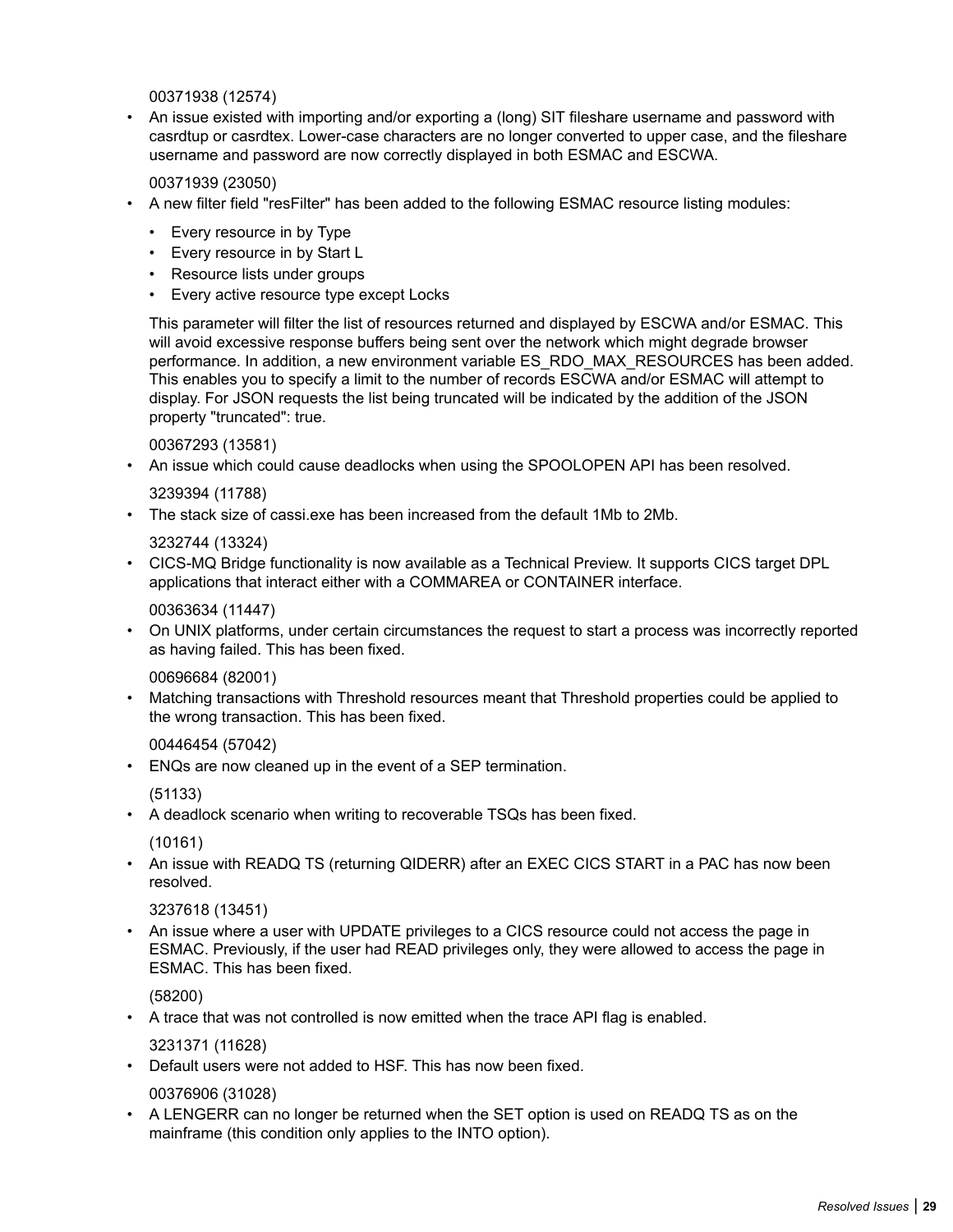3232135 (11736)

• On AIX, when using EZASOCKET GETHOSTBYNAME with a bad IP address it was returning RC=0 instead of RC=-01. This has been fixed.

(30080)

• Enabling ESLOGGING for the Oracle Switch resulted in an error. This has been fixed.

(46056)

- XA switch now handles CAS xa-flow correctly to resolve in-doubt transaction issues on connection loss. 00368472 (48018)
- XA switch now handles CAS xa-flow correctly to resolve in-doubt transaction issues on connection loss. 00368472 (48018)

• The XA Switch module now tries to reuse an existing connection in order to prevent multiple connections being opened for the same XA resource within the same process.

3239642 (13477)

• The DB2 XA switch module now works with DB2 applications that are compiled with the NOPRE directive option.

3237650 (11691)

• The ES\_XA\_%xaname%\_OPTIONS environment variable can attempt to reconnect up to a maximum of 9999 times.

00455239 (59135)

• A new exit for ESXACUSTOMORA has been added to the Oracle switch module. The build scripts have also been updated with some new options to enable this logic.

00367295 (20268)

• The call to retrieve XA information version 3 (entry point mF\_ES\_get\_XA\_info) provides the following additional information: - For IMS: Transaction ID, NETNAME and Task number. - For JES: Job Number, Job Name and Step Name. - For CICS: Transaction ID, Terminal ID and NETNAME.

00367252 (12705)

• The XA Switch module now handles the Duplicated Connection error correctly.

3211450 (11427)

• JCL jobs no longer fail as a result of previous jobs experiencing a failed connection.

3230480 (12454)

• The Vault module is no longer unloaded after the first transaction.

3243323 (12584)

• The SQL cursor is now kept opened when CICS SYNCPOINT is executed if the cursor type is WITH-HOLD or the SQL compiler directive option CLOSE ON COMMIT=NO is specified.

00364548 (11684)

• The DB2 XA Switch module now sets the Package Path correctly.

00362931 (12718)

• The Micro Focus Directory Server security configuration custom text could not be set or modified from the Enterprise Server Common Web Administration (ESCWA) HTML GUI interface or API.

(9646)

• ESCWA can now set region listener endpoint values that contain a valid hostname as well as an IP address value.

(10258)

• When creating a new Communications Server for a region the "autostart" value was incorrectly set. This has been fixed.

(71033)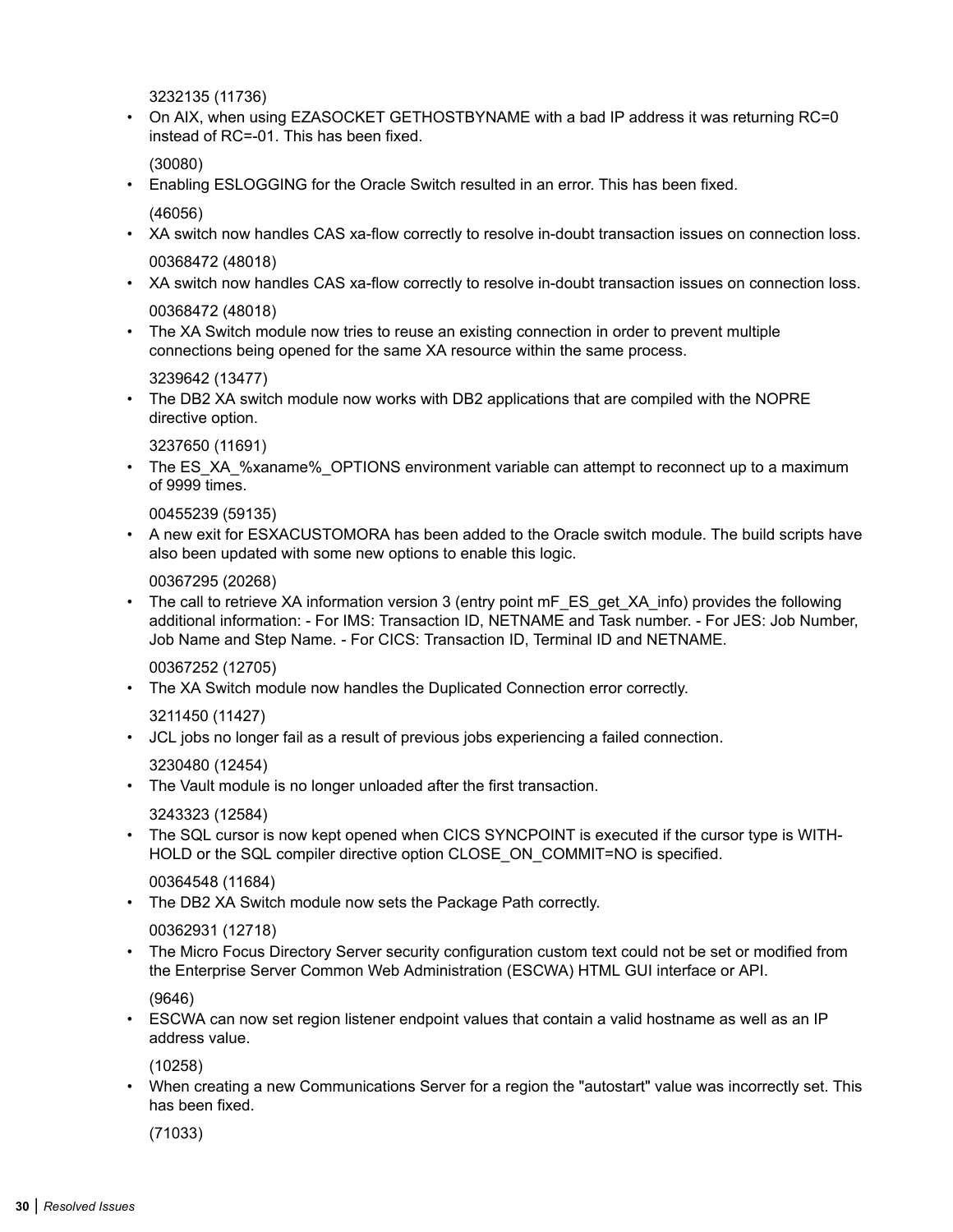• MFDS now supports the HTTP Strict-Transport-Security (HSTS) response header in responses from its TLS-secured endpoint.

00368444 (11617)

• Changing the configuration of a running region no longer causes the region to change to 'Not Responding' status.

00620712 (70308)

• You can now establish new MFDS sessions even if the maximum number of concurrent sessions is reached. A minimum number of UI administration sessions will always be retained.

3240043 (13428)

• An issues with the MFDS service not starting if the MFCESD licensing daemon was not started has been resolved.

3228431 (12644)

• The Micro Focus Directory Server HTML GUI now includes an additional XSS protection.

3243314 (13537)

• Previously, a low-privileged user (without read permissions to a region) could manipulate URLs to get read access to that region's Server properties, listeners, services, packages and handlers. This information leakage has now been fixed, and in these case the user will now see a 403.

00368584 (11392)

• The PAC/SOR values of a region copied from another region with the help of the Micro Focus Directory Server UI could be incorrect.

00370915 (13478)

- Region import will no longer fail if the mfServerNonDefaultSecurityConfiguration node is missing. 00696539 (69402)
- Exporting the MFDS Journal when using a 64bit MFDS process could cause a crash. This has now been fixed.

(9735)

• MFDS no longer errors when eight Security Managers are configured to be stacked for use by the MFDS process. Eight stacked Security Managers is the maximum permitted.

3232694 (12528)

• When a malformed request was sent to MFDS it could become unresponsive. This has been fixed.

00445311 (58026)

• Fixed a regression causing incorrect files to be output from an MFDS Web UI export.

(86058)

• The text for the Cold Start option of the IMS TM General configuration page (page id i300) in MFDS has been fixed to always say "Everything (queue)". Previously, it could show "Queue only" in some circumstances.

(9853)

• When using MFDS via a web browser or connecting to it via mldap (with MDUMP for instance) it was possible that MFDS would not respond immediately. This has now been fixed.

(57189)

• If a user or user group has a "Read" allow but no "Update" allow ACE for the "Enterprise Server Administration" class "Options" resource, then they will be able to view but not update the MFDS options values. Previously only the "Update" rule allowed a user to view MFDS options.

3217327 (12380)

• MFDS binary repository exports (non-XML exports) in Visual COBOL and Enterprise Developer 6.0 could contain listener data that was not cross compatible if imported on certain UNIX platforms that did not create the exports.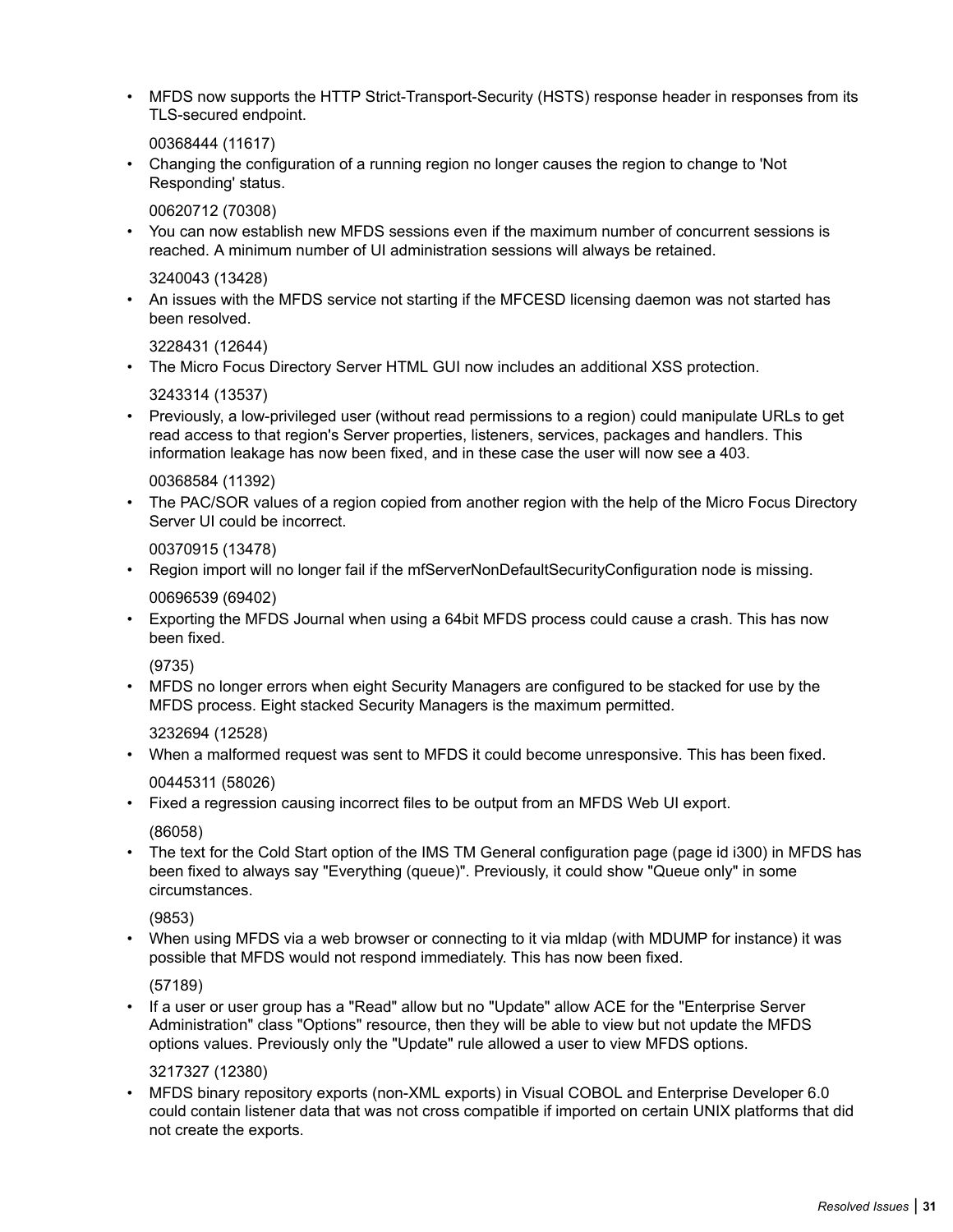(61176)

• MFDS now sends the "Secure" cookie attribute if MFDS has been configured to use TLS.

3228919 (11606)

• If the MFDS process has been restarted or you have clicked its "Renew" option, client applications such as Server Explorer inside the IDE and ESCWA will now automatically reestablish a connection.

(10516)

• When using startup and shutdown scripts in MFDS, when run for a second time it would result in a permission error when writing the script out to a file. This has now been fixed by keeping a backup of the existing script and by writing the new one out again.

# 00377287 (30073)

• The "Web Services and J2EE" listener of the IVP ESDEMO and ESDEMO64 regions now use the current "mfcs-mp" connector rather than the legacy "soap" connector.

(61291)

• A potential double free caused by a race condition involving the exit handler has been fixed.

3242625 (11709)

• MFDS became unresponsive when performing multiple simultaneous service deployments. This has been fixed.

# 00739041 (87099)

• When you perform an XML export or import of regions with multiple communication processes, the communication process autostart option value is now correctly preserved.

3236278 (11644)

• If the calling program was compiled AMODE, the pointer returned by EXEC CICS ADDRESS ACEE(...) would be NULL. This has been fixed.

00458309 (59118)

• When using the region name option (/f) with casclsec, the option was not passed to the utilities invoked. This has now been fixed.

# 00696227 (73045)

• When applying a DEQ to an ENQ that is held in shared memory, return the ENQMODEL stored in the enqe record during check-enqmodel-match rather than attempting to re-match the ENQMODEL. During installation of a defined ENQMODEL, Enterprise Server will check if there is an active DB lock which would have matched the ENQMODEL, if there is then the installation is rejected.

(46051)

• When using an analyzer with CICS Web Interface the wbra-user-data-ptr was not set to the address of the received body. This has been fixed.

# 00480360 (62192)

• If during a CICS write TD on an extra partition CASTSC process died, the SEP will just hang and never receive a response. Now on reply with IO/ERROR to the SEP when CASTSC recovers.

# 00466831 (57211)

• CWI applications that issued EXEC CICS SYNCPOINT commands had incorrect values in the response time field of the HSF record. The value was the duration between the start of the transaction and the first use SYNCPOINT. This has now been fixed, so that the response time value is for the entire duration of the transaction.

# 00458587 00471775 (58300)

• You can now search for an individual PDS member by name or pattern, up to and including 8 characters, by using the Filter field.

# 00485550 (69042)

• A number of fixes have been made to do with the THRESHOLD resource including: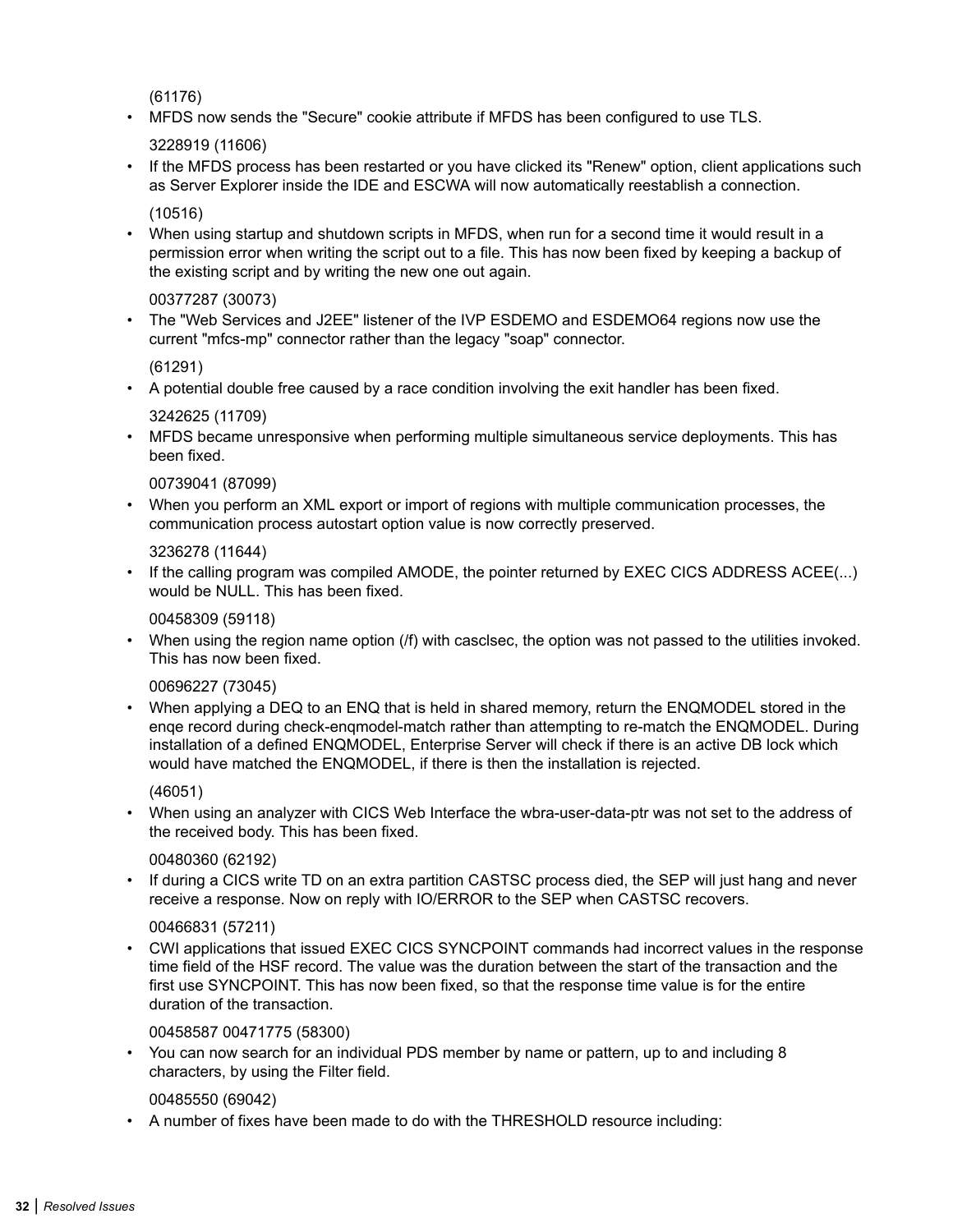- In a PAC, discarding a THRESHOLD would only result in it being removed from a single region. This has been corrected so that the THRESHOLD is removed from every region in the PAC.
- Thresholds were not being applied to CICS transactions and JES jobs on a best match basis. Now the most accurate match will be applied. For example, for a transaction called "FRED", a THRESHOLD called "FRE\*" would be applied over a THRESHOLD called "FR\*".
- After discarding a THRESHOLD, existing CICS transactions that were referencing that THRESHOLD would continue to reference it. The transaction is now updated to reference the next best matching THRESHOLD, if there is one.

### (57104)

• MFFTP creates an end-of-line (eol) file when the file transferred from Enterprise Server is a Variable Block (VB) file. A new environment variable (MFFTP\_DISABLE\_EOL=Y) enables the VB file to be transferred from the Enterprise Server environment as it is. The default value is 'N'.

# 00477620 (57488)

• When using =CIC for default CICS thresholds to be applied, the default values were applied to SDP2 incorrectly. This has been fixed.

#### 00730137 (83003)

• An issue with a SEP been killed and stuck in termination has been fixed.

#### 00675262 (69370)

• When the External Security Facility in Enterprise Server has the auditing option enabled, with the syslog auditing option, some processes could accumulate multiple connections to the syslog server.

#### 00374548 (12564)

• In an Enterprise Server instance processing a heavy IMS workload with external security enabled, lock timeouts could cause undefined behavior. This has now been fixed.

#### 3237867 (13457)

• Enterprise Server can optionally cache the results of user signon (ESF Verify) requests in order to improve the performance of signon operations. Caching these requests from any mainframe-emulation environments now works properly when enabled in the security configuration.

#### 3232724 (11516)

In some cases, portions of the configuration text of an Enterprise Server External Security Facility configuration were not processed correctly. This has been fixed.

#### (58016)

• The Enterprise Server ESF Admin LISTUSER command has a new optional parameter which disables locking the group list while computing a user's group membership. See the documentation for LISTUSER in your product Help for more information.

#### 3235237 (11586)

• Enterprise Server ESF Update requests no longer report an error if a Security Manager does not recognize a user or group being updated.

# 00383391 (32087)

• When Enterprise Server Externals security is used with both PAM and LDAP external security managers, and all-groups, federation, and PAM groups are enabled, the PAM groups are correctly added to the user's group membership when the PAM ESM is not the first ESM in the list.

#### 3221760 (11538)

When Enterprise Server External Security is configured with both a PAM security manager (pam\_esm) and an LDAP security manager (midap esm), and all-groups mode and group federation are enabled, and the PAM security manager is configured for PAM group processing, the various ESF Update operations (update user, update group, update all) will now correctly update the user group membership information from both security managers.

# (8088)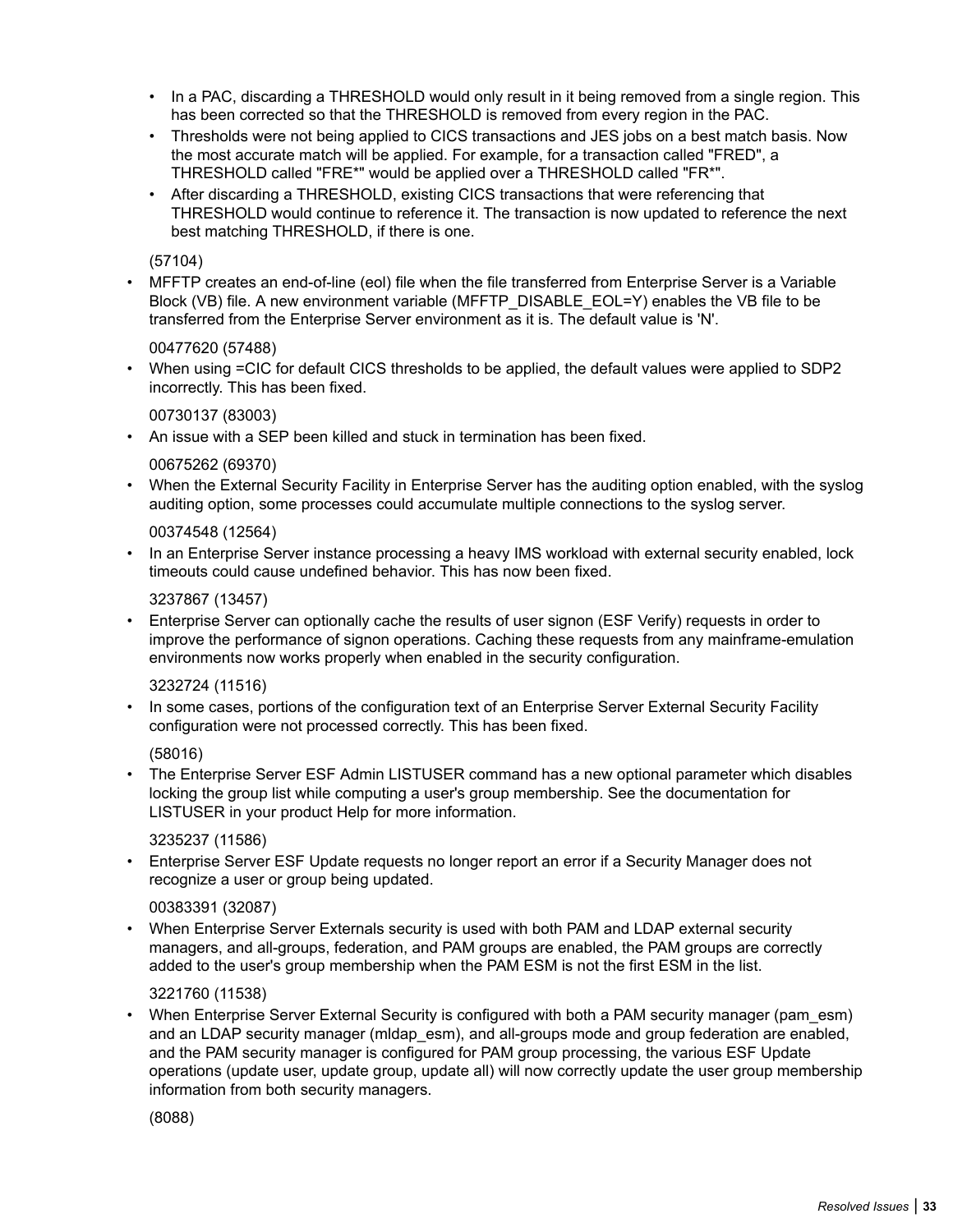• The Enterprise Server External Security Facility's Update feature could sometimes cause a SEP to abend with a COBOL RTS 114 error. This has been fixed.

00384962 (47011)

The Update All button was not refreshing the group permissions for a name mapped user in an LDAP ESM. This has been fixed.

00364056 (11765)

• Arabic support for Enterprise Server applications is available as part of the in-built code set support. If you are building Arabic support into Enterprise Server applications, your terminal emulator must support the Arabic EBCDIC 420 code page. Support is added by building your applications and configuring your enterprise server regions with the MFCODESET variable set to the supported country code (0420). Your product's in-built code set translation utility performs translations between the ASCII 1256 Arabic code page on your enterprise server region, and a terminal emulator that supports the Arabic EBCDIC 420 code page (for example, IBM's Personal Communications emulator).

00374780 (11480)

• If a deployed application does not require a full Enterprise Server product to be available, but also relies on the inbuilt DBCS translation support, those applications must be deployed with the appropriate code set mapping files, and then you must use the MFCODESET\_DBCSDIR environment variable to locate those files at run time. See 'Codeset Translation' in the product documentation for more details.

(10286)

• Access to the ESMAC pages are now verified and validated server side when applicable. A disabled button client side could be re-enabled and used to access an unauthorized page. This has been fixed.

00368464 (12713)

• Enterprise Server will now issue a physical cancel to ESMAC modules even if CAS\_SRV\_CANCEL is set to a non-default value.

3245515 (27055)

• ESMAC will no longer attempt to interpret the passtoken. It will now pass it to the System Authorization Facility (SAF) for validation.

00367223 (11546)

• Redundant comments in the source code have been removed.

3239529 (12691)

• Cookie validation has been improved to prevent any unauthorized tampering with the casCookie.

00368456 (11740)

• In ESMAC, the messages after a job has been submitted are now in proper JSON format. This page now works in ESCWA when MFJUXIT is enabled.

3225866 (12399)

• An issue with displaying PDS with dynamic extensions having less than 3 characters has now been fixed.

00367512 (12366)

• An issue with the security rule for accessing JCL datasets in ESMAC has been resolved.

3232961 (12578)

• There is a performance improvement in the spool search. When the jobname filter is used, sorting based on jobname contributes to a better performance.

3228008 (12391)

• The step name field in the Threshold resource was being cleared even when that field was enabled (resource type = JES). This has been fixed.

(57552)

• Creating an Active MQ Listener failed. This is now fixed.

(69437)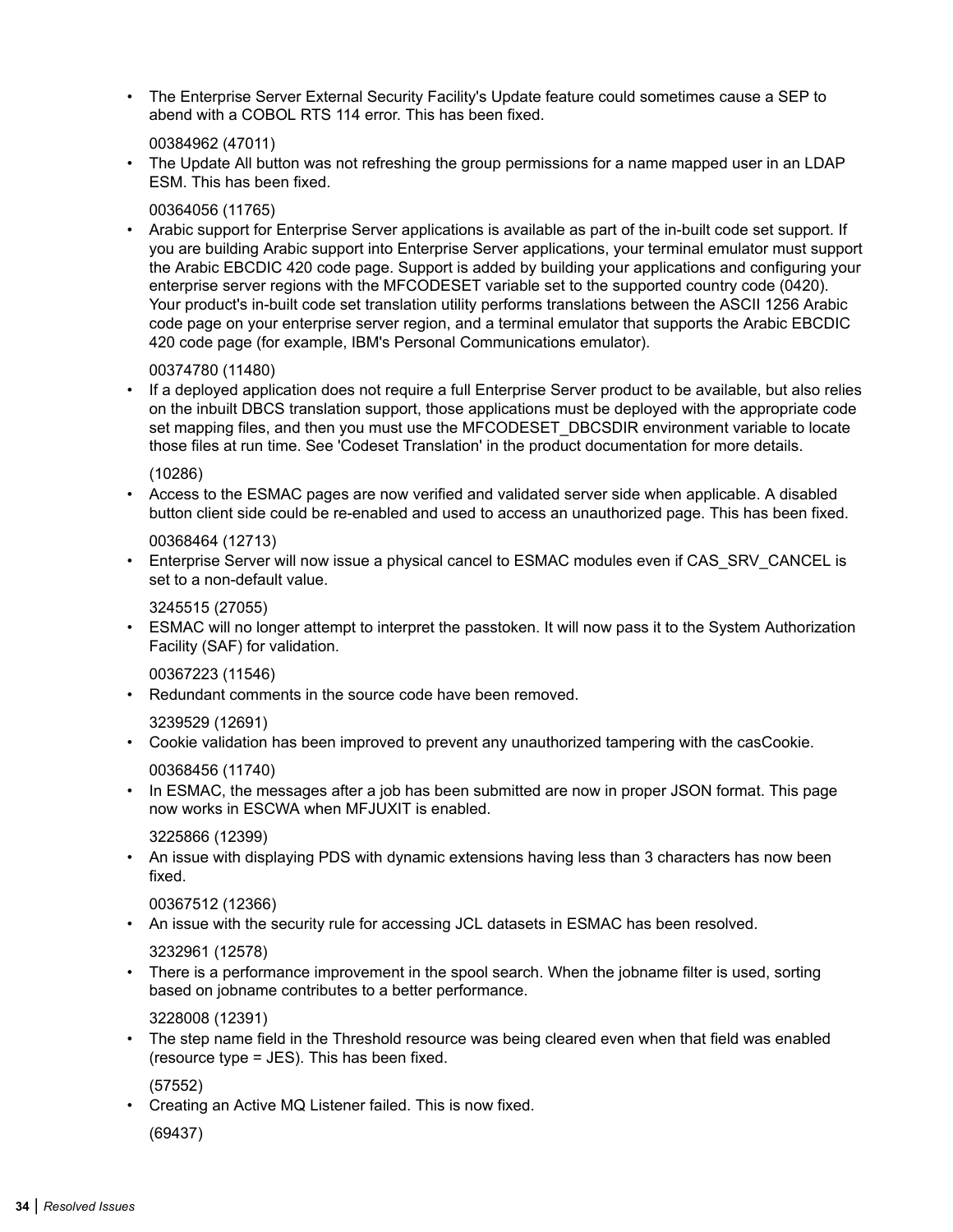• When persistent connections are being used, lost connections to the server were not being handled, and reusing the same session returned incorrect responses to the application. This has now been fixed to verify the connection before reusing it; if lost, a new connection is established on the EXEC CICS WEB OPEN.

3222280 (12448)

• Changing the status of a listener through ESCWA no longer times out on UNIX.

(71113)

• Enterprise Server External Security passtokens and the DCAS (Digital Certificate Authentication Service) feature now work properly when using a security configuration with two or more Security Managers of different types.

3231876 (11549)

• The Enterprise Server DCAS feature has been enhanced to work with IBM HATS.

00431373 (57050)

• Handling sessions for the Micro Focus Binary Protocol has been enhanced in the Micro Focus Communications Server. This resolves a number of long-standing issues where sessions could be leaked or misused by misbehaving clients. It affects J2EE services hosted by Enterprise Server and possibly some other uses of the MFBINP protocol.

### 00367384 (12716)

• Language specific decimal separators are now dealt with by the MFCS and by extension ESCWA components when outputting JSON.

00502140 (69256)

• Enterprise Server's esfupdate utility now supports updating servers where the Communications Process control listener is configured for TLS (SSL).

3236811 (11615)

• When using Ezasokets in an aggressively multi-threaded environment, an RTS 114 message could cause a crash.

00370924 (11681)

• In Enterprise Server, performance and capacity have been improved when retrieving large files, such as server log files and spool output, over the Internet.

00370973 (12381)

• An issue in the CICS Web Interface and CICS Web Services processing which could cause hung sessions and ultimately a hung communications process has been resolved.

3229566 (12659)

• Tracing options have been added to the EZ Sockets (EZASOKET and EZCICAL) feature in the Micro Focus Communications Server component of Enterprise Server. See 'Configuring Communications Processes' in the documentation.

#### 3237573 (13540)

• The following headers on the responses for the multiprotocol listener (often named "Web Services and J2EE") have been added:- X-Frame-Options- X-XSS-Protection- X-Content-Type-Options- Content-Security-Policy This includes ESMAC responses.Header values:"X-Frame-Options": "SAMEORIGIN""X-XSS-Protection": "1; mode=block""X-Content-Type-Options": "nosniff"Content-Security-Policy": "defaultsrc http: https:; img-src 'self'; script-src 'unsafe-inline' 'self'; style-src 'unsafe-inline' 'self'; worker-src 'none'; object-src 'none'"

00367046 (13389)

• MfsecretsAPI no longer masks exit codes from COBOL applications.

(10521)

• Support for the Hashicorp vault is now available in the Secrets API.

00370908 (11321)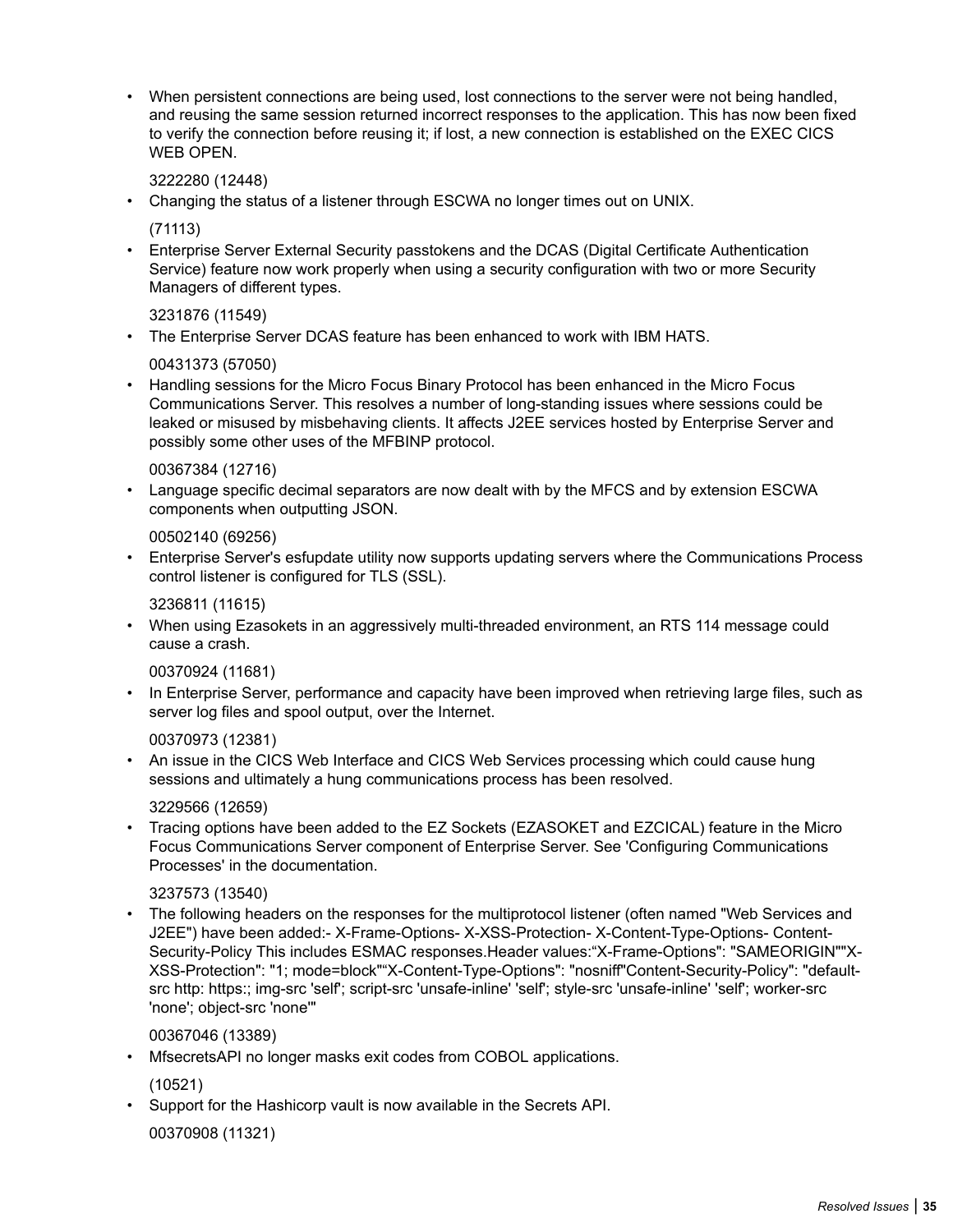• The migrate command of Mfsecretsadmin now works when two separate configurations files are specified.

00365440 (11662)

• An incorrect error message was displayed when disabling an ENQ Model CICS resource. This is now fixed.

(57350)

• In ESCWA, the JES spool and catalog pages were not displaying text inside angled brackets "<>". This has been fixed.

3230888 (13354)

• When ESMAC CSRF handling was active, and the first request to ESMAC was a POST request, the request failed because it had no CSRF token. To correct this, the ESCWA server now obtains a CSRF token by making a GET /native/v1/regions/{host}/{port}/{region}/esproperties request before the POST.

(10570)

- A notification was incorrectly displayed when opening or closing a DCT. This has now been fixed. 00364218 (12601)
- The number of items than can be displayed in the ESCWA tree has been increased to 512.

(8765)

• An issue resulting in sporadic 403 errors when viewing the Spool in ESCWA has been resolved.

(8700)

• An issue where it was not possible to set the Codeset on Catalog Entry DCBs in ESCWA has been resolved.

(9706)

• Added a DOWNLOAD option to the ESCWA Journal page. See *Journal* in your product Help for more information.

(57228)

• The STOP POLLING button has been added to the ESCWA Control page. This enables you to stop polling for the region's status while starting and stopping a region.

**Note:** Clicking STOP POLLING will not stop the region form starting or stopping.

(6983)

• The unit on IMS TM Keypoint Frequency was incorrectly labeled as seconds. To correct this, the label has been changed to events.

(52166)

• An issue with regions created in ESCWA not showing in the Web Service - Deployment Server list in Eclipse has been resolved.

3234600 (13345)

• Unable to delete multiple JES initiators or printers without refreshing the page. This has been fixed.

(10669)

• The ESCWA security page did not clearly identify that it was only for configuring ESCWA's security and did not affect Directory Servers. The page now has the new title "ESCWA Security Facility Configuration" as well as a new information alert to make this clear to users.

(9711)

• In ESCWA on the SEPs page when IMS is enabled and configured for MPR, the IMS MPR Processes table now displays the 'Name' column by default.

(69480)

• ESCWA server now correctly constructs the change password request to MFA using themfNewPassword attribute of the /mfa/v1/{host}/{port}/logon API when it is provided.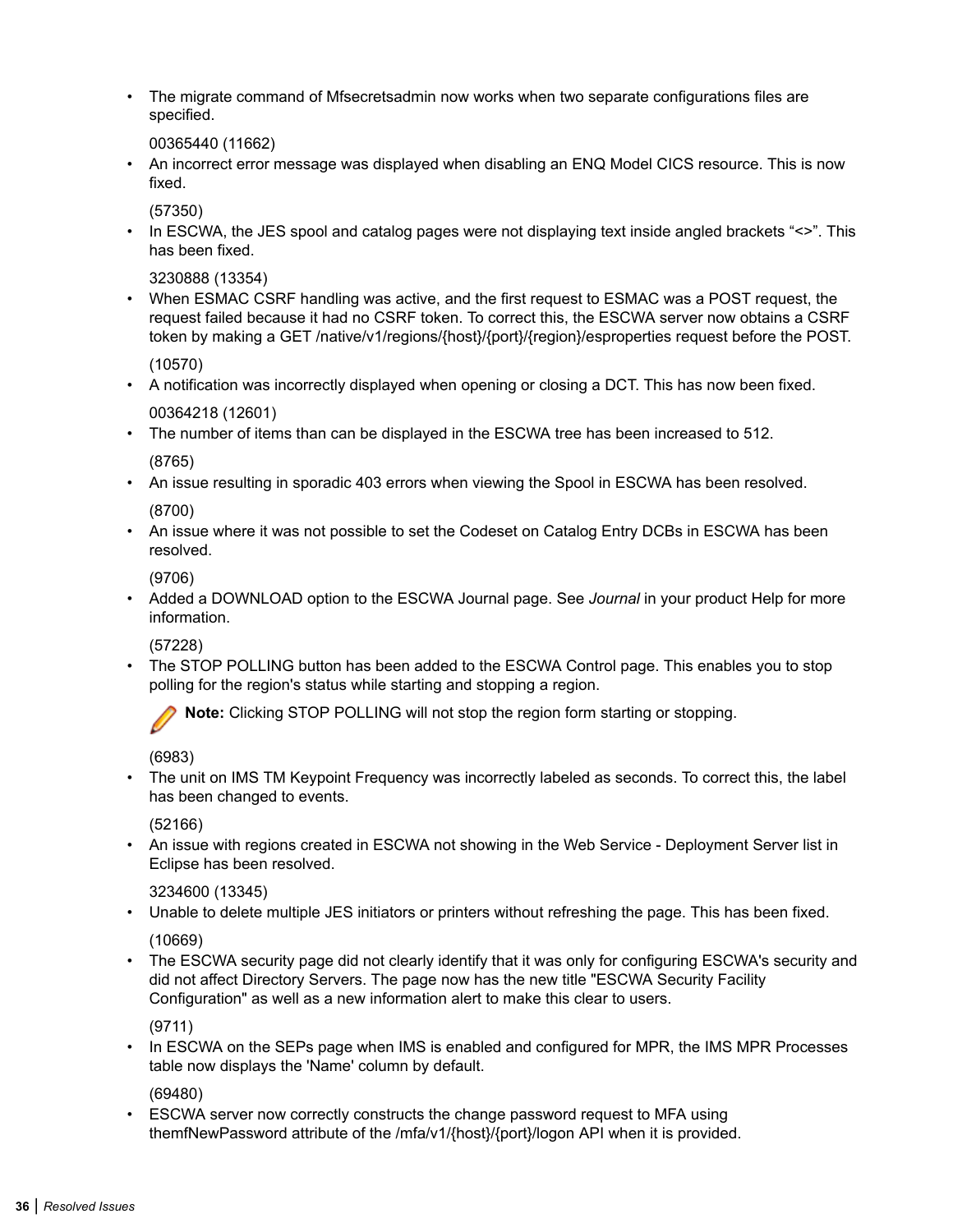(59055)

• A problem translating names displayed on table filters to match their corresponding columns has been fixed.

(53076)

• Sorting the JES Spool no longer results in the sorting reverting.

00484605 (69083)

• ESCWA now creates the commonwebadmin.json file if it has been deleted rather than refusing to start. You can use this to reset ESCWA back to a default state.

00367573 (13511)

• In ESCWA, you can now disable the logon screen animation. To do this, at the top right of the menu bar click the user icon and then switch off Animate Logon.

00366659 (11795)

• ESMAC sent response and latency percent information to ESCWA which did not total 100%. In this case, ESCWA was displaying the wrong information in its HSF detail charts. This has now been fixed.

00372430 (27158)

• The API documentation for ESCWA ESM requests has been updated.

(26197)

• On the "JES Spool Job job-number" page, when you click DISPLAY to view job step information, the input validation has been added to the Start and For fields to ensure that their maximum values are no greater than 99999999 and 99999 respectively. This matches the maximum values for the equivalent fields in ESMAC.

00446353 (57264)

• ESCWA lost connection information for Directory Servers when the ESCWA session timed out. This has been fixed.

(7891)

• Underlying issue causing the SSL authorize page to appear when navigating between listeners has been fixed; the SSL authorize page now only appears when you click Authorize.

(8638)

• When using the ESCWA or MFDS Web APIs, a new session cookie is now attached to a failed API response.

(9661)

• ESCWA now handles regions that are started correctly but it cannot contact if it has its listeners set to connect on loopback only.

(51008)

• ESCWA now validates ports for /config APIs.

(8730)

• MFCC will now correctly parse IPv6 addresses when connecting.

(8498)

• Fixed segfault on the exit of the ESCWA shutdown command line option.

(69484)

• Virtual scrolling has been implemented for the JES Spool table in ESCWA. This is to improve performance and responsiveness for tables that contain many rows.

00366649 (11724)

Sorting the JES spool by descending order now works correctly when loading more results while scrolling down the list.

(69292)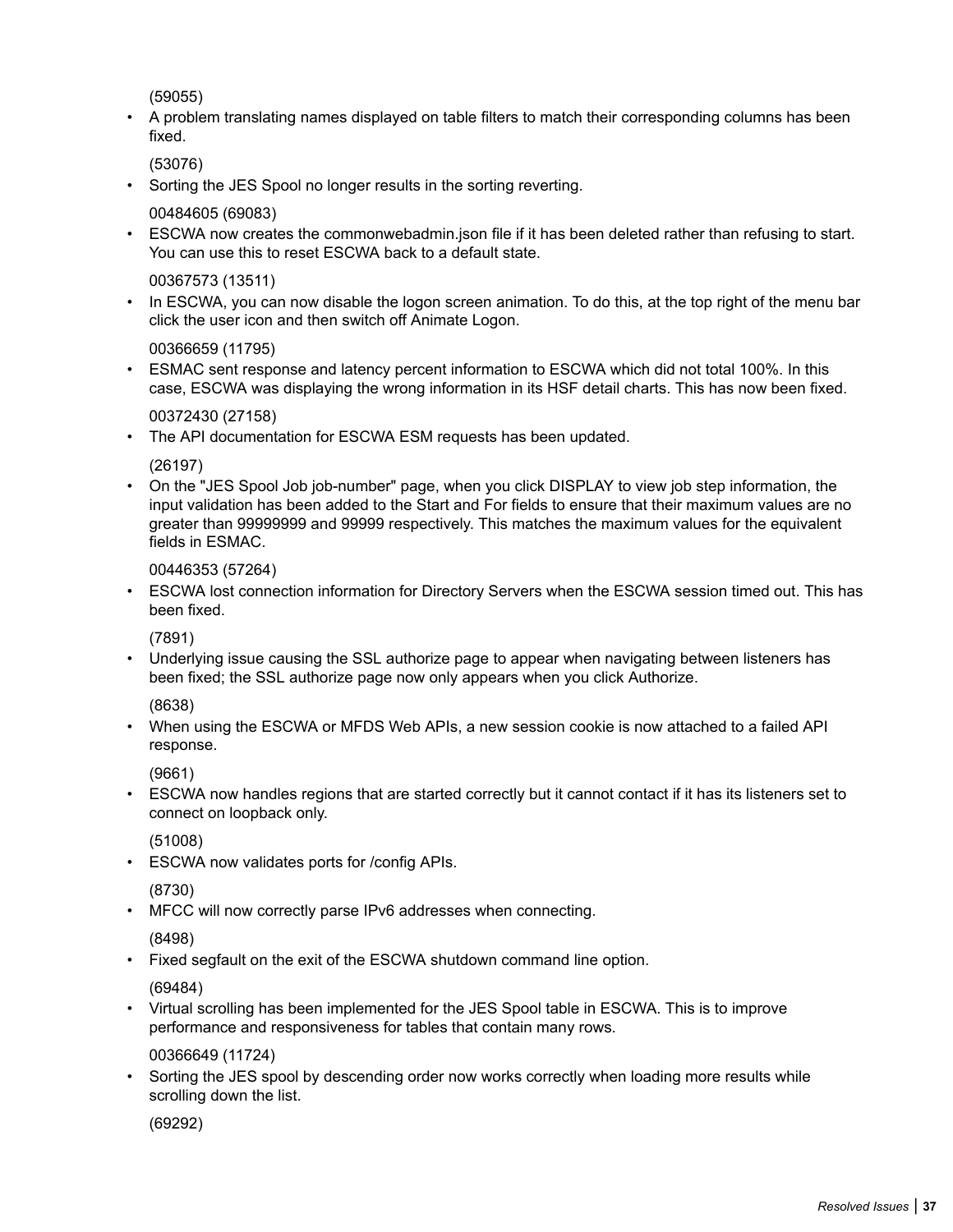• The new ESCWA copy region functionality enables you to copy or discard the port as required.

2795268 (11098)

• On the ESCWA JES Output Queue page, you can now cancel jobs that have an OUTPUT TYPE of Active or Dispatch, otherwise they can be deleted.

(10532)

• Missing documentation for the Spool Job API (/native/v1/regions/{host}/{port}/{region}/jobview/{job}) has been added.

(10569)

• The TranClass field for PCT objects in ESCWA is now disabled when the region is not TranClassenabled.

(61235)

- The following fixes are included in this release:
	- Default values for a new FCT are now consistent with ESMAC
	- Read Access, Add Access, Browse Access, Delete Access, Update Access, Backward Recovery, and EBCDIC Collating Sequence are all selected by default
	- Path Extension is set to DAT
	- LRECL Min, LRECL Max, Key Position, and Key Length are set to 1

(57497)

- The following fixes have been applied:
	- Default values for a new PCT are now consistent with ESMAC
	- Translate to Upper Case is now selected by default
	- Input Timeout, Runaway Timeout, Deadlock Timeout, and the Transaction Threshold System Default are now deselected by default
	- TranClass is now set to DEHTCL00

(61231)

• ESCWA will now generate an error and prevent changes being made to a Communications Process if the region would no longer have a Communications Process set to auto start.

(62177)

• The "In Service" checkbox on a new Sys62 CICS resource is now checked, in line with the behavior in ESMAC.

(62187)

• The Host field was incorrectly displayed for the TCP/IP Service CICS resource. Default values for Open, Transaction, URM, Port, and Socket Close fields have been fixed. In addition, the Status field on the active page now displays the correct value.

(57537)

• Control characters present in the console.log resulted in invalid JSON. The ESCWA server now replaces these control characters with spaces.

(61254)

• The size of tables in ESCWA are now adjusted based on the number and height of the rows.

(10385)

- Updating JES Catalog DCB entries via ESCWA no longer modifies the created time of the DCB. (10654)
- ESCWA now displays a warning if creating an MSS enabled region in an environment without an MTO license. It will not create the CICS and JES services if the region is not MSS enabled.

00487304 (71110)

• MFDS Logoff method has been implemented in the ESCWA API and Web UI.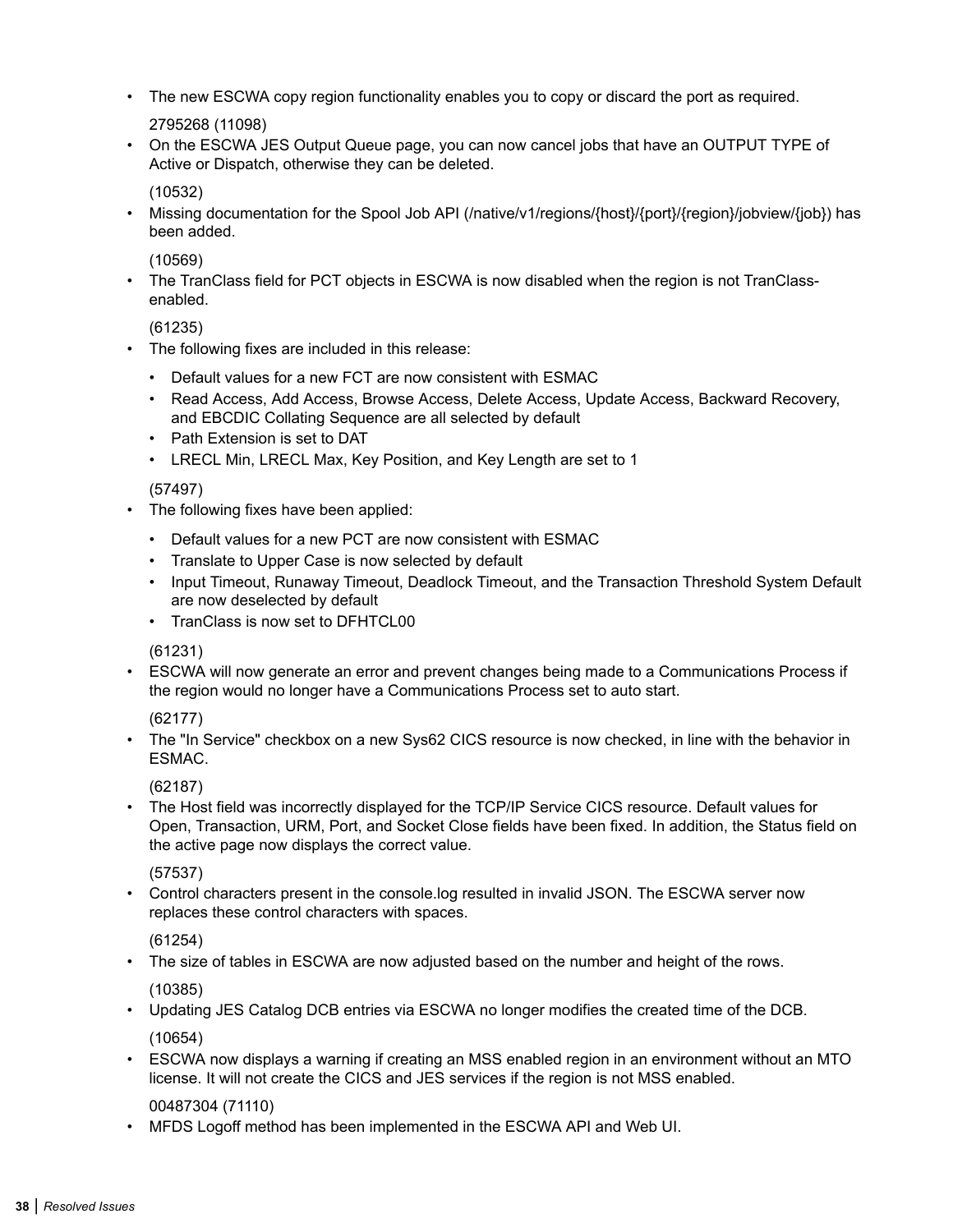(51041)

• Widgets on the ESCWA dashboard now display the name of the directory server as well as the region. This enables you to differentiate where regions have the same name.

3225866 (13408)

• The Enterprise Server MLDAP ESM module no longer leaks sockets when there are transient connection or bind failures with the LDAP server.

00378150 (30089)

#### **Enterprise Server Auditing**

#### *[Back to the list](#page-21-0)*

• When using MFAuditAPI with the SYSLOG emitter in an aggressively multi-threaded environment, an RTS 114 error message could be generated.

3238495 (11712)

#### **HCO for SQL Server**

#### *[Back to the list](#page-21-0)*

• A COBOL data item defined as FILLER was erroneously identified as a valid host variable name. This has been fixed.

00368027 (23002)

• A problem with HCOSS DDL generation that prevented a non-unique clustered index to be created for a table has been fixed.

00365023 (13204)

• An issue where setting the "Log Error Rows" option in HCOSS could result in an "0xC0048021" error when transferring a table and/or exporting the SSIS package using SQL Server 2016 and 2017 has been resolved.

3233151 (12483)

• An issue where using the SQL compiler directive DIALECT=MAINFRAME in HCOSS could result in incorrect timestamp durations has been resolved.

3234252 (13383)

• A performance issue in multi-row inserts caused by CHARSET(EBCDIC) has been resolved.

3241585 (24045)

#### **IMS Support**

#### *[Back to the list](#page-21-0)*

• The /DISPLAY LTERM ALL command no longer causes a signal-11 failure in certain scenarios under heavy load.

3241395 (13508)

• Issuing the /START TRAN command for a transaction for which a large number of messages are waiting no longer causes other work in the system to be suspended for an extended time while the / START TRAN is executing.

00403418 (52001)

• A problem that sporadically caused an RTS 114 error when an MQ-triggered transaction issued a ROLS command has been fixed.

3235256 (13513)

• Automatic reconnection of MPRs upon restart of the TM control process (CASTMC) after an abnormal termination has been reinstated after being erroneously removed.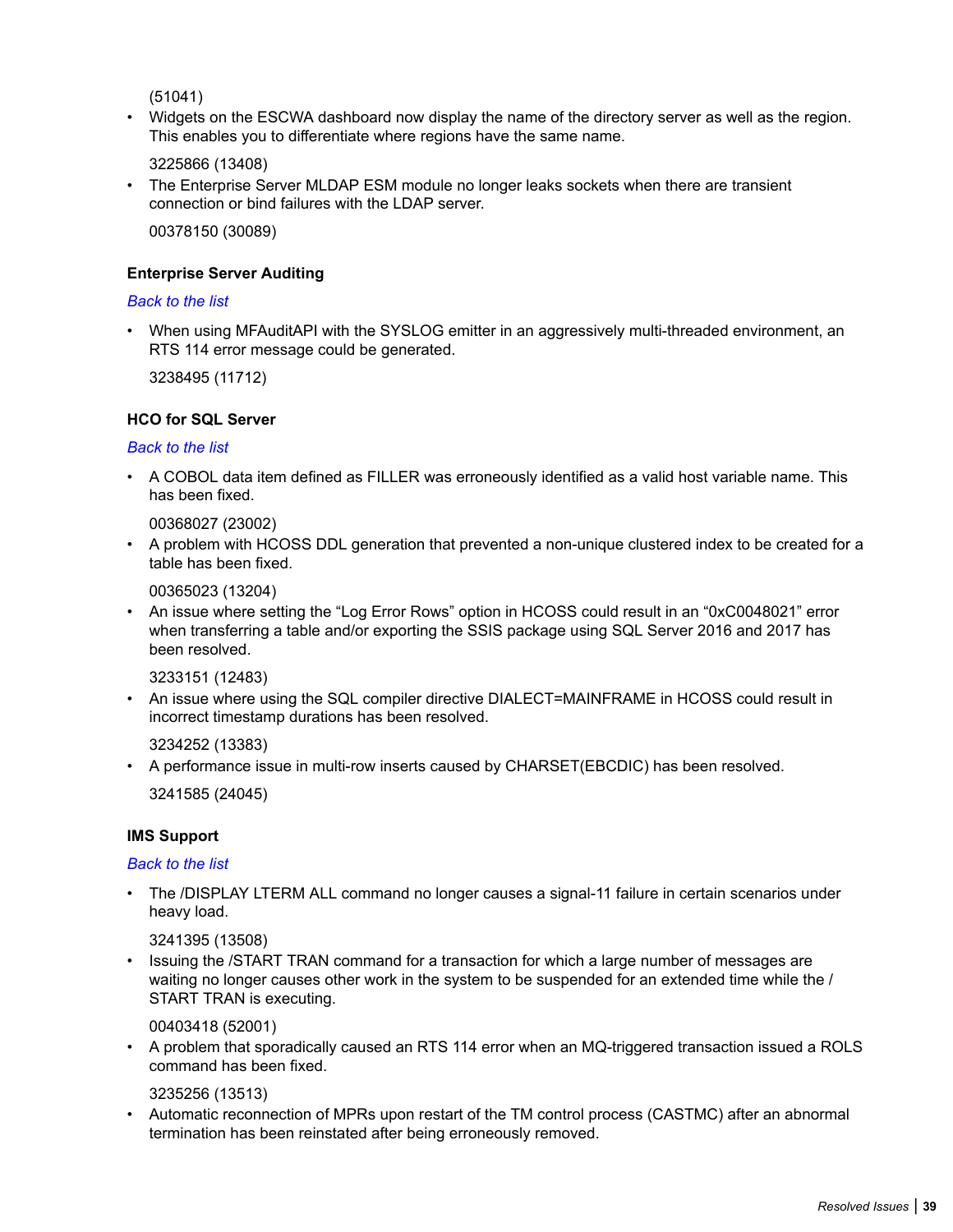3238497 (13534)

• A problem that caused a server hang upon shutdown of an MPRunder certain conditions has been fixed.

3238516 (11782)

• An RTS-200 (ID: bb3c) error no longer occurs in certain scenarios under heavy load.

3242739 (13569)

• A problem that caused an RTS-200 (ID: bbb8) error in certain scenarios during region start-up has been corrected.

3242407 (12722)

• A problem that caused an application's initial input message to be discarded when the call ended without issuing a GU call has been fixed.

00403418 (52041)

• A race condition in the disconnect cleanup routines for IMS Connect clients that resulted in intermittent RTS 200 null ENQ errors is now detected and handled correctly.

(9775)

• A problem that caused IMS TM dispatch to lose efficiency when configuring a large number of MPRs or by having many MPRs configured with multiple classes has been fixed.

3234528 (13370)

• Historcal Statistics Facility (HSF) records for IMS TM transactions other than the first one processed by a Message Processing Program (MPP) now contain the proper user ID.

00454669 0477804 (59086)

• An erroneously duplicate XID that caused IMS batch jobs to sporadically fail with a Resource Manager start error (-00008) has been fixed.

00389376 (48017)

• The /DISPLAY TRAN command no longer shows an incorrect QCT value for transactions invoked via MQ.

3232038 (11621)

• The output of the /DISPLAY Q TRAN command is now correctly formatted and no longer displays inaccurate message counts in certain scenarios.

00374553 (11754)

• The DFSNDMX0 exit no longer fails to be invoked in certain uncommon scenarios.

3229053 (13291)

• A transaction's reply to a terminal no longer fails to be sent when that transaction is the target of a message-switch from a transaction that issues other message-switches to transactions that do not send any terminal output.

3229053 (13417)

• Transaction queue-count (QCT) values are now correctly retained upon automatic restart of the TM control process (CASTMC) after an abnormal termination.

3238608 (12570)

• For BMP transactions, the message queue-count (QCT) value is no longer incorrectly decremented when no messages are processed.

3238608 (11611)

• A QBMP transaction no longer fails to retrieve a message when the message had previously been moved to the suspend queue.

3243085 (13519)

• The CASTMC process would occasionally hang in certain uncommon scenarios under high load. This has been fixed.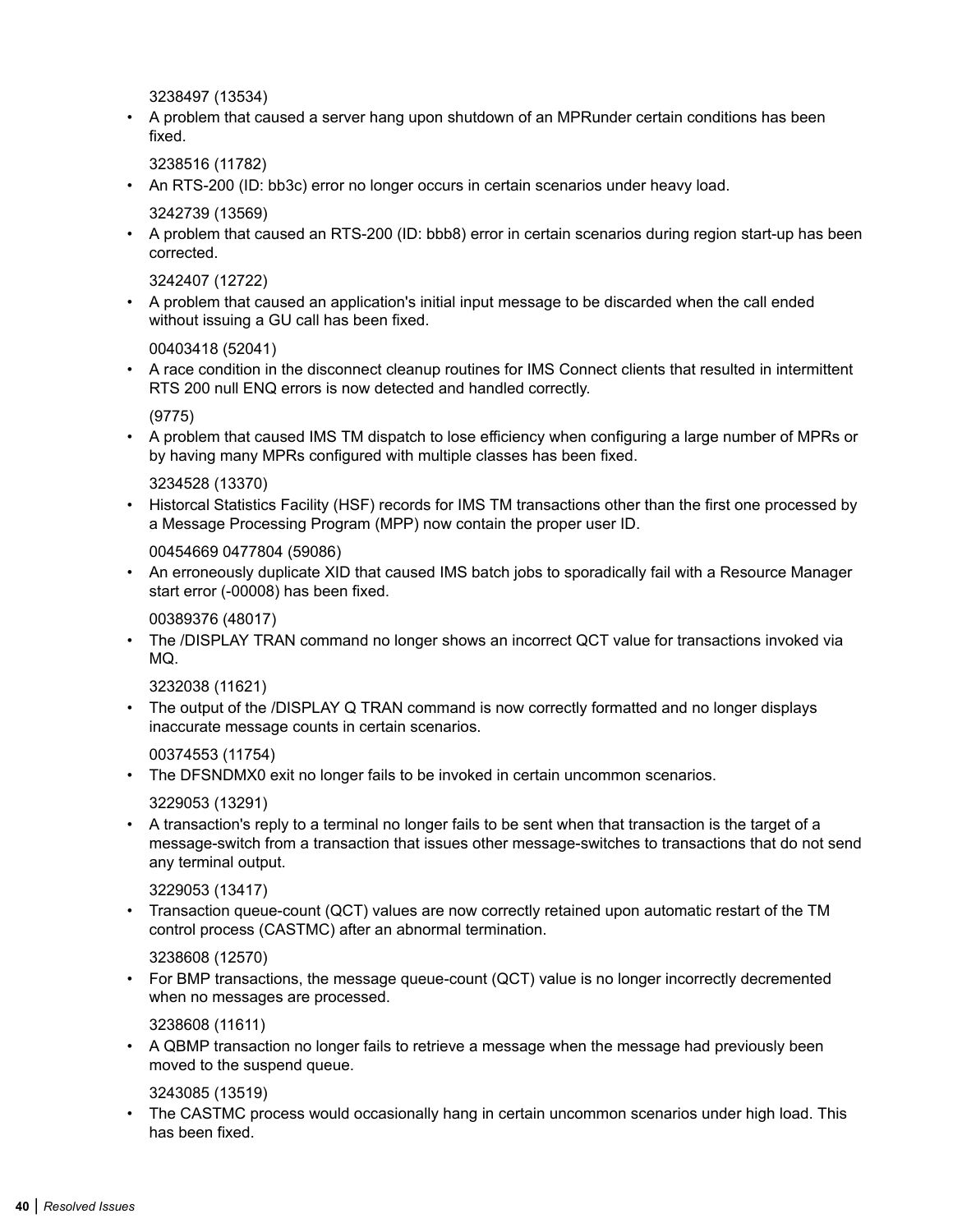00377937 (32039)

• An MPR failure triggered a Communications Server RTS-200 (casgate-ID: 74c0) error in certain scenarios. This has been fixed.

3241881 (12646)

IMS Connect requests no longer incorrectly receive system messages in EBCDIC under certain conditions.

3228669 (13392)

- A 'ROLB' call from a PL/I application that did not include an IO area might have caused a memory fault. 3240848 (13452)
- An RTS200 error no longer occurs when a server is configured with ES IMS FORCE SIGNON=Y and a user attempts to sign on to IMS while already signed to another terminal.

3231054 (13556)

• A STOP RUN used in place of a GOBACK at the end of a BMP application could result in an SQLCODE -925 message and a rollback of the last unit of work.

3226113 (13307)

• A transaction input message sometimes erroneously processed twice when the IMS-TM control process was lost/restarted before the transaction finished processing the message. This has been corrected.

#### 00374547 (13462)

• Two previously uncontrolled IMS Connect trace entries are now controlled by the TM trace flag. This improves TM performance when these trace entries are not needed.

00484724 (67044)

The User ID specified on the JOB card of a JCL job executing an IMS batch or a BMP transaction is now returned to the user's application. This occurs when the transaction issues the IMS INQY call. If the User ID is not specified in the JCL, then blank spaces are returned.

#### 3237052 (13526)

• In order to conform to mainframe behavior, the PSBGEN SERIAL Compiler directive restricts PSBs to one BMP execution at a time. A second BMP will fail with a U457 abend.

#### 3232445 (13438)

• A problem that caused the stage1 extract parser to hang when a continuation card was followed by a comment card has been fixed.

#### 00364603 (13497)

• An issue with parsing the stage 1 extract file has been resolved and no longer causes an abend 252. The issue was with parsing multiple transactions defined with a single CODE= parameter.

#### 00363788 (13601)

• A problem that prevented the IMS stage-1 import facility ADDREPL directive from preserving existing transaction attributes not explicitly included in the stage-1 content has been fixed.

#### 3240586 (12741)

• The new /REFRESH PROGRAM {name1 name2...}/ALL command can now be used to force the physical cancellation of an IMS program(s) from any MPR in which it has run (or is running, upon completion). The MPR will reload the program the next time it is scheduled, allowing a new version of the program to be installed. On Windows, when in-place replacement of a .DLL file prior to issuing the / REFRESH command is prevented due to the .DLL being locked, place the new .DLL in a staging folder, This is similar to the existing procedure for CICS as described in "Loading DLL Files" in the product documentation.

#### 3227997 (12565)

• The MFS is now be correctly rendered for all logical pages with correct cursor positioning.

3229742 (13343)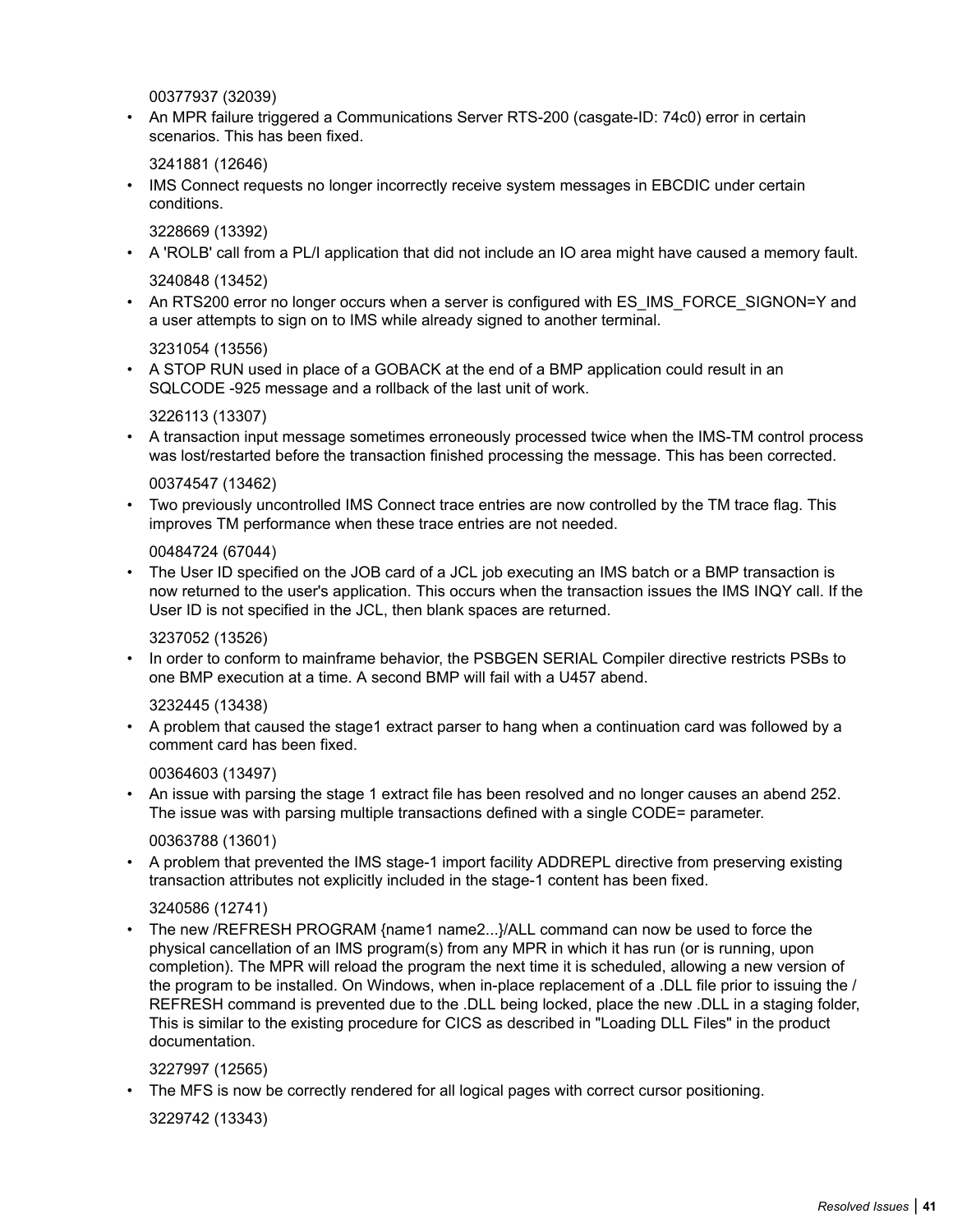• Non-graphic characters (x'28', x'29', and x'2A) are now suppressed prior to sending output data to screen. Previously, the non-graphic characters were interfering with output data formatting.

00366271 (12648)

• The date and time of a checkpoint call appeared truncated in the BTS trace output.

(8660)

• An IMS transaction that exceeds its timeout limit might leave the MPR in a bad state where subsequent DB calls returned unpredictable results. This could happen when the timeout ABEND occurred while the application was in a DB call.

3206852 (11421)

• MPRs and JCL running a BMP transaction failed to update the IMS system file because the file open and close functions were non-operational for these types of applications. This has been fixed.

3229260 (10307)

• An undetected deadlock was possible in busy systems that are prone to deadlock with a high number of sessions all contending for the same database record.

(8586)

• A 9/002 failure could occur during an IMS DB Control RESUME function when there were blocked sessions waiting for the RESUME to complete.

(8714)

#### **JCL Support**

#### *[Back to the list](#page-21-0)*

• The directory structure required to create a member of a temporary PO will now be created.

3239698 (13551)

• An issue when trying to lock a GDG version that could not be found has been resolved.

3234014 (13480)

• A problem with the COND processing, when using a PROC and referring to a step name within the PROC that was executed in a previous step, has been corrected.

00368474 (26054)

• Performance improvements to JES spool housekeeping have been made for spool files hosted in a database.

00367284 (30050)

• A problem that prevented additional DD Cards being added as procedure overrides when exported symbols had been set in the procedure has now been corrected.

00421227 (51080)

• An issue which prevented DD overrides for procedures when a INCLUDE followed the EXEC PROC has been resolved.

3228628 (11457)

• An issue when deleting or updating datasets with a name length of 44 characters using the public catalog API MVSCATPB has been resolved.

3226763 (11455)

• A problem where a SYSOUT data set from a SSTM job could be printed a second time at job shutdown has been corrected.

3243178 (12730)

• An issue where a SYSOUT dataset might have been sent to the printer twice when a job abended has been resolved.

00368446 (11770)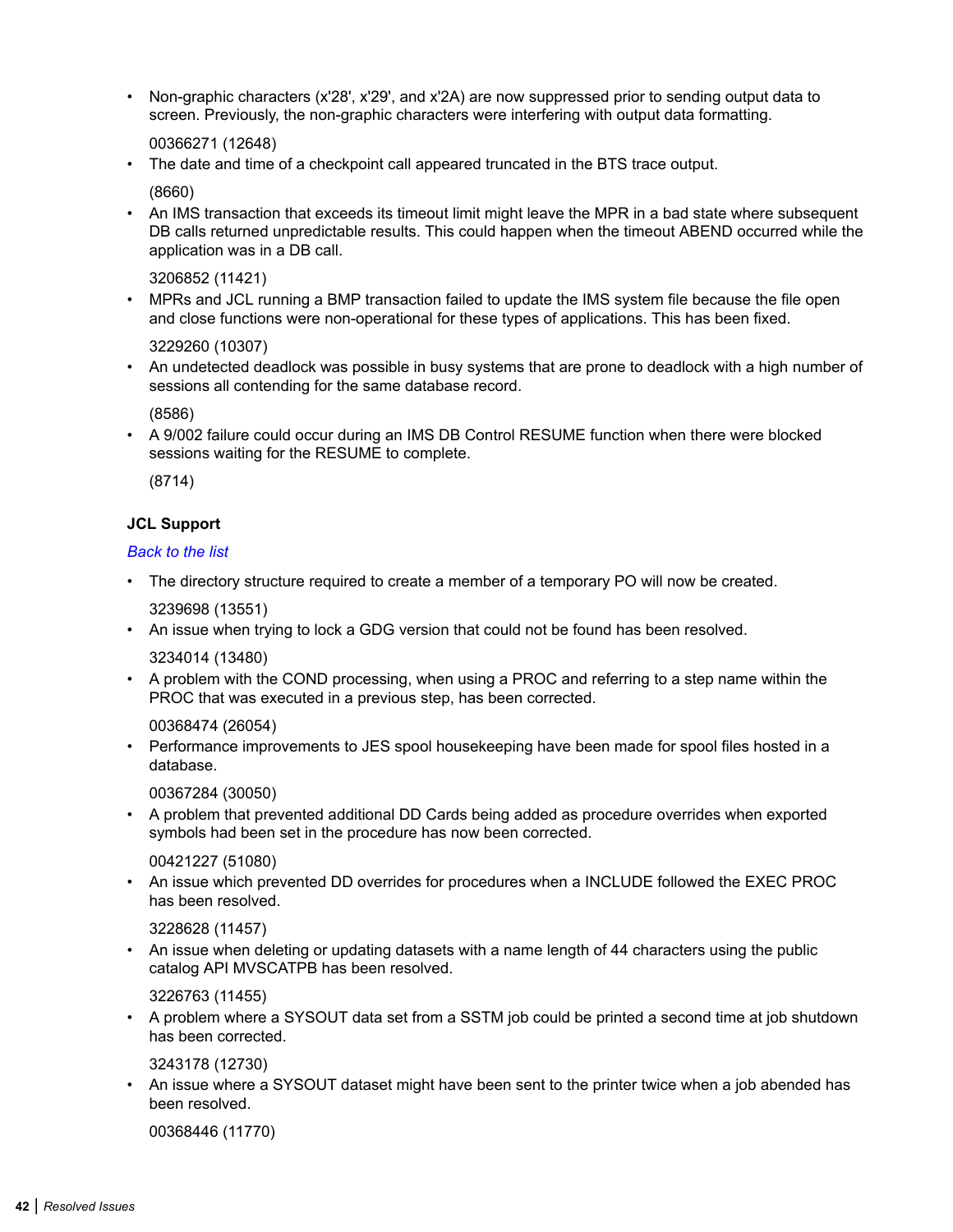• When searching for a job to dispatch, jobs that may not run because a job by that name is already running will be skipped during that search cycle, even if the running job completes while the search cycle is processing.

3228458 (11702)

• The return-code is now initialized to zero on entry to the MFJCTLBP module.

00367256 (13393)

The new ES\_JES\_DELAY\_MEM\_ENQ environment variable enables you to delay the enque of a PDS member with DISP=SHR until the member file is opened.

00372418 (11767)

• An error where a symbol with an empty or 'NULL' value was not replaced correctly has been corrected.

00367220 (12468)

• An unnecessary check for membership of a dynamic PO has been removed from the catalog GUPC function.

3242000 (13615)

• An issue where MFJPTPCH did not return members of dynamic PDS correctly has been resolved.

3207555 (13303)

• A new environment variable has been added - SSTM\_WC\_REFRESH - which determines how often the write count for the SSTM job is updated in SYSOUT or SYSPRINT. You can set a value between 1-65535 to indicate the number of writes at which the count is updated. A value of 0 (the default) indicates that the count is only updated when the file is closed. Any other value smaller that 1 will default to 0, and any value larger than 65535 will default to 65535.

3214356 (11377)

• If possible, the position of text in in-stream data that has a symbol replacement will now be maintained.

3227073 (11692)

• The File Status is now included in error messages issued when the JES system fails to initialize correctly.

3230915 (11471)

• An issue where the wrong step name was matched for an IF condition has been resolved.

3237242 (12683)

• When a call is made to MFJZLOG, and joblog or syslog are already locked, the call will no longer hang: it will retry the call several times before returning either 16 (for a syslog lock), or 20 (for a joblog lock).

3229171 (13315)

• When an error occurred on a job restart, the JESYSMSG record count was incorrectly set to zero. This has been corrected.

00366645 (11518)

• An issue that caused a loop when more than 65535 messages were output in a job has been resolved. An option has been added so that "display upon console" messages will not be included in the splmsg list for a job, though they are still included in the JESYSMSG for the job.

3233869 (12610)

• A memory leak issue in the casmgr module has been corrected.

00368463 (45020)

• A problem that caused MFJCTLBP to return the DD SYSOUT DEST field values incorrectly has been fixed. If only one DEST field parameter is specified in the DD statement, the returned value for JES2 should be userid, and the returned value for JES3 should be nodename.

00484883 (66058)

• A problem that caused the SVC99 utility to fail to delete a file yet still send a return code indicating success has been fixed to now return the correct code.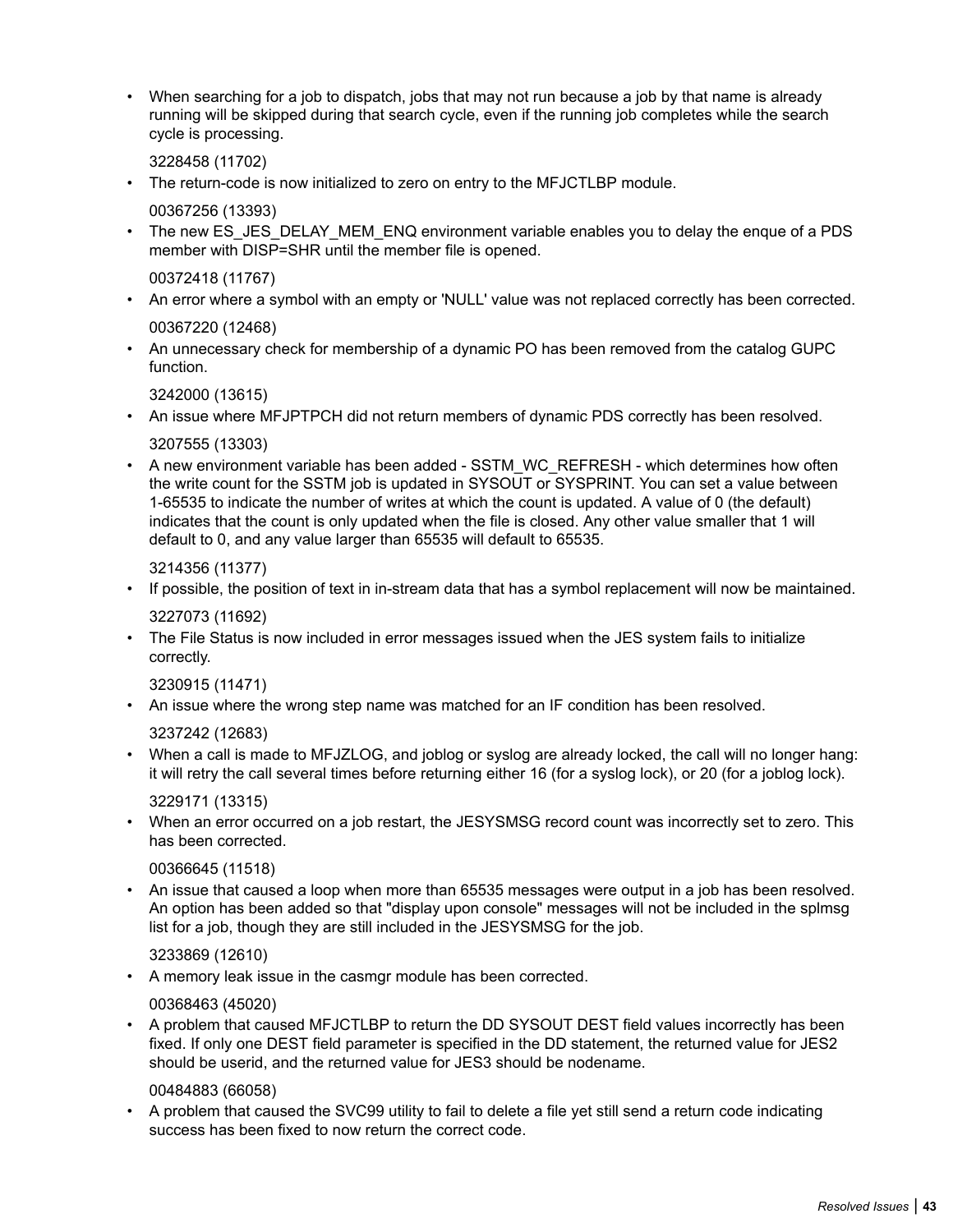00373847 (12303)

• When a job starts, the current date is written into the JESYSMSG job log and, for long-running jobs, the date is written into the job log, before a JCL message, whenever it changes.

00370009 (12102)

• An issue where the FCD information for a custom file handler has been set up before calling an external file handler during 'close all files' has been resolved.

(8862)

• A problem that truncated the data set and member name when using the REXX ALLOC command has been corrected.

3232549 (13390)

• An issue where the procedure override was always applied to the first procedure when the same procedure was called twice has been resolved.

3229162 (11463)

• The failure to resolve a symbol in a PROC override when the DSN entry was on a continuation line of the DD entry has been resolved.

3230291 (12471)

• A problem that prevented queued jobs from running when a job with a priority was blocked from running, by a job with the same name and same priority that was already running, has been corrected.

3223999 (12369)

• When using MFJPTPCH with an extended Japanese code set (9123) a character was incorrectly marked as non-printable. Support when using extended Japanese code sets other than 9122 can now be enabled by setting the environment variable MFJ\_PTPCH\_CODESET=EXTJ.

00371751 (13604)

• A spool job would go into a continuous loop when the spool job record was locked by another process. This has been corrected. Instead, the MVSSPLHK spool housekeeping makes five attempts before reporting an error.

00367267 (25069)

• IMS SSTM jobs will now be marked as abended if the MPR process is terminated.

00374551 (11596)

• UNC filenames and paths can now be specified for JCL spool file locations.

00367380 (12501)

• Symbols defined in a JCL job-step that are expected to last for (n) job-steps might have been removed at stage (n - 1). This has now been fixed.

00367229 (11786)

• Nested VSE Power SLI statements embedded within SYSIN are now processed.

3222685 (12481)

• MFFTP now allows the first command as 'debug' if the environment variable MFFTP\_FTP\_DEBUG is set to 1.

00472556 (58313)

• Performance improvements have been made to JES spool housekeeping when the spool files are hosted in a database.

(60015)

• When defining a PS VB file without a LRECL setting, the catalog will create a VB file with default settings of minimum length = 0, maximum length = 32760. These values can be overridden when a program opens the file for the first time. To avoid creation of the file, set the environment variable MFALLOC\_DEF\_VB\_PCFILE=N.

00368455 (47024)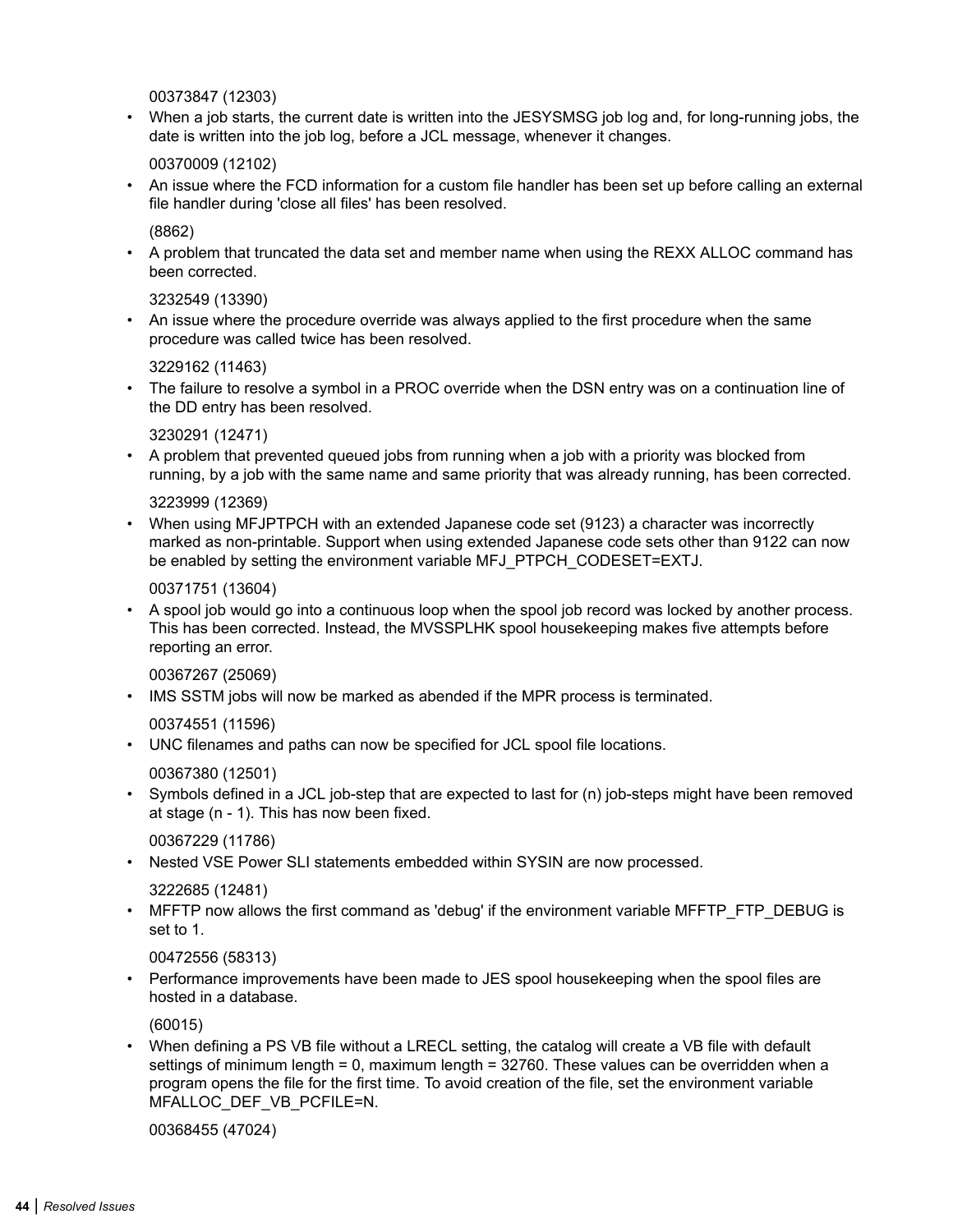• The user id passed when a job is submitted is available to the JCL user exit (MFJUXIT) in the field (tag)-I-ACEE-User at the event-job-stmt-info event. You can use the user exit to change the submission of a job to a scan of the job (TYPRUN=SCAN) by setting 88 (tag)-U-submit-type-scan to true at eventjob-ready.

00486646 (70057)

• When a dataset whose pc-dsn starts with environment variable is renamed, MFJAMS ALTER now does PHYSFILE permission checks on both the expanded physical location and also on the location identified using the environment variable.

00424260 (53179)

• An issue with the MFJGENER IDENT processing when the input field location is different from 1 has been corrected.

00453620 (59068)

• The search and dispatch of jobs to be run has been optimised when running with database-hosted spool control files.

00367265 (49019)

• An incorrect file status that was returned when opening a DUMMY dataset with DCB specified in the JCL has been corrected to return the correct file status of 00 as per the mainframe.

00431913 (69097)

#### **Mainframe Access**

#### *[Back to the list](#page-21-0)*

• The MFA server will instruct the client to convert VB binary imported files from PDS members using DFCONV.

00374537 (12727)

The FINDMEM function will now permit more than 16 libraries to be searched.

00402212 (57347)

• Code pages 273 and 277 now work correctly.

84098 (83128)

• The MFA directory report now contains the SCLM Managed flag which is set if the PDS is SCLM managed. This will enable clients to issue a warning or error if users try to modify a member from the workstation. The SCLM Managed flag can take the values for the SCLM WARN LEVEL configuration parameter. See SCLM\_WARN\_LEVEL in your product Help for more information.

00364682 11579 69218 (70199)

• MFA will no longer truncate SYSOUT data sets to 240 lines when the "JESDD \*" option is specified.

3233736 (11510)

• A problem that caused truncation of SYSOUT data sets to 240 lines when the "JESDD \*" option was specified has been fixed.

3233736 (11666)

• A problem that caused JES STATUS reports to give incorrect dates for job execution times for leap years has been fixed.

3234079 (12603)

• MFA now supports PDS members that use ISPF extended statistics.

00466808 (58288)

• MFA no longer abends with an S878 error after multiple imports from data sets resident on tape volumes are requested.

3242753 (12734)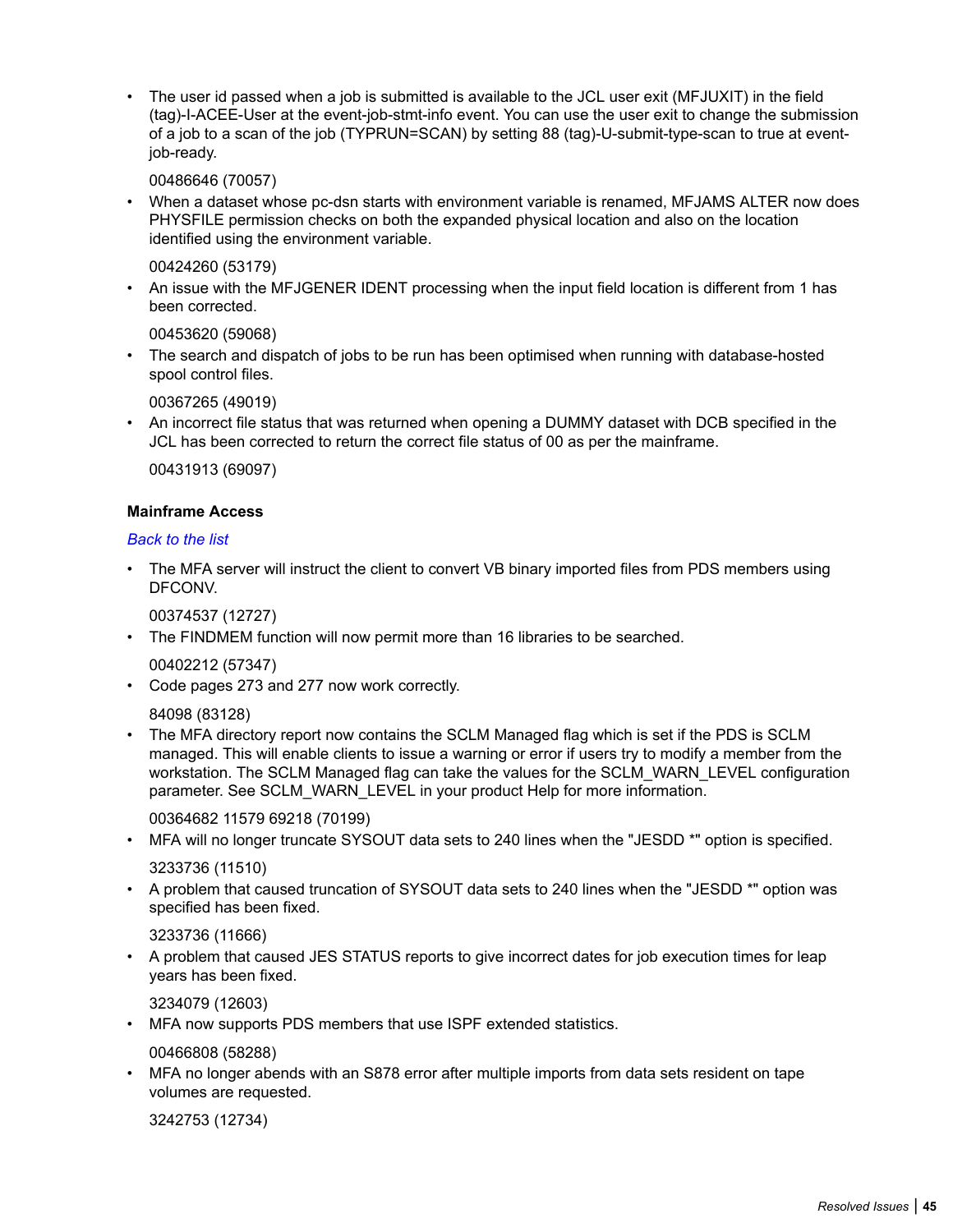• The catalogue entries for data sets resident on more than one volume were not being processed correctly. This has now been fixed.

3227989 (9528)

• MFDAS no longer needs registry setup when run with MFA\_SERVER\_PARMS.

3224432 (11424)

• mfdasmx no longer does unnecessary additional log-on requests during use.

00492073 (69310)

• The MFA directory report now contains a flag which is set if the PDS is SCLM managed. This will enable clients to issue a warning if users try to modify a member from the workstation.

00364682 11579 (69218)

• The MDECONV utility now handles embedded hex values correctly.

3224126 (11665)

• Large downloads from MFA Sever are now more performant with fast connections.

00366702 (11792)

• An issue with MFDAS exports to VB sequential datasets has been resolved.

00366735 (12649)

• An error where a MFDAS KSDS file import failed with no reason specified has been resolved.

3233226 (11655)

• mfmonmx2 can be used with hash mode when timestamps are not available.

00364577 (12409)

• Catalog explorer now supports codepages beyond 037.

3230835 (13548)

• Drag and drop of GDG generation no longer fail with workstation error on the first attempt.

00486812 (71119)

• Visual Studio Mainframe Explorer now honors the Binary/Text option when downloading to the local catalog. MFDAS now supports the .\* extension to import to dynamically cataloged PDSs.

00364597 (13412)

• The mfmon2 module now skips reserved windows filenames, allowing syncs containing reserved names to continue.

00407516 (57004)

• MFA has been modified to cancel or stop the TSO session rather than let the system destroy them. 00722823 (69564)

#### **Micro Focus Server Administrator (GUI)**

#### *[Back to the list](#page-21-0)*

• A potential MFDS abend in scenarios where a "Renew" is repeatedly issued and TLS is enabled has been resolved.

00368581 (13379)

• A Content-Security-Policy has been added to all MF Directory Server HTTP response headers. Additional restrictions on how MFDS process shutdown requests are handled.

00379021 (30103)

Secured REDIS servers now automatically connect in secure mode.

3229330 (11499)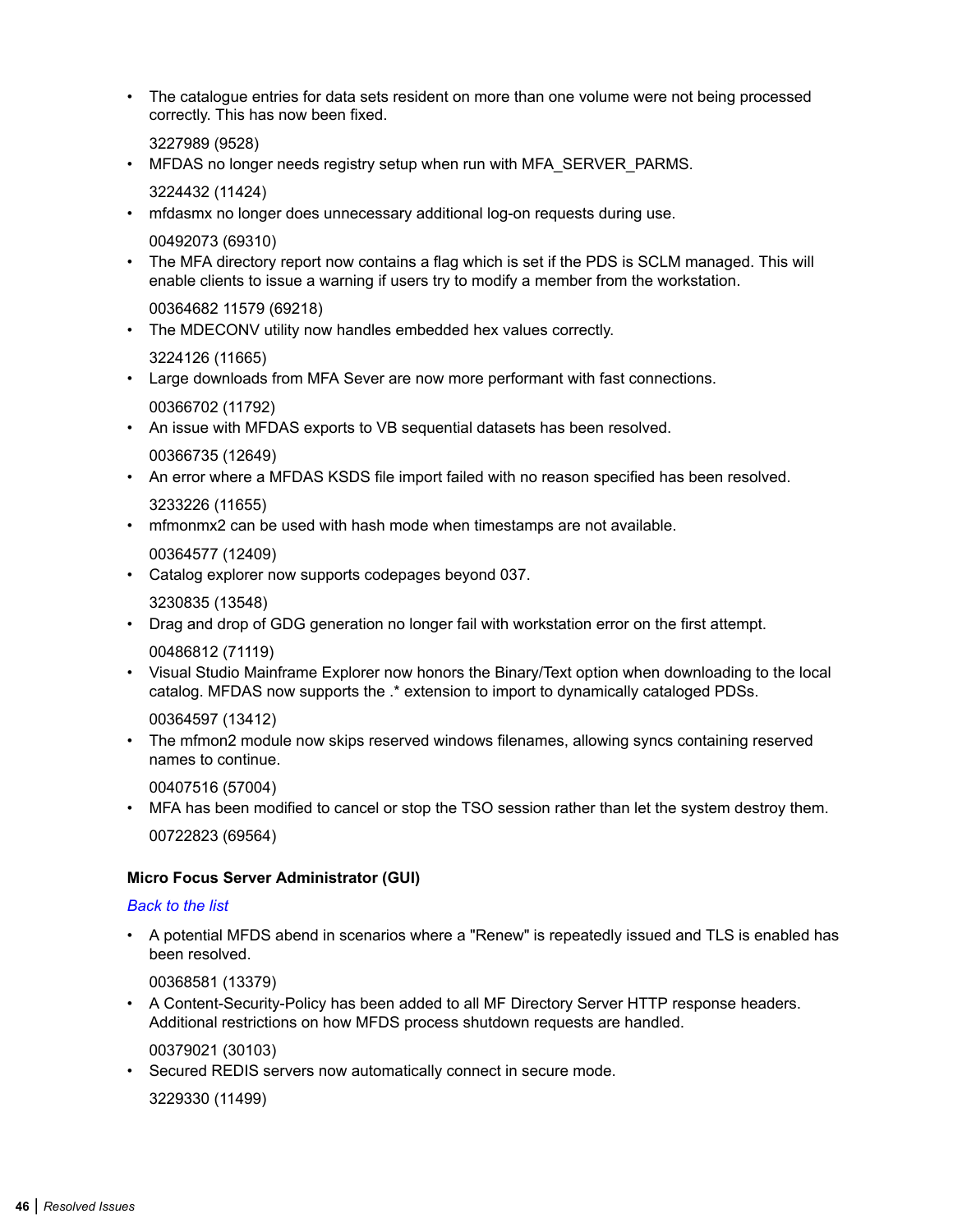#### **Run-time System**

#### *[Back to the list](#page-21-0)*

- In .NET environments, ACCEPT FROM DAY-OF-WEEK now returns the correct value on a Sunday. 00368357 (13597)
- When using the .NET Runtime, a new tunable, command\_line\_arguments\_unquoted, is now available which when set to true will provide command line argument handling that is compatible with that of the 2.3.2 product and earlier releases - in that command line arguments containing quoted spaces are returned to the application.

#### 00417766 (52004)

• You can potentially reduce print close time of a .NET deployed COBOL application that prints long documents by enabling the optimization for network printers via the Switch.System.Drawing.Printing.OptimizePrintPreview configuration switch.

This optimization is described in the "PrintPreviewDialog performance" section in "PrintPreviewDialog control overview (Windows Forms)", direct link *[https://docs.microsoft.com/en-us/dotnet/desktop/](HTTPS://DOCS.MICROSOFT.COM/EN-US/DOTNET/DESKTOP/WINFORMS/CONTROLS/PRINTPREVIEWDIALOG-CONTROL-OVERVIEW-WINDOWS-FORMS?VIEW=NETFRAMEWORKDESKTOP-4.8) [winforms/controls/printpreviewdialog-control-overview-windows-forms?view=netframeworkdesktop-4.8](HTTPS://DOCS.MICROSOFT.COM/EN-US/DOTNET/DESKTOP/WINFORMS/CONTROLS/PRINTPREVIEWDIALOG-CONTROL-OVERVIEW-WINDOWS-FORMS?VIEW=NETFRAMEWORKDESKTOP-4.8)*, in the Microsoft's .NET Framework documentation (under Docs->.NET Desktop Guide->.NET Framework->Windows Forms->Controls->Controls to Use on Windows Forms->PrintPreviewDialog Control->PrintPreviewDialog Control Overview).

For example, for apps running on the .NET Framework 4.6 version or later, you can add the following switch to the <AppContextSwitchOverrides> element in the <runtime> section of your app config file:

#### <runtime>

 <AppContextSwitchOverrides value = "Switch.System.Drawing.Printing.OptimizePrintPreview=true" /> </runtime>

#### 00501669 (71260)

In .NET COBOL and JVM COBOL, when using the Compiler directive numproc(acos), a space character, 0x20, in the sign byte of a sign included display item, was being interpreted as negative instead of as positive.

#### 3228161 (13329)

• Printer close in a program that uses printer redirection and pc printer set font many times no longer takes a very long time.

#### 00445383 (59200)

• The IBM HWTJxxxx APIs for processing JSON messages are now available on UNIX.

3238012 (12540)

• The 64-bit version of 'name.dll' is now built and delivered into the product.

00368438 (28156)

If a recoverable run-time error occurs in an Enterprise Server container when the core\_on\_error tunable is set, then a core file is now created.

(53181)

• CBL\_GET\_OS\_INFO now returns the correct major and minor operating system versions.

3226654 (13376)

• When using CBL\_GET\_PROGRAM\_INFO to find the next program, with bit 4 set in flags, then PL/I programs would not be returned if that PL/I program had called a system COBOL program.

(8755)

• FUNCTION NATIONAL-OF, when used with a reference-modified identifier and the 2nd parameter is a ccsid number, now returns the correct length of data.

3243083 (9863)

It is now possible to add an application launch configuration file to applications where the main program is not written in COBOL. To enable this, you need to calling the new coblaunchconfig() API.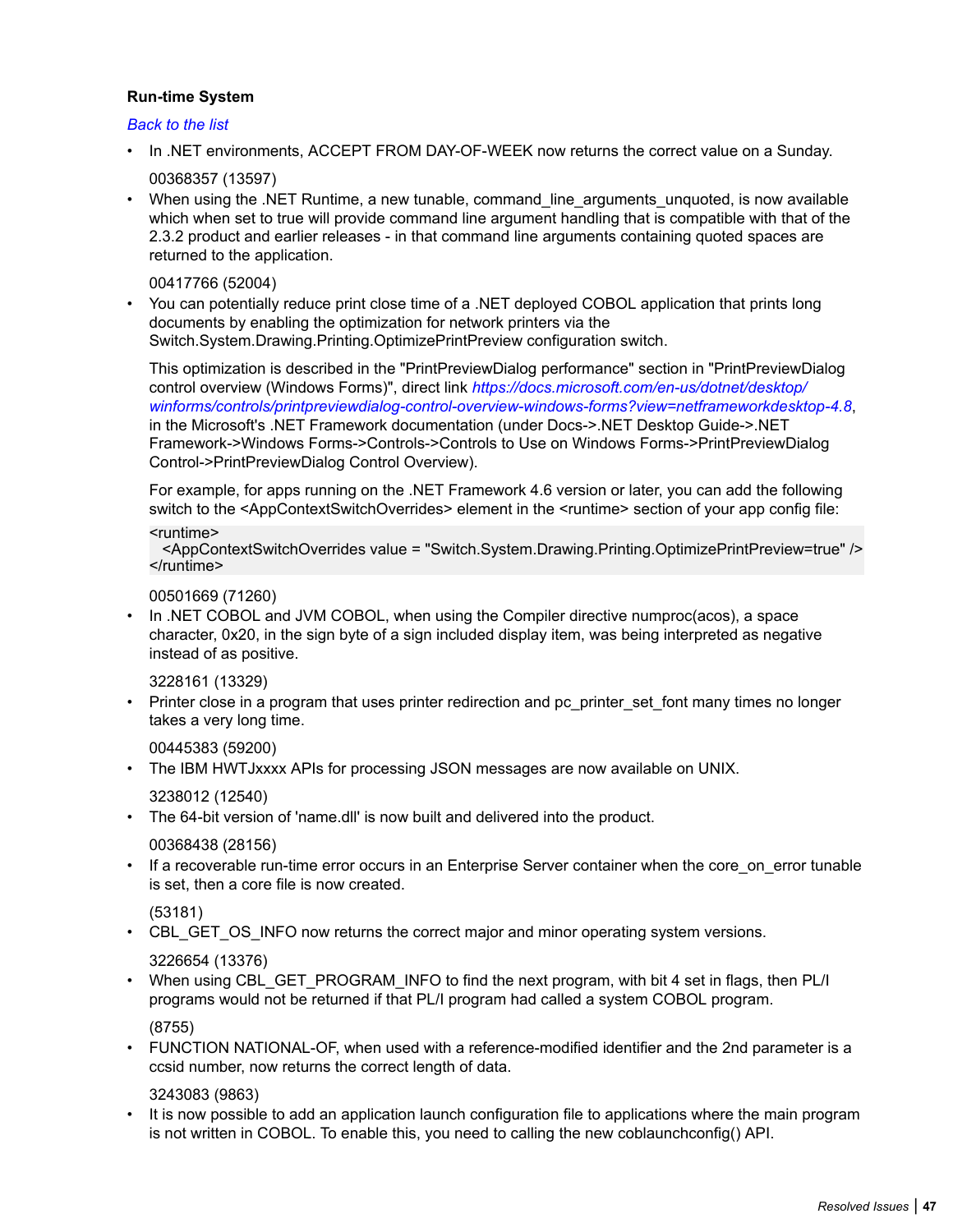3232953 (12513)

Defaults for the memory strategy tunable in some of the product documentation versions have been updated.

(73061)

• The profile behavior tunable can now be configured to enable the Profiler to record time spent in called programs in CPU time or in real time.

3126255 (12491)

• The MFLEINIT entry point in a threaded run-time system invoked non-threaded LE370 routines. This has now been corrected.

3233664 (8687)

• Reading from STDIN, via the CBL\_READ\_FILE API, has been enhanced when stdin is being redirected from a pipeline on UNIX. Previously, a 9/18 status would be returned if a large record was requested but only some of the data had been written in the pipeline. Now, multiple OS device reads will be used, if required. The subsequent OS device reads will block if there is no data available yet.

00371948 (11519)

• FUNCTION DISPLAY-OF(XML-NTEXT) no longer produces a 'COBRT105 - Memory allocation error' error.

00364697 (26053)

When the core on error tunable is used, a core dump is produced when a signal or error occurs. However, there was a situation where a SIGSEGV signal could be repeatedly generated, which would cause a very large core dump to be produced; this has now been resolved.

00373622 (27254)

• After using the PL/I ON-unit... GOTO syntax, the CBL GET PROGRAM INFO API could return incorrect values or cause an error. This has now been resolved.

3233664 (11624)

• A run-time system error when loading 32-bit .gnt files, on an Intel x86 platform, has been fixed.

3235746 (13506)

• During compilation, libjvm.so is now correctly located when using AdoptOpenJDK.

(52067)

• .NET COBOL and JVM COBOL programs compiled with REENTRANT"2" now produce instance methods, whereas previously, compilation of these programs produced static methods. If your non-COBOL code relies on these methods being static, you will have to refactor your code to handle this; or for .NET COBOL only, recompile the code with the ILSTATIC directive.

(26049)

#### **Setup Issues (UNIX)**

#### *[Back to the list](#page-21-0)*

• If MFDS is started and attempts to use a zero sized XML options file, instead of terminating with an error it will write out the default options and continue to operate.

(53015)

#### **Setup Issues (Windows)**

#### *[Back to the list](#page-21-0)*

• The cblms tool no longer detects Windows SDK installations that do not include the required lib subfolder and so are not valid to use.

(8454)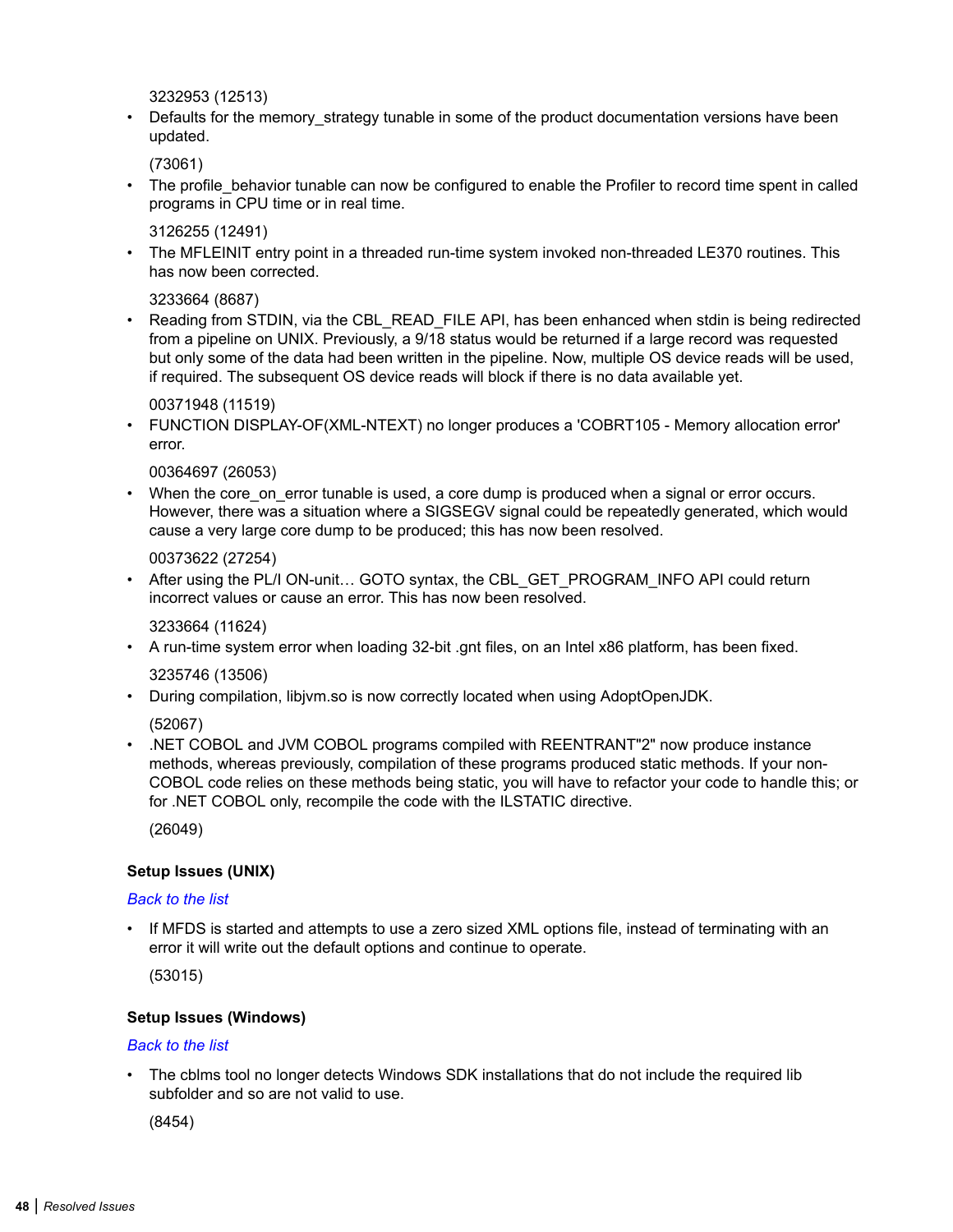• Spacey input paths are now handled correctly.

3236578 (11603)

• The topic "Installing Visual COBOL in an Offline Environment" in the product Help of Visual COBOL for Visual Studio and Enterprise Developer for Visual Studio available from the Micro Focus SupportLine now includes instructions about how to add CRL information into the certificate store. This is a required step for offline installations that enables the validatation of the signature on the Visual Studio extensions without any errors.

00378086 (51001)

• The Software Requirements topic in the product Help for installing on UNIX machines now includes more detailed instructions about how to set up the LANG environment variable. This must be set before you start the installation.

LANG must be set to one of the following English or Japanese locales: C, default, en GB, en\_GB.UTF-8, en\_US, en\_US.UTF-8 ja\_JP, ja\_JP.SJIS, ja\_JP.UTF-8, ja\_JP.eucJP, ja\_JP.eucjp, ja\_JP.sjis, ja\_JP.ujis, ja\_JP.utf8, japanese

Set LANG either before running the setup file - for example: export LANG=C Alternatively, add it at the start of the command for running the setup file:LANG=C ./setup\_...

00371216 (11458)

• The deployment SDK zip file names now include the Patch Update number and the build package number. For example, for Patch Update 4, the name of the deployment SDK file for Visual COBOL is now generated as:cs\_60\_pu04\_268826\_deployment\_sdk.zip

3240181 (13554)

• Previously, there was an issue when uninstalling release 6.0 of Visual COBOL or Enterprise Developer if IBM DB/2 was also installed. This is resolved in release 7.0.

00368460 (11643)

#### **SQL: COBSQL**

#### *[Back to the list](#page-21-0)*

• Support in COBSQL for a large number of REDEFINE data items has been increased to up to 8000.

3244127 (13591)

• COBSQL did not correctly handle the byte conversion of FETCH statements with 10 COMP items and one Non-COMP item. It now correctly handles this scenario, as well as the same one in INSERT statements and EBCDIC conversion.

00365970 (22267)

• COBSQL now supports EBCDIC conversion in the case in which the operator token is right next to a host variable inside a DECLARE SELECT statement.

3232492 (13562)

• COBSQL now handles correctly a long list of host variables when the KEEPCOMP Compiler directive is used.

00365968 (13415)

• COBSQL now displays an error (in Visual Studio, Eclipse and on the command line) when the procobol command is not found.

(10332)

• EBCDIC conversion when DECLARE TABLE statements are present is now handled correctly.

3236281 (12536)

• COBSQL now supports the EBCDIC conversion in the case in which the host variable used in a FETCH statement was previously initialized, and the FETCH statement returns no rows.

3232429 (13368)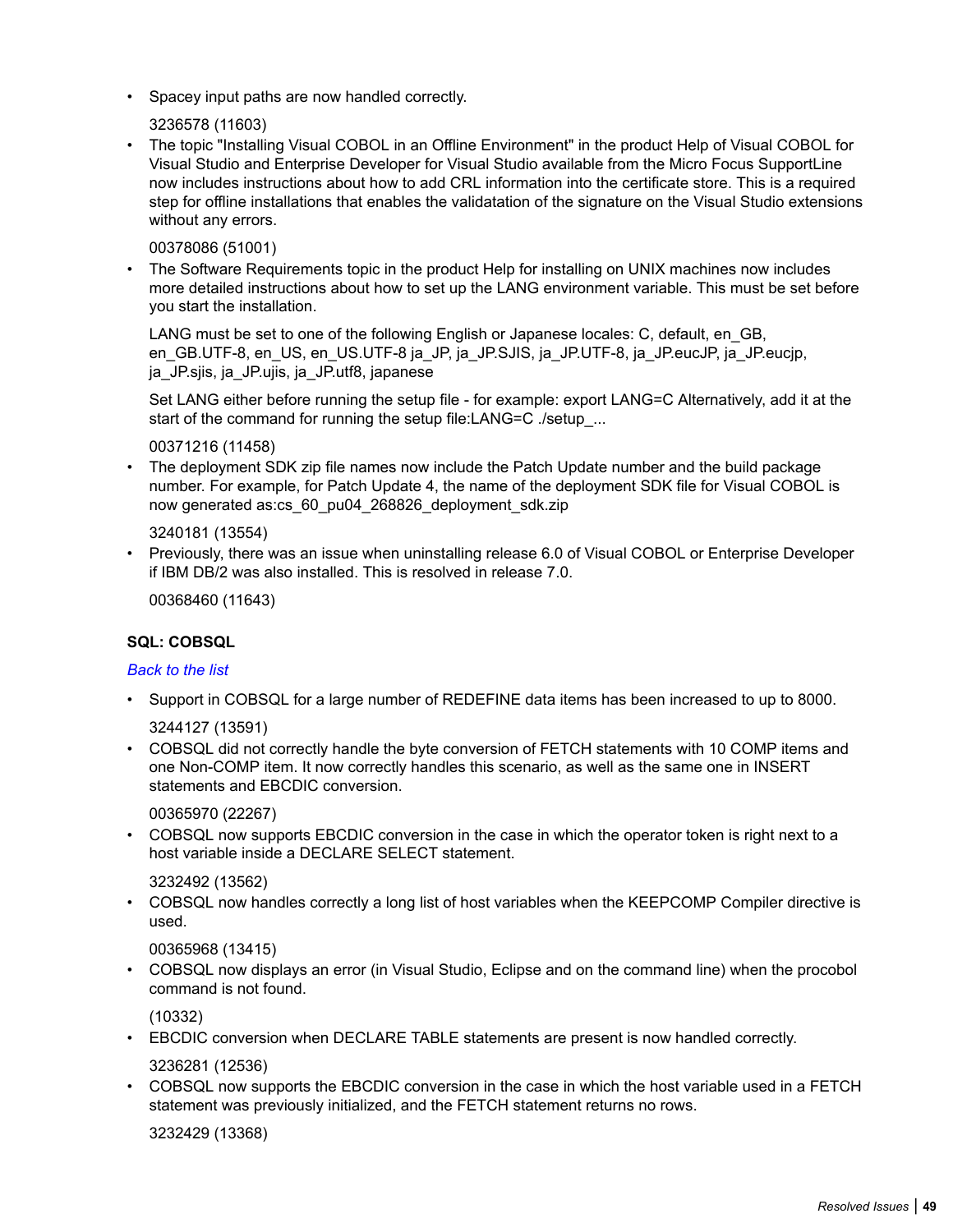• A problem that caused COBSQL to abend with memory errors when the KEEPCOMP variable was used along with certain array values in a "FOR :HOSTVAR ALLOCATE" statement has been corrected. COBSQL now skips unnecessary byte conversions for "FOR :HOSTVAR ALLOCATE" statements.

00365886 (13607)

• COBSQL has been updated to handle redefined variable declarations broken into multiple lines.

00430595 00506991 (59202)

- COBSQL now supports EBCDIC conversion of saved declare cursor variables with '=: variable syntax'. 3240853 (13447)
- COBSQL has been updated to override or reset previously set directives with those specified by inline \$SET statements as needed.

00422020 (53080)

• COBSQL now supports host variables used in FOR :HOSTVAR statements when the KEEPCOMP directive is used.

00373979 (11794)

• COBSQL is no longer unnecessarily setting a "bad pointer" to check if the EBCDIC modules are present.

3242687 (12748)

• COBSQL now supports EBCDIC conversion of redefined host variables.

3241688 (12700)

#### **SQL: Mainframe Batch Database Tools**

#### *[Back to the list](#page-21-0)*

• There is no longer a problem outputting messages with a length less than 4 bytes in the SYSPRINT of DSNTEP2. The minimum length is set to 1.

00695983 (73016)

• An error sometimes occurred when submitting a SQLTP2job with a very large SYSIN. This has been corrected by enabling the buffer to be incrementally increased.

#### 00403340 (46032)

• There is no longer an issue with exiting with code 8 if loading SYSREC is defined as NULLFILE or DUMMY using the 'Check Row Size against LRECL of SYSREC' option checked.An issue with the NULLFILE or DUMMY SYSREC processing where 'Check Row Size against LRECL of SYSREC' option being processed incorrectly has been fixed.

3230497 (11625)

• A problem loading date, time, and timestamp literals into char fields of tables in DB2 LUW using MBDT has been fixed. The data formats are now kept.

00485911 (71041)

• Previously, more than one SYSIN statements in a JCL were not being picked up by SQLTP2.

#### 3240790 (13559)

• A problem concatenating to SYSPRINT in SQLTP2 has been fixed. The successive contents will now be appended in SYSPRINT.

00502243 (71219)

• There is no longer an issue with submitting a large volume of SQL code (such as 300,000 lines) via SQLTP2. The limit on the SQL volume has been extended to 500,000 lines.

00367282 (26062)

• A problem sometimes occurred when SQLTP2 was running in an EBCDIC enterprise server region, andASCII character padding existed in SYSPRINT of FB format. This has been corrected.

00403637 (49001)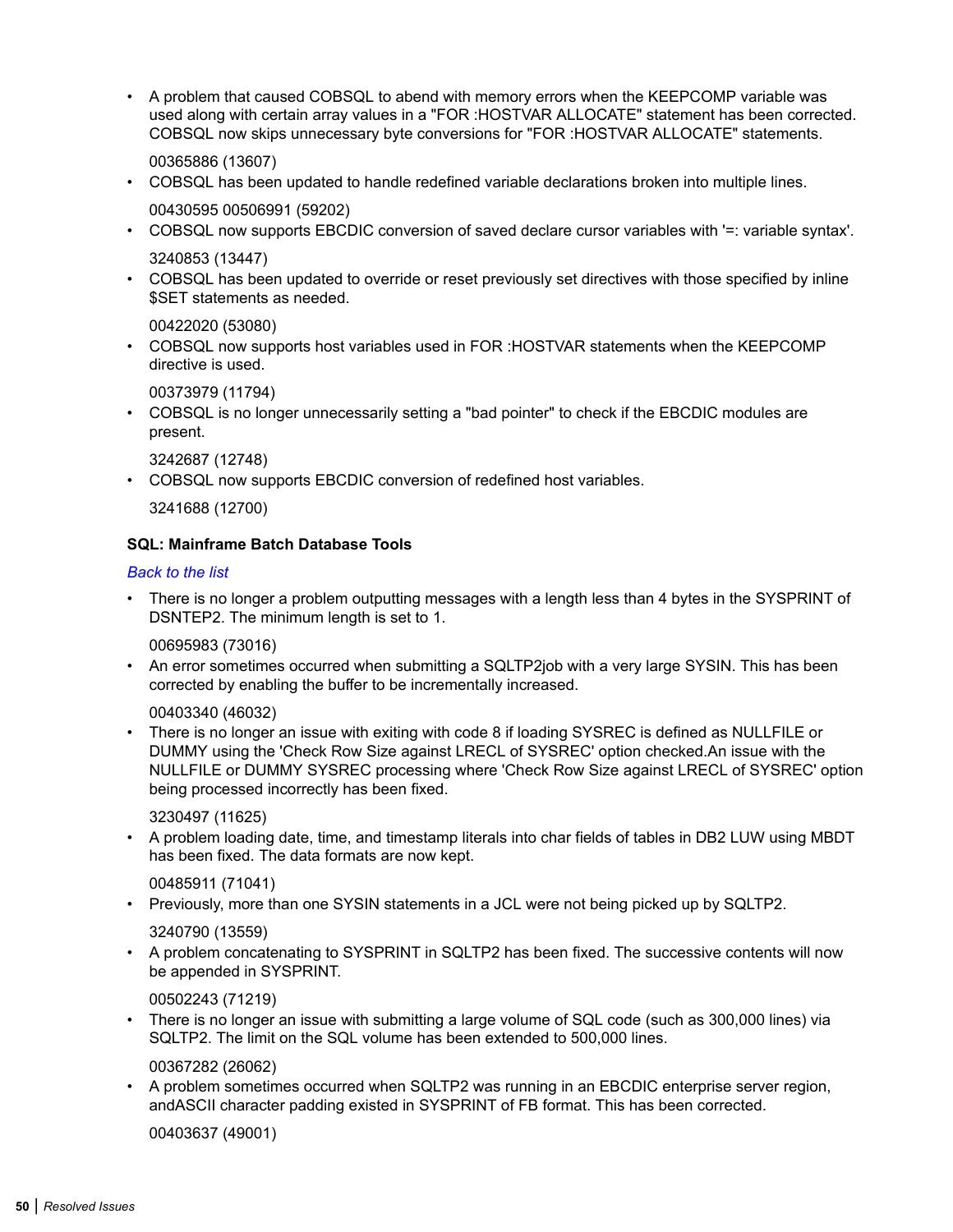There is no longer an issue with specifying a SYSPRINT if the DCB parameters are set correctly with LRECL=133. The RECFM is set to VBA by default but can be overridden to FB in the DCB of SYSPRINT.

00367261 (13522)

• There is no longer an issue with producing garbage characters in the SQLTP2 SYSPRINT, if it is cataloged as RECFM = FB.

00367261 (24083)

• The LOG NO option for SQLUTB LOAD is now supported if the user has the privileges of ALTER TABLE ACTIVATE NOT LOGGED INITIALLY WITH EMPTY TABLE.

3230163 (12507)

• There is no longer an issue with using reserved words, such as "FINAL" and "timestamp", as column names in PostgreSQL for running SQLUTB LOAD.

00364353 (28063)

#### **SQL: OpenESQL**

*[Back to the list](#page-21-0)*

• When compiling with the ILTARGET directive without specifying x86 or x64 bitness, an unknown type 'type OdbcWrapper.Class1' compiler error was returned erroneously. This has been corrected.

(52174)

• An error that occurred when a DB2 stored procedure was called from the ADO runtime has been resolved.

00425931 (58056)

• Opened cursors are now kept open after a ROLLBACK if SQL directive option CLOSE\_ON\_ROLLBACK=NO or BEHAVIOR=UNOPTIMIZED is specified.

3238292 (11710)

• OpenESQL application now retrieves DBCS strings correctly from PostgreSQL database.

00369140 (28051)

• An issue that caused truncation of a dynamic SQL statement and that resulted in a runtime error, even when the maximum length of an allowed statement had not been exceeded, has been corrected.

00454855 (58163)

The OpenESQL directive option CLOSE\_ON\_COMMIT is now available to select from the project's properties inside Visual Studio and Eclipse.

00364548 (11631)

• The OpenESQL run-time now handles Oracle passwords correctly.

3230203 (13545)

• A problem that prevented the OpenESQL preprocessor from recognizing the SQL Server OPTIMZE FOR syntax has been fixed.

00465904 (57173)

- OpenESQL did not handle syntax checking for PostgreSQL when using VARBINARY type variables. 3239363 (13433)
- The new PICXBINARY SQL compiler directive option,enables COBOL and PL/I programs to use PIC X(n) host variables to receive data from BINARY, VARBINARY, LONGVARBINARY columns in binary format without changing source to use SQL TYPE BINARY host variables.

3242422 (12745)

• .NET COBOL applications with dynamic SQL statements using SQLDA now work correctly via the ODBC driver.

00370895 (11701)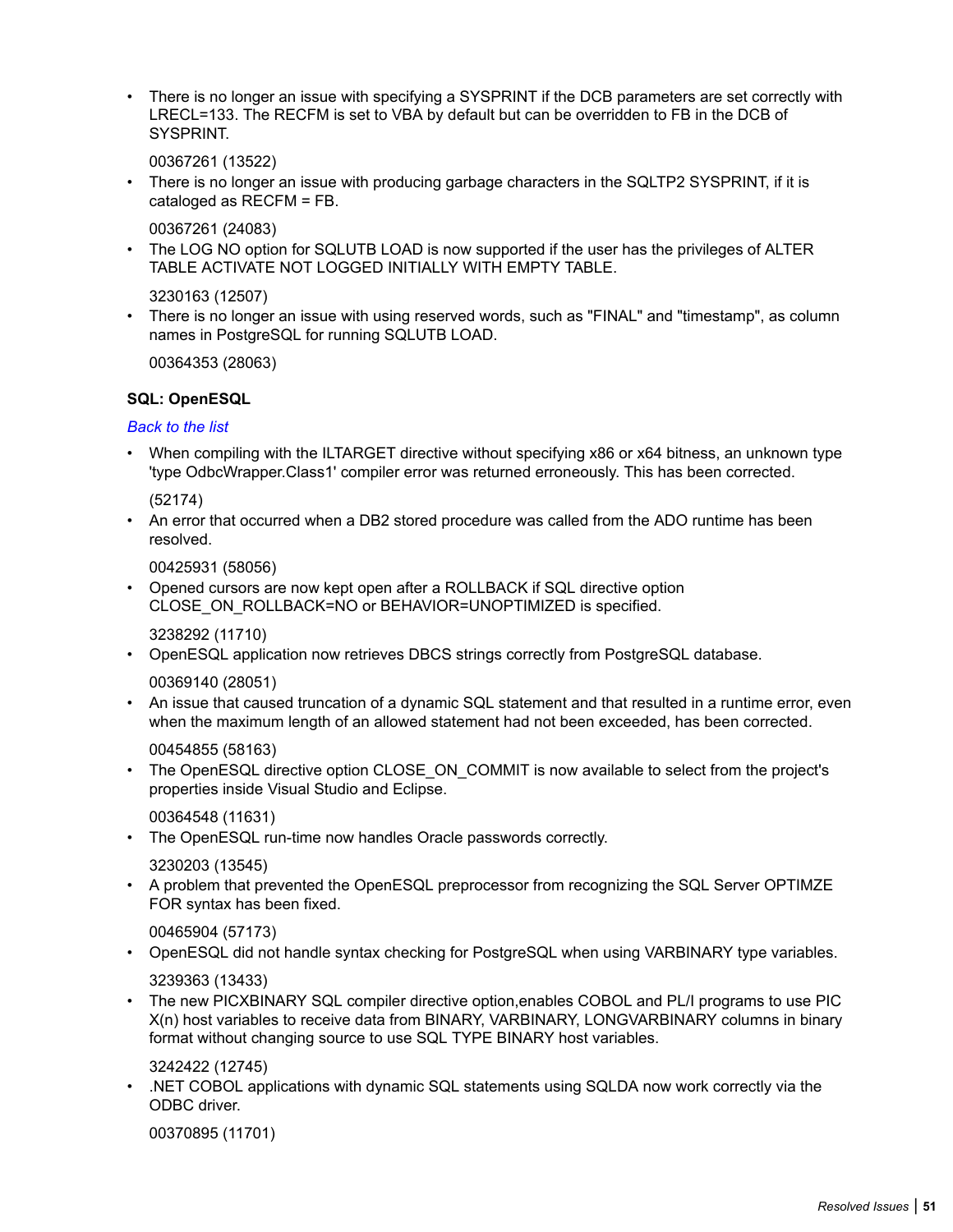#### **XML Support**

*[Back to the list](#page-21-0)*

• The XMLIO run-time system now correctly handles namespace prefixes specified in the IDENTIFIED BY clause.

00371218 (11634)

• The XML PARSE run-time system can now handle large elements content.

3222846 (13461)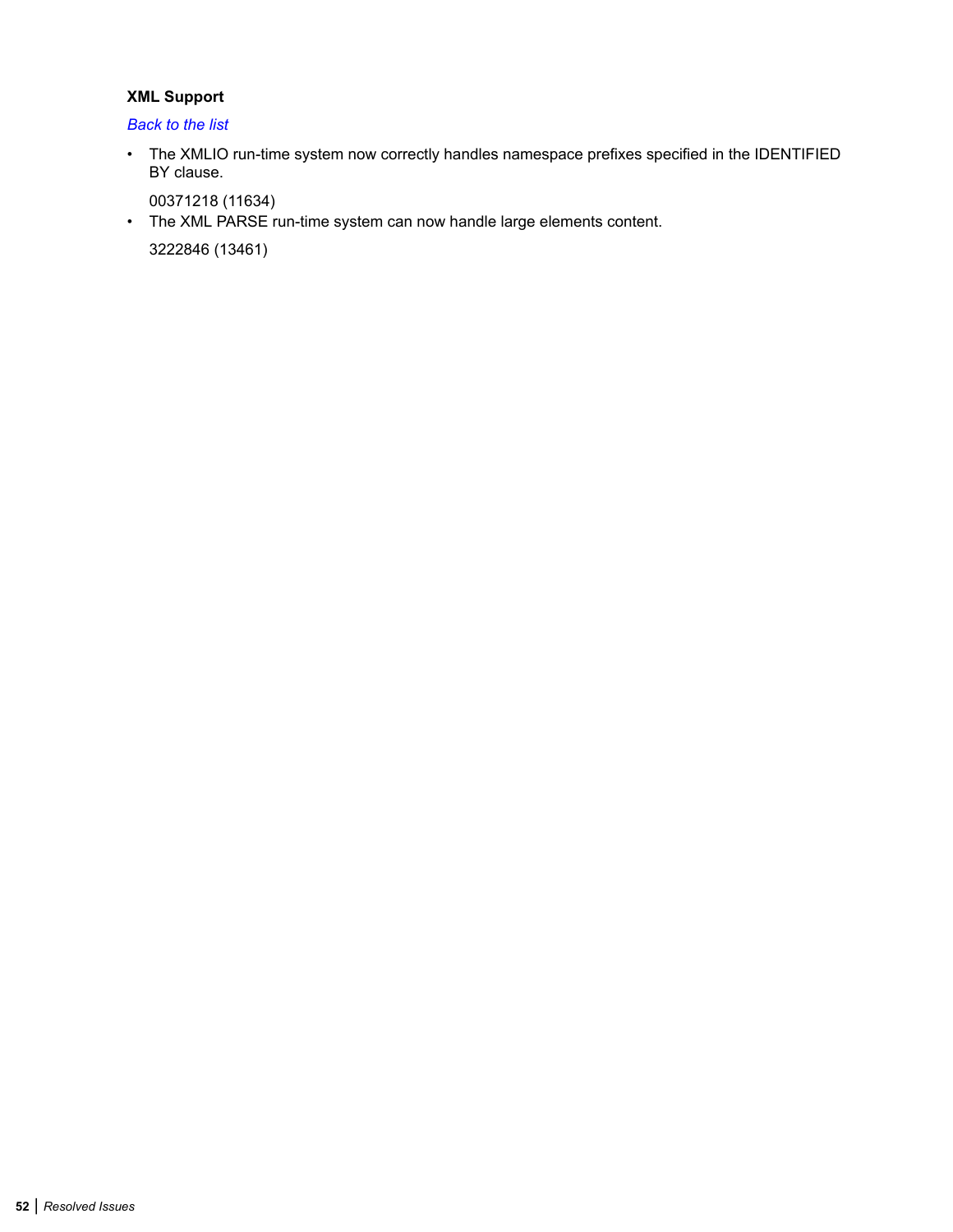# **Other Issues Resolved in This Release**

The numbers listed are the Support Incident Numbers followed by the Defect number (in parentheses).

• 00367244 (12615)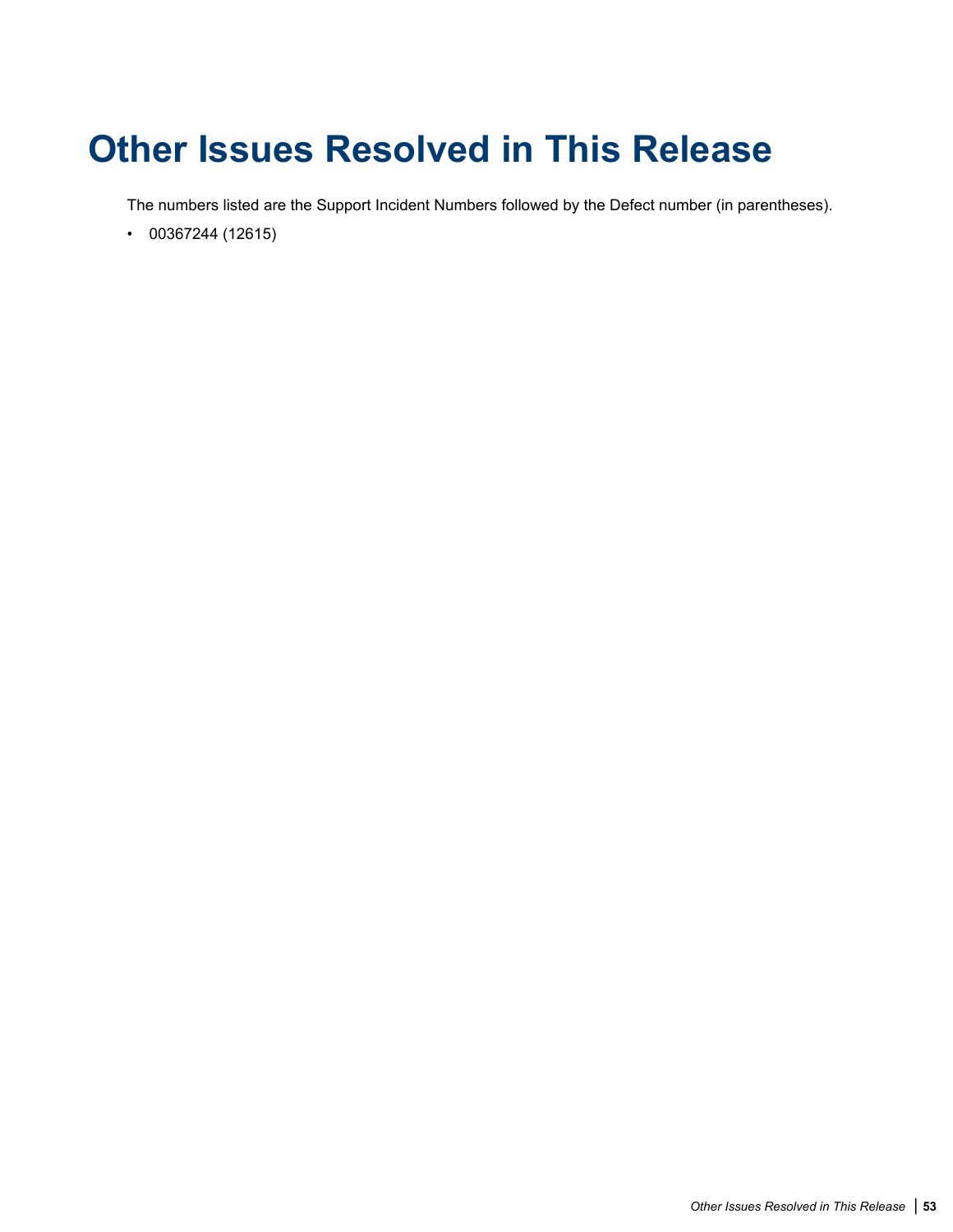# **Unsupported Functionality**

This section includes information about features or functionality that are not supported.

• The HOSTSIGNS Compiler directive is no longer supported. Micro Focus recommends that you use the following Compiler directives instead: SIGN-FIXUP, HOST-NUMMOVE, and HOST-NUMCOMPARE. This is a change since version 3.0 of this product.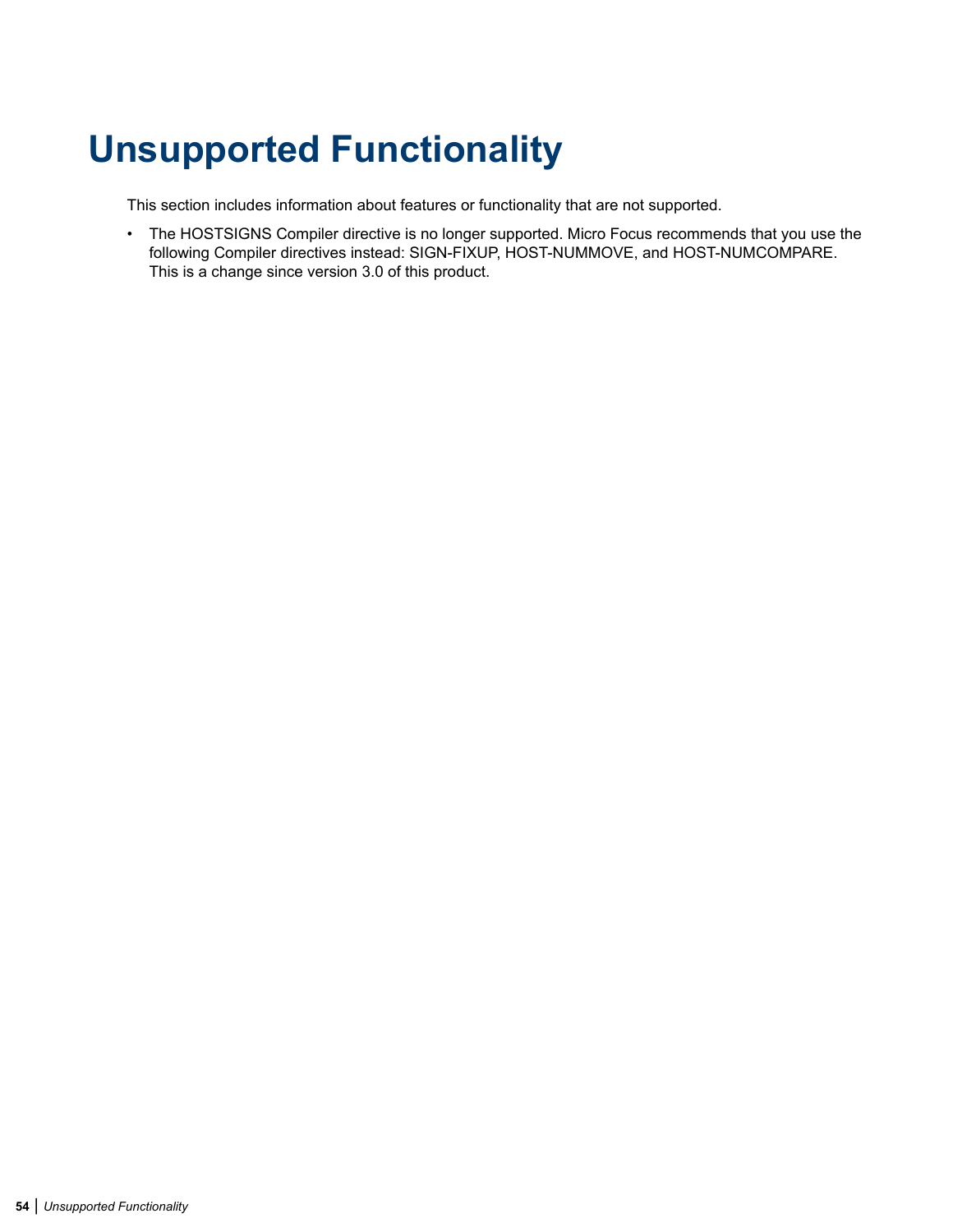# **Installation**

## **Before Installing**

## **Downloading the Product**

• Use the download links in the *Software Downloads* section of the *[Micro Focus Software Licenses and](https://sld.microfocus.com/mysoftware/download/downloadCenter) [Downloads](https://sld.microfocus.com/mysoftware/download/downloadCenter)* Web site.

## **On Windows**

### **System Requirements**

#### **Hardware Requirements**

The disk space requirements are approximately:

| <b>Enterprise Server</b> |  |
|--------------------------|--|
| 1 GB                     |  |

**Note:** This includes the space needed to cache information locally so that you can modify the installation without the original source media.

#### **Operating Systems Supported**

For a list of supported operating systems, see *Supported Operating Systems and Third-party Software* in your product documentation.

- Support for development and deployment on Windows 7 has been discontinued.
- Support for development on Windows 8 and Windows Server 2012 has been discontinued. These platforms are still supported for deployment. Windows 8.1 and Windows Server 2012 R2 are supported.

#### **Note:**

• This product can be installed on earlier versions of Windows but it has not been tested on them.

#### **Software Requirements**

**Note:**

- The setup file will check your machine for whether the prerequisite software is installed and will install any missing prerequisites and the product components.
- This product includes OpenSSL version 1.1.1k-mf6 (modified).

Before installing this product, you must have the following software installed on your computer:

- The Microsoft .NET Framework the setup file installs the .NET Framework 4.5.2 . You might need to install the following version of the .NET framework manually, if it is targeted by your applications:
	- Microsoft .NET Framework 2 if your applications use the ILCLR(2) Compiler Directive or if they target the .NET Framework versions 2, 3 or 3.5. You might need to download these installers depending on the .NET Framework you are targeting.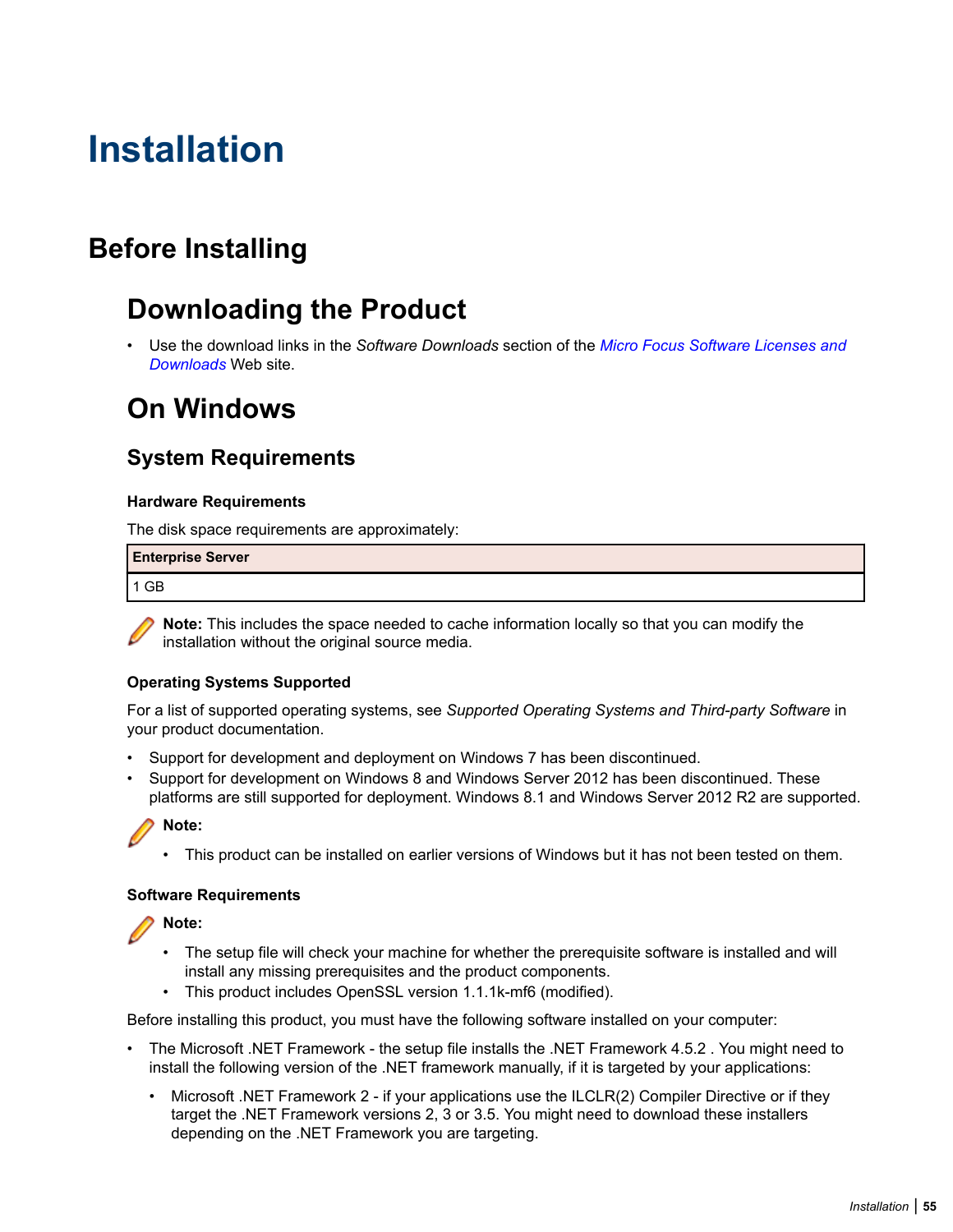To download the Microsoft .NET Framework 2 *[click here](http://www.microfocus.com/docs/links.asp?nx=FW20Redist)*.

Microsoft .NET Framework 2 or later is also required for the Micro Focus License Manager if you install this on a separate machine as a license server.

- Microsoft's Web Platform Installer 2.0 if your application targets ASP.NET 4. This installs and sets up ASP.NET. To download the installer *[click here](http://www.microfocus.com/docs/links.asp?nx=WPI20)*.
- A Web browser is required for Enterprise Server Administration in Enterprise Server.

To use your Web browser offline, you need the dial-up networking feature of Windows installed. Otherwise you might have TCP/IP errors such as being unable find "localhost" or the numeric equivalent (127.0.0.1).

- To use Enterprise Server Administration, scripting or JavaScript support must be enabled in your browser. This is on by default in Internet Explorer in most Windows operating systems. Also, active content must be allowed and not blocked. To enable both these in Internet Explorer:
	- **1.** Click **Tools** > **Internet Options**.
	- **2.** On the **Security** tab, click **Custom Level**. In the **Scripting** section, under **Active Scripting**, click **Enable**.
	- **3.** On the **Advanced** tab, scroll down the list to the **Security** section, and ensure the item **Allow active content to run in files on My Computer** is checked.
- Enterprise Server Help requires the Java Runtime Environment on some Windows systems to enable the Search facility to work.

#### **License Manager requirements**

- The Micro Focus License Administration tool requires Java to run. It supports Java 1.7 or later.
- For local servers, you do not need to install the Micro Focus License Administration tool separately, as the setup file installs a new Enterprise Developer client and a new licensing server on the same machine.
- If you have any network license servers, you must update them before you update the client machines.
- If you are upgrading from Enterprise Developer release 2.2 or earlier, uninstall the license manager before installing the product.

You can download the new version of the license server software by following these steps:

- **1.** Log into the Software Licenses and Downloads (SLD) site at *[https://sld.microfocus.com/mysoftware/](HTTPS://SLD.MICROFOCUS.COM/MYSOFTWARE/DOWNLOAD/DOWNLOADCENTER) [download/downloadCenter](HTTPS://SLD.MICROFOCUS.COM/MYSOFTWARE/DOWNLOAD/DOWNLOADCENTER)*.
- **2.** Select your account and click **Downloads**.
- **3.** Select a product and a product version from your orders.
- **4.** In the list of software downloads, locate the **License Manager**.
- **5.** Click **Download** to download an archive with the installers.
- **6.** Run the installer suitable for your Operating System to install License Manager on your machine.

### **Installation Restrictions and Requirements**

Before starting the installation, you should consider the following:

- You need to be logged in with a user-ID that has write access to the registry structure under HKEY\_LOCAL\_MACHINE, HKEY\_CLASSES\_ROOT, and HKEY\_CURRENT\_USER so the installation software can set the environment appropriately. You also need to be logged on with Administrator privileges.
- Before installing this product, make sure that any existing Micro Focus Directory Server (MFDS) or CCITCP2 Windows service (on Windows) or a process (on UNIX) from an existing product is stopped and uninstalled. On Windows, do this as follows: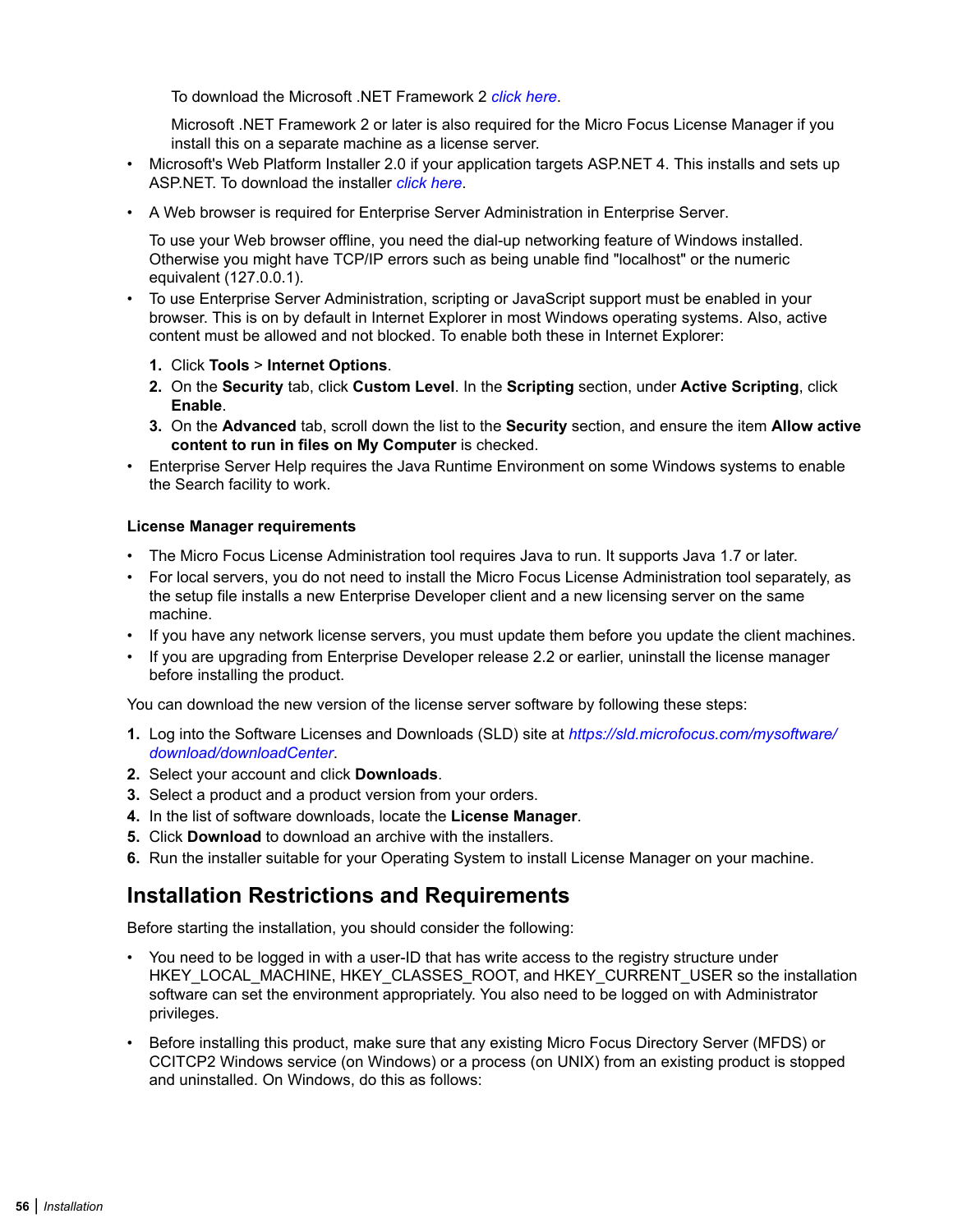**1.** Stop the MFDS and CCITCP2, using either the Windows Service Management Console GUI (services.msc) or from a command line prompt by typing: net stop mf\_ccitcp2

Only one instance of the MFDS or CCITCP2 service can run on a Windows machine.

**2.** Uninstall the MFDS or CCITCP2 service.

For MFDS, from a command line prompt enter: mfds -u

For CCITCP2: ccitcp2 -u

To run an earlier version of MFDS as a service after you have installed a later version:

- **1.** Stop and uninstall the MFDS service, as described above.
- **2.** Reinstall the earlier version, as follows:
	- **a.** Open an Enterprise Server command prompt.
	- **b.** Install the service. Enter the following command: mfds -i
	- **c.** Start the service. Enter the following command: net start mf\_ccitcp2

**Note:** The two versions use different paths for environment and registry values, so the list of configured enterprise servers might be different depending on which version has been started, since, by default, different MFDS data repositories are used.

MFDS 5.1 and later are able to import or use Enterprise Server configuration data generated by earlier versions of MFDS, but 5.0 or earlier versions of MFDS might not be able to read data generated by later versions.

It is possible to run MFDS from a command prompt ("mfds") rather than as a service, but by default the "mfcobol" port is used (86) and this can only be used by one process at a time

### **Product Co-Existence**

**Note:** The following applies to Windows only.

- Enterprise Developer and Enterprise Server (or Enterprise Test Server) cannot coexist on the same machine.
- Enterprise Server and Enterprise Test Server cannot coexist on the same machine.

### **On UNIX**

### **System Requirements**

#### **Hardware Requirements**

The disk space requirements are approximately:

| <b>Platform</b>                    | Installer type | <b>Setup</b><br>file size | <b>Disk space</b><br>required for<br>the installation | <b>Disk space</b><br>required for<br>running<br>the product | Licensing<br>technology |
|------------------------------------|----------------|---------------------------|-------------------------------------------------------|-------------------------------------------------------------|-------------------------|
| POWER running Micro Focus<br>l AIX |                | 505 MB                    | 2.02 GB                                               | 1.01 GB                                                     | 41 MB                   |
| l HP IA                            | Micro Focus    | 912 MB                    | 3.65 GB                                               | 1.83 GB                                                     | 79 MB                   |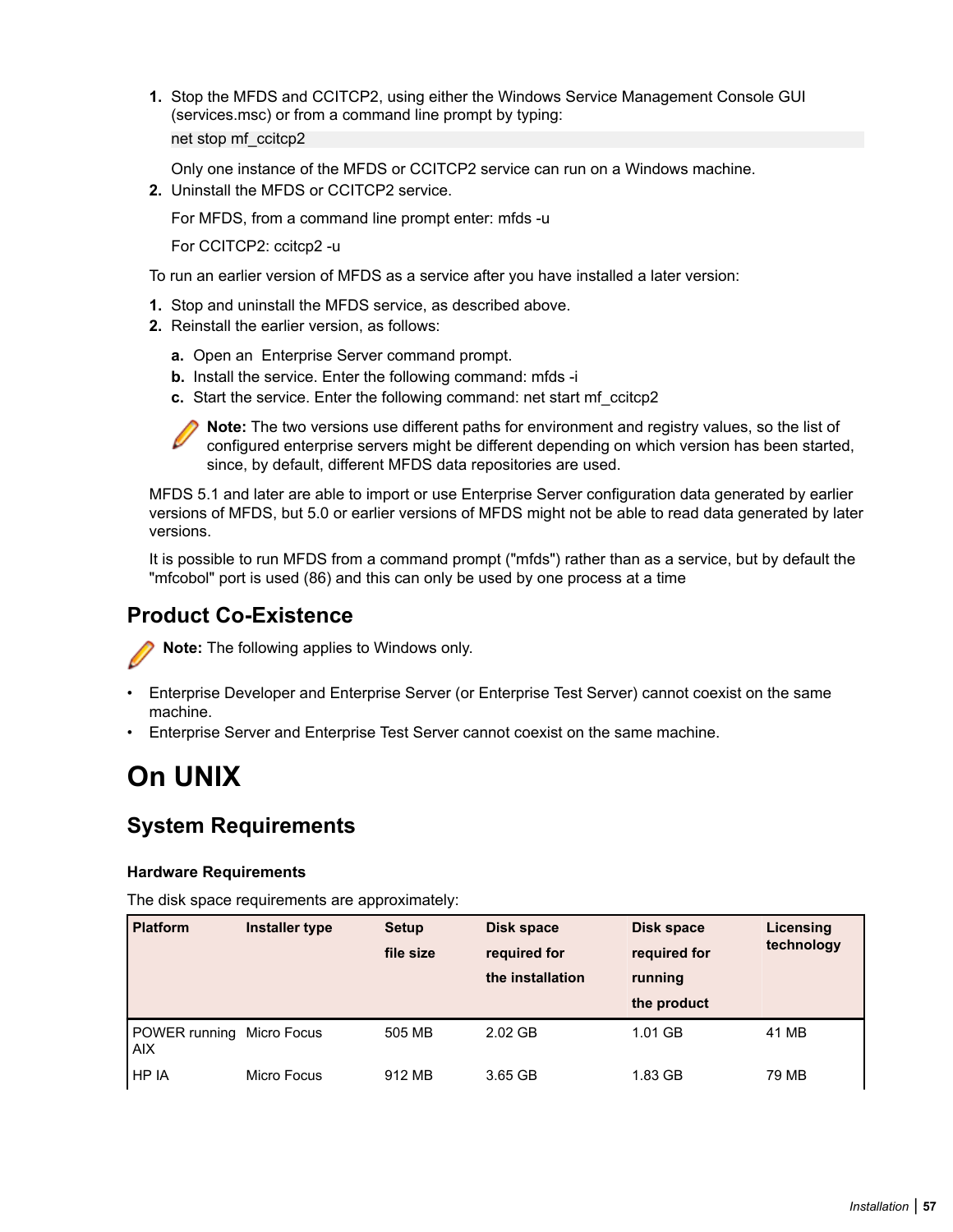| <b>Platform</b>                         | <b>Installer type</b> | <b>Setup</b><br>file size | <b>Disk space</b><br>required for<br>the installation | Disk space<br>required for<br>running<br>the product | Licensing<br>technology |
|-----------------------------------------|-----------------------|---------------------------|-------------------------------------------------------|------------------------------------------------------|-------------------------|
| System Z<br>running Red Hat<br>Linux    | <b>Micro Focus</b>    | 396 MB                    | 1.59 MB                                               | 792 MB                                               | 39 MB                   |
| x86-64 running<br><b>Red Hat Linux</b>  | <b>Micro Focus</b>    | 606 MB                    | 2.42 GB                                               | 1.22 GB                                              | 50 MB                   |
| <b>SPARC</b> running<br>Solaris         | <b>Micro Focus</b>    | 501 MB                    | 2.05 GB                                               | 1.01 GB                                              | 42 MB                   |
| x86-64 running<br>Solaris               | <b>Micro Focus</b>    | 423 MB                    | 1.70 GB                                               | 846 MB                                               | 33 MB                   |
| System Z<br>running SUSE<br><b>SLES</b> | <b>Micro Focus</b>    | 269 MB                    | 1.08 GB                                               | 538 MB                                               | 39 MB                   |
| x64 running<br><b>SUSE SLES</b>         | <b>Micro Focus</b>    | 400 MB                    | 1.60 GB                                               | 800 MB                                               | 50 MB                   |
| x64 running<br><b>Ubuntu</b>            | <b>Micro Focus</b>    | 405 MB                    | 1.63 GB                                               | 810 MB                                               | 50 MB                   |
| x86-64 running<br>CentOS                | <b>Micro Focus</b>    | 606 MB                    | 2.43 GB                                               | 1.22 GB                                              | 50 MB                   |

#### **Operating Systems Supported**

For a list of supported operating systems, see *Supported Operating Systems and Third-party Software* in your product documentation.

On SUSE 12 and 15, and on Ubuntu, you can only install and use the 64-bit version of this product.

#### **Software Requirements**

**Note:** This product includes OpenSSL version 1.1.1k-mf6 (modified).

The setup file requires that the following software and libraries are installed before you start the installation, and that certain environment variables are set.

- *Software required by the setup file*
- *[Libraries required by the setup file](#page-58-0)*
- *[Required environment variables](#page-58-0)*
- *[Requirements for running the product](#page-59-0)*
- *[License Manager requirements](#page-59-0)*

#### **Software required by the setup file**

- The "awk", "ed", "ps", "sed", tar", "sed" and "which" "tar" utilities must be installed and added to the PATH.
- The pax archiving utility is required by the setup file. Pax is distributed with most UNIX/Linux systems but, if it is missing, you must install it separately. To verify pax is installed, run pax --help or pax - version at the command line.

On Red Hat 8.1, pax is no longer installed by default. You must install the spax version found in the OS ISO. Use the yum install spax command.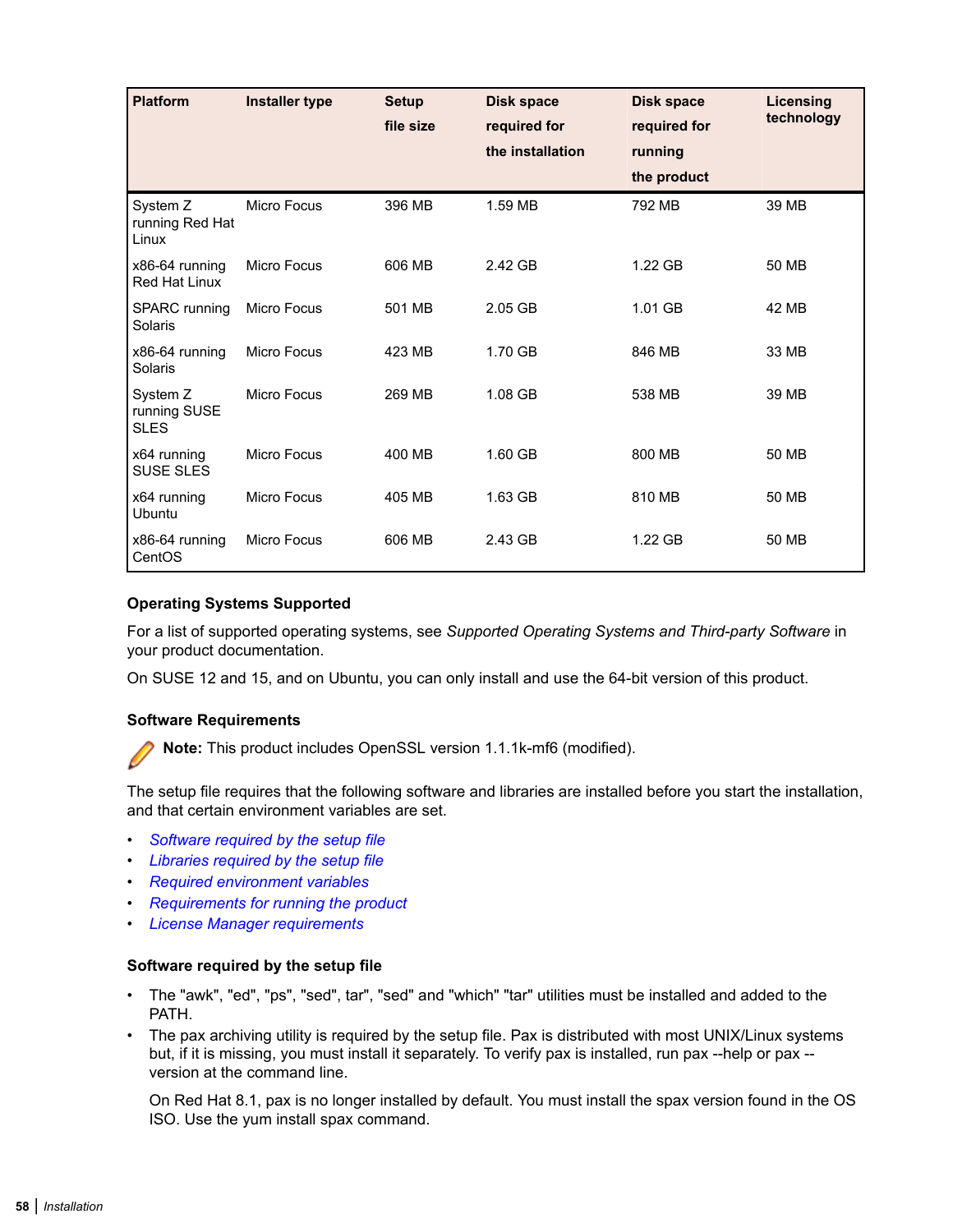<span id="page-58-0"></span>• If SELinux is installed and you plan to use anything other than core COBOL functionality, or plan to use Enterprise Server within an environment with ASLR enabled, the "SELINUX" configuration must be disabled. To do this, set SELINUX=disabled in /etc/selinux/config.

#### **Libraries required by the setup file**

Required libraries for Red Hat and SUSE Linux platforms - The installer checks that both the 32-bit and 64 bit libraries listed below are installed on both 32-bit and on 64-bit Operating Systems for this product to install and work correctly.

If installing on a 64-bit OS, the 32-bit libraries are not installed by default and must be installed before you start the installation.

| Librar                        |              | <b>Bitism</b>  | <b>Platform</b> |                                |                 |                       |                |                     |                      |                        |
|-------------------------------|--------------|----------------|-----------------|--------------------------------|-----------------|-----------------------|----------------|---------------------|----------------------|------------------------|
| у                             | $32-$<br>bit | 64-bit         | s390            | <b>SUSE</b><br>12 <sup>1</sup> | <b>SUSE 151</b> | <b>Red Hat</b><br>6.x |                | Red Hat 7 Red Hat 8 | <b>CentOS</b><br>7/8 | <b>Ubuntu</b><br>18/20 |
| $g$ libc <sup>2</sup>         | X            | X              | X               |                                |                 | X                     | $\pmb{\times}$ | $\pmb{\times}$      | $\pmb{\times}$       |                        |
| libgcc                        | X            | X              | X               |                                |                 | X                     | X              | X                   | $\pmb{\times}$       |                        |
| libstdc<br>$++$               | X            | $\pmb{\times}$ | X               |                                |                 | $\pmb{\times}$        | $\pmb{\times}$ | $\pmb{\times}$      | $\pmb{\times}$       |                        |
| libgc1c<br>$\overline{2}$     |              | $\pmb{\times}$ |                 |                                |                 |                       |                |                     |                      | $\pmb{\times}$         |
| elfutils<br>-libelf           | X            | $\pmb{\times}$ |                 |                                |                 | X                     | X              | $\pmb{\times}$      |                      |                        |
| libelf-<br>devel <sup>3</sup> | $\sf X$      | X              |                 |                                |                 | X                     | X              | X                   |                      |                        |
| libelf-<br>devel <sup>3</sup> | X            | $\pmb{\times}$ |                 | X                              | X               |                       |                |                     |                      |                        |
| libelf $13$                   | X            | X              |                 | X                              | X               |                       |                |                     |                      |                        |

• Libraries marked with an 'X' are not included in the platform and need to be installed separately.

• <sup>1</sup>On SUSE 12 or 15, you can only install the 64-bit version of this product. The glibc-locale-32bit library is still required by the SafeNet Sentinel licensed components.

 $\cdot$  <sup>2</sup>On 64-bit Red Hat 7, you only need to install glibc-2.17\*.x86\_64 and glibc-2.17\*.i686.

Visit the *[Red Hat Web site](http://www.microfocus.com/en-us/docs/links.asp?nx=redhat)* for more information.

 $•$  3 Operating system libraries required for PL/I support on both SUSE and Red Hat.

#### **Required environment variables**

Before you start the installation, you need to set the environment as follows:

• You need to set the LANG environment variable to pick up localized messages. If you do not set it as specified here, the installation will run but you might experience unexpected behavior from the installer.

The LANG settings are English and Japanese only so set it to one of the following locales:

C, default, en\_GB, en\_GB.UTF-8, en\_US, en\_US.UTF-8

ja\_JP, ja\_JP.SJIS, ja\_JP.UTF-8, ja\_JP.eucJP, ja\_JP.eucjp, ja\_JP.sjis, ja\_JP.ujis, ja\_JP.utf8, japanese

You can set LANG before running the setup file as follows:

export LANG=C

Alternatively, add it to the start of the setup command line:

LANG=C ./*setupfilename*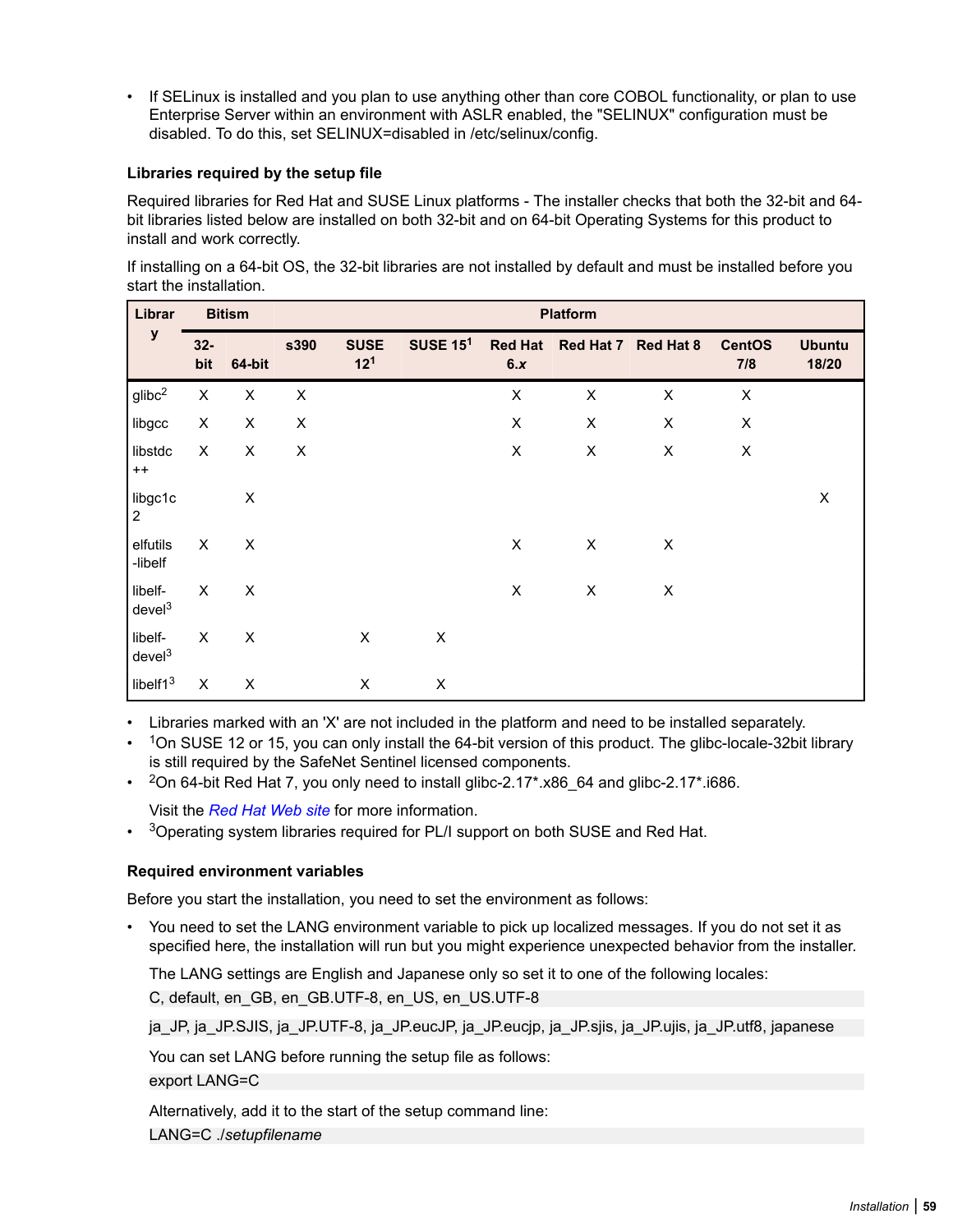<span id="page-59-0"></span>See *Using the LANG Environment Variable* in the product Help for the development product for details.

#### **Requirements for running the product**

• JavaScript or scripting support must be enabled in your browser, so that Enterprise Server Administration is usable. Also, active content must be allowed and not blocked.

#### **License Manager requirements**

- For local servers, you do not need to install the Micro Focus License Administration tool separately, as the setup file installs a new Enterprise Developer client and a new licensing server on the same machine.
- If you have any network license servers, you must update them before you update the client machines.
- If you are upgrading from Enterprise Developer release 2.2 or earlier, uninstall the license manager before installing the product.

You can download the new version of the license server software by following these steps:

- **1.** Log into the Software Licenses and Downloads (SLD) site at *[https://sld.microfocus.com/mysoftware/](HTTPS://SLD.MICROFOCUS.COM/MYSOFTWARE/DOWNLOAD/DOWNLOADCENTER) [download/downloadCenter](HTTPS://SLD.MICROFOCUS.COM/MYSOFTWARE/DOWNLOAD/DOWNLOADCENTER)*.
- **2.** Select your account and click **Downloads**.
- **3.** Select a product and a product version from your orders.
- **4.** In the list of software downloads, locate the **License Manager**.
- **5.** Click **Download** to download an archive with the installers.
- **6.** Run the installer suitable for your Operating System to install License Manager on your machine.

### **Issues with the Installation on UNIX and Linux**

#### **Installing on Red Hat 8.x s390**

On Red Hat 8.x s390, the RPM non-root install method is not supported due to errors given by cpio. You receive the following messages:

error: unpacking of archive failed on file /usr/lib/.build-id/1b/ af99f26c6b4c00ca499a3199a574b73aeb3854;6092b79c: cpio: symlink failed - No such file or directory error: Micro\_Focus\_cobol\_server-7.0.0.0-100700.s390x: install failed

As a result, the installation in this scenario is incomplete.

#### **Installing while using AFS/Kerberos authentication**

If you are using AFS/Kerberos authentication to log onto your Linux system then you need to ensure you have a local user ID which SOA and Enterprise Developer components of the product can use. This user ID must be set up prior to running the installer. When running the installer you need to specify - ESadminID=*[User ID]* on the command line so it is used by the installer.

#### **License Server**

You need to configure the computer hostname to ensure the license server will start properly.

To avoid performance issues, "localhost" and the computer hostname must not both be mapped to IP address 127.0.0.1. You should only map "localhost" to IP address 127.0.0.1.

The following is an example of how to specify these entries correctly in the /etc/hosts file:

127.0.0.1 localhost.*localdomain* localhost *IP machinelonghostname machineshorthostname*

where *IP* is the unique IP address of the computer in xx.xx.xx.xx format.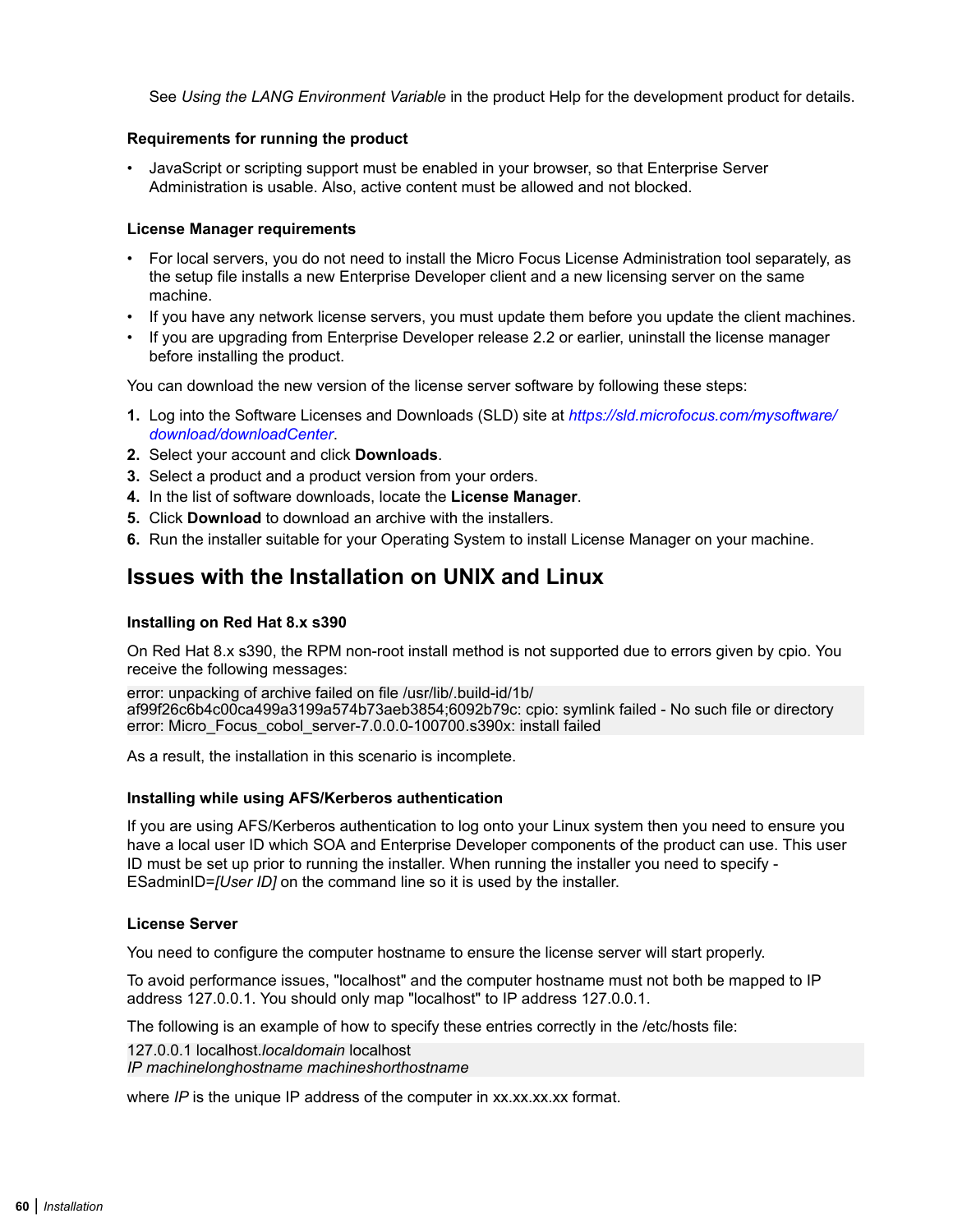## **Basic Installation**

The instructions in this section apply when you are performing a basic installation of this product for the first time. If you are an administrator, you can perform a basic installation on a local machine before performing a more advanced installation when rolling out the product to developers within your organization.

For considerations when installing this product as an upgrade, for additional installation options or nondefault installations and for installing the mainframe components, see *Advanced Installation Tasks* in your product Help.

## **Installing on Windows**



**Note:** If there is an earlier version of Enterprise Server installed on your machine, check *Installing as an Upgrade* first.

These are the steps to install this product:

**1.** Run the es 70.exe file and follow the wizard instructions to install the prerequisite software and the product.

The setup file will also install any missing prerequisite software as listed in *Software Requirements*.



- If you are installing onto a machine that has an existing Micro Focus product that uses an older Sentinel RMS License Manager, you might be prompted to remove it and install the Micro Focus License Administration. By doing this you maintain the existing Sentinel RMS license files while adding the Micro Focus License Administration. If you are unsure about existing licenses on your computer or removing the Sentinel RMS License Manager, consult your System Administrator. If you want to proceed, remove Sentinel RMS License Manager by using **Program and Features**, and rerun the installation file.
- Trial licenses cannot be used with remote desktop services. If you want to use your product in this way, please contact Micro Focus Customer Care to obtain a relevant license.
- We recommend that you install any updates for the .NET Framework that are available at the *[Microsoft Download](http://www.microfocus.com/docs/links.asp?nx=ctl1)* site.
- If you install JDK you might be prompted to install the latest update. The latest update is not required for use with Enterprise Server but you can install it if you wish.

## **Installing on UNIX**

Micro Focus offers two types of installers on UNIX and Linux - a proprietary Micro Focus installer for installing on UNIX and Linux and a standard RPM (RPM Package Manager) installer for installing on Linux. See your product Help for instructions on how to use the RPM installer.

Before starting the installation, see *Software Requirements*.

These are the steps to install this product using the Micro Focus installer:

**1.** Give execute permissions to the setup file:

chmod +x setup\_ent\_server\_7.0\_*platform*

**2.** Run the installer with superuser permissions: ./setup\_ent\_server\_7.0\_*platform*

If you don't run this as superuser, you are prompted to enter the superuser password during the install.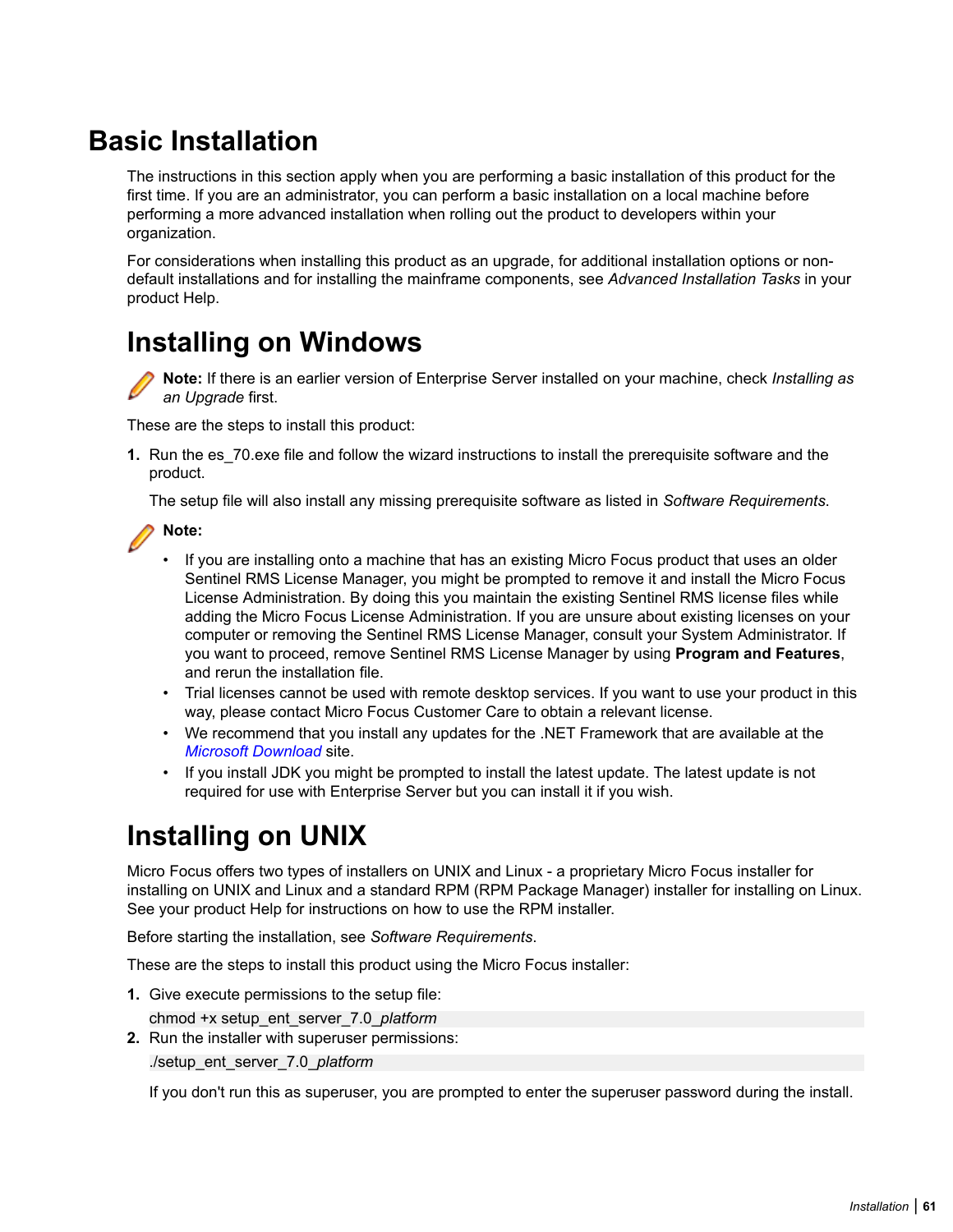

If you set COBDIR to an already installed product, the installer will back up the existing installation and will install this release in the location COBDIR points to. If COBDIR is not set, the installer does a fresh install.

The COBOL run-time is installed by default into /opt/microfocus/EnterpriseDeveloper, (COBDIR).

#### **Enterprise Server System Administrator Process**

During the installation process, the installer configures the product's Enterprise Server System Administrator Process User ID. The Process User ID will be the owner of all Enterprise Server processes except the one for the Micro Focus Directory Server (MFDS). The Directory Server process (Enterprise Server Administration) runs as root as this allows it to access the system files and ports.

All Enterprise Server processes you start from Enterprise Server Administration run under the Process User ID which can affects the file access and creation.

You must supply the user ID at the command line - specify -EsadminID=[ ID ] as part of your command.

By default, the installer uses the login id of the user that runs the installer for the Process User ID. To change the user id after you complete the installation, execute \$COBDIR/bin/casperm.sh and follow the onscreen instructions.

#### **SafeNet Sentinel considerations**

• The installation of this product could affect the SafeNet Sentinel licensed components running on your machine. During installation licensing is shutdown to allow files to be updated. To ensure the processes running on your machine are not affected, you need to use the -skipsafenet option, which skips the installation of SafeNet:

./setup\_ent\_server\_7.0\_*platform* -skipsafenet

• To protect the SafeNet Sentinel installation from accidental updating you can create an empty file named SKIP\_SAFENET\_INSTALL in /var/microfocuslicensing/ as follows:

touch /var/microfocuslicensing/SKIP\_SAFENET\_INSTALL

While the file is present, the SafeNet installer does not make changes to the installation or shutdown the running license daemons. If licensing needs to be updated later, you can rerun the MFLicenseServerInstall.sh from within the \$COBDIR/safenet folder with the force command line option:

cd \$COBDIR/safenet ./MFLicenseServerInstall.sh force

#### **AutoPass Licensing considerations**

• The installation of this product could affect the AutoPass licensed components running on your machine. During installation, the licensing shuts down to allow files to be updated. To ensure the processes running on your machine are not affected, you need to use the -skipautopass option, which skips the installation of AutoPass:

./setup file -skipautopass

• To protect the AutoPass installation from accidental updating, you can create an empty file named SKIP\_AUTOPASS\_INSTALL in /opt/microfocus/licensing as follows:

touch /opt/microfocus/licensing/SKIP\_AUTOPASS\_INSTALL

While the file is present, the AutoPass installer does not make changes to the installation or shutdown the running license daemons. If licensing needs to be updated later, you can rerun the MFLicenseServerInstall.sh from within the \$COBDIR/safenet folder with the force command line option:

cd \$COBDIR/safenet ./MFLicenseServerInstall.sh force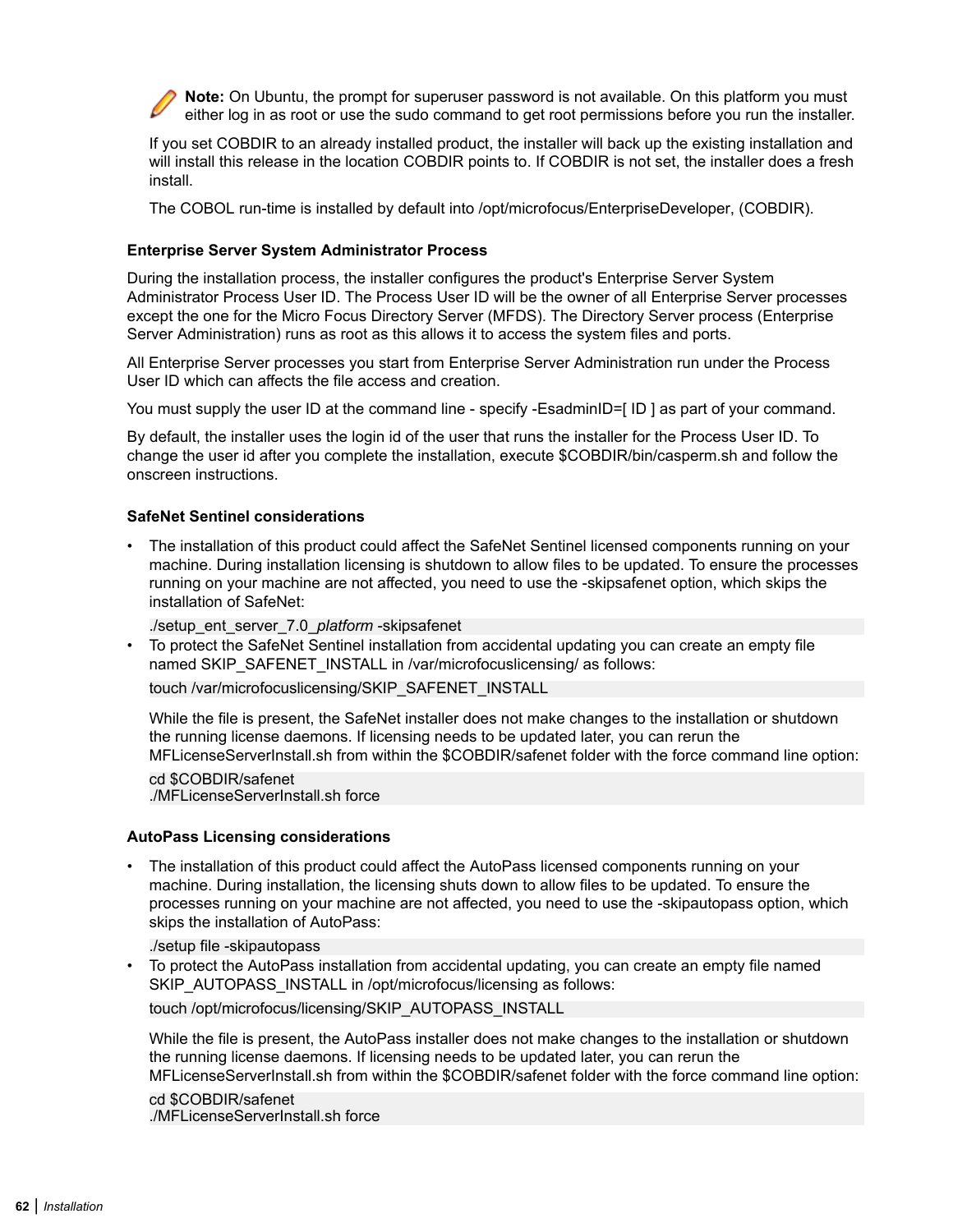## **Advanced Installation Tasks (Windows)**

This section includes instructions about how to perform a non-default installation, install this product as an upgrade, or about how to install any additional components.

The advanced installation tasks include:

- *Installing as an Upgrade*
- *Command line installation options*

To see this information on the Product Documentation pages on Micro Focus Customer Care, *[click here](https://www.microfocus.com/documentation/enterprise-developer/ed60/ES-WIN/GUID-C557E6C9-4179-44B8-B999-4D97759CEB6E.html)*.

## **Advanced Installation Tasks (UNIX)**

This section includes instructions about how to perform a non-default installation, install this product as an upgrade, or about how to install any additional components.

The advanced installation tasks include:

- *Installing as an Upgrade* included in these Release Notes
- *Command line installation options* included in these Release Notes
- *Installing using an RPM installer on Linux* available in the product Help and in the Micro Focus Infocenter

*[Click here](https://www.microfocus.com/documentation/enterprise-developer/ed60/ES-UNIX/GUID-C0249210-5A8D-4C74-9EF0-8BC0915E89F6.html)* to see this information on the Product Documentation pages on Micro Focus Customer Care.

### **After Installing**

- See *Changes in Behavior or Usage* in your product documentation and in the Release Notes for important information about changes in this release that might affect existing applications.
- Check the *Product Documentation* section of the *[Micro Focus Customer Support Documentation Web](https://www.microfocus.com/en-us/support/documentation/) [site](https://www.microfocus.com/en-us/support/documentation/)* for any updates to the documentation which might have been uploaded.

## **On Windows**

To access the Enterprise Server help:

- On Windows 10, select **Start > All Programs > Micro Focus Enterprise Server > Documentation** from the Windows Taskbar.
- On Windows 8, right-click at the bottom of the Start screen, and click **All apps** to display all available links for this product. In the Enterprise Server section, click **Documentation**.

### **Repairing**

If any product files, registry settings or shortcuts are accidentally removed at any point, you can perform a repair on the installation to replace them.

To repair your installation:

- **1.** From the **Control Panel**, click **Uninstall a program** under **Programs**.
- **2.** Right-click your Micro Focus product and select **Repair**.

### **Uninstalling**

To uninstall the product, you cannot simply delete its files from your hard disk. To uninstall the product: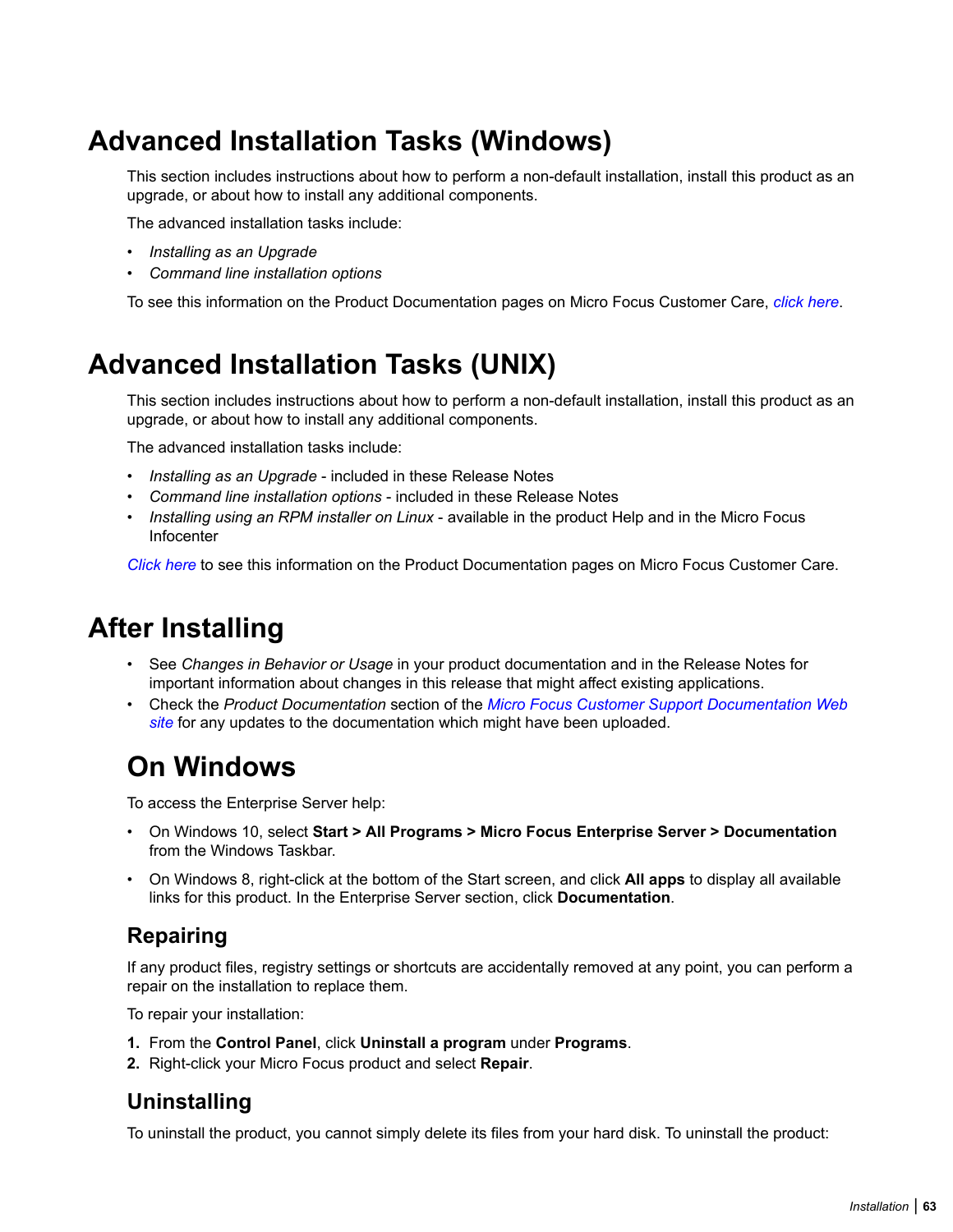- **1.** Log in with the same user-ID as you used when you installed the product.
- **2.** Click **Uninstall a program** under **Programs** in **Control Panel**.
- **3.** Select the product and click **Remove** or **Uninstall** as appropriate.

During the uninstall process, only those files added during the installation (to the installation and Samples directories) are removed.

If the product directory has not been removed, delete any unwanted files and subdirectories within it using Windows Explorer.



**Important:** The installer creates separate installations for Micro Focus Enterprise Server and Micro Focus License Administration. Uninstalling only Enterprise Server does not automatically uninstall the Micro Focus License Administration or any of the prerequisite software.

To completely remove the product you must uninstall the Micro Focus License Administration as well.

You can optionally remove the prerequisite software. For instructions, check the documentation of the respective software vendor.

To silently uninstall the product, you need the setup file and you need to execute the following at the command line:

start /wait *install-file*.exe /quiet /uninstall

## **On UNIX**

### **Setting the Environment**

When you have installed the product, you need to set the environment as described below.

**1.** To set up your product, execute:

. *<product-install-dir>*/bin/cobsetenv

**2.** To verify that your product is installed, execute:

cob -V



**Important:** These commands set the environment only for the current shell. You need to execute  $\blacksquare$  them for each new shell that you start.

To avoid having to run cobsetenv for every shell, add these commands to the shell initialization files (such as /etc/profile, /etc/bashrc).

Note that cobsetenv is only compatible with POSIX-like shells, such as bash, ksh, or XPG4 sh. It is not compatible with C-shell or pre-XPG4 Bourne shell.

### **Repairing**

If a file in the installation of the product becomes corrupt, or is missing, we recommend that you reinstall the product.

### **Uninstalling**

**Note:** Before you uninstall the product, ensure that the Enterprise Server instances and the Micro Focus Directory Service (MFDS) are stopped.

To uninstall this product:

**1.** Execute as root the Uninstall\_EnterpriseServer7.0.sh script in the \$COBDIR/bin directory.



**Note:** The installer creates separate installations for the product and for Micro Focus License Administration. Uninstalling the product does not automatically uninstall the Micro Focus License Administration or the prerequisite software. To completely remove the product you must uninstall the Micro Focus License Administration as well.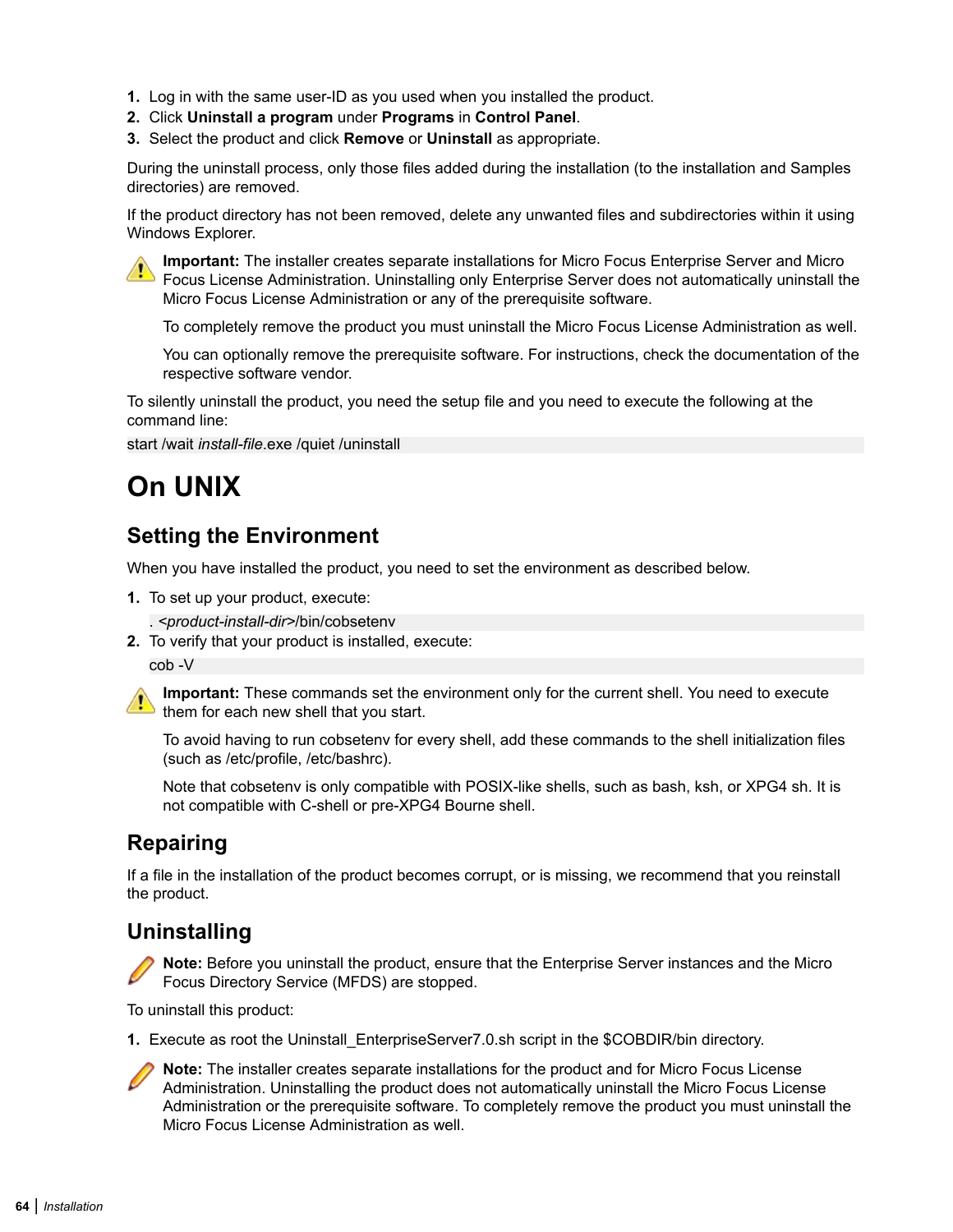To uninstall Micro Focus License Administration:

**1.** Execute as root the UnInstallMFLicenseServer.sh script in the /var/microfocuslicensing/bin directory.

The script does not remove some of the files as they contain certain system settings or licenses.

You can optionally remove the prerequisite software. For instructions, check the documentation of the respective software vendor.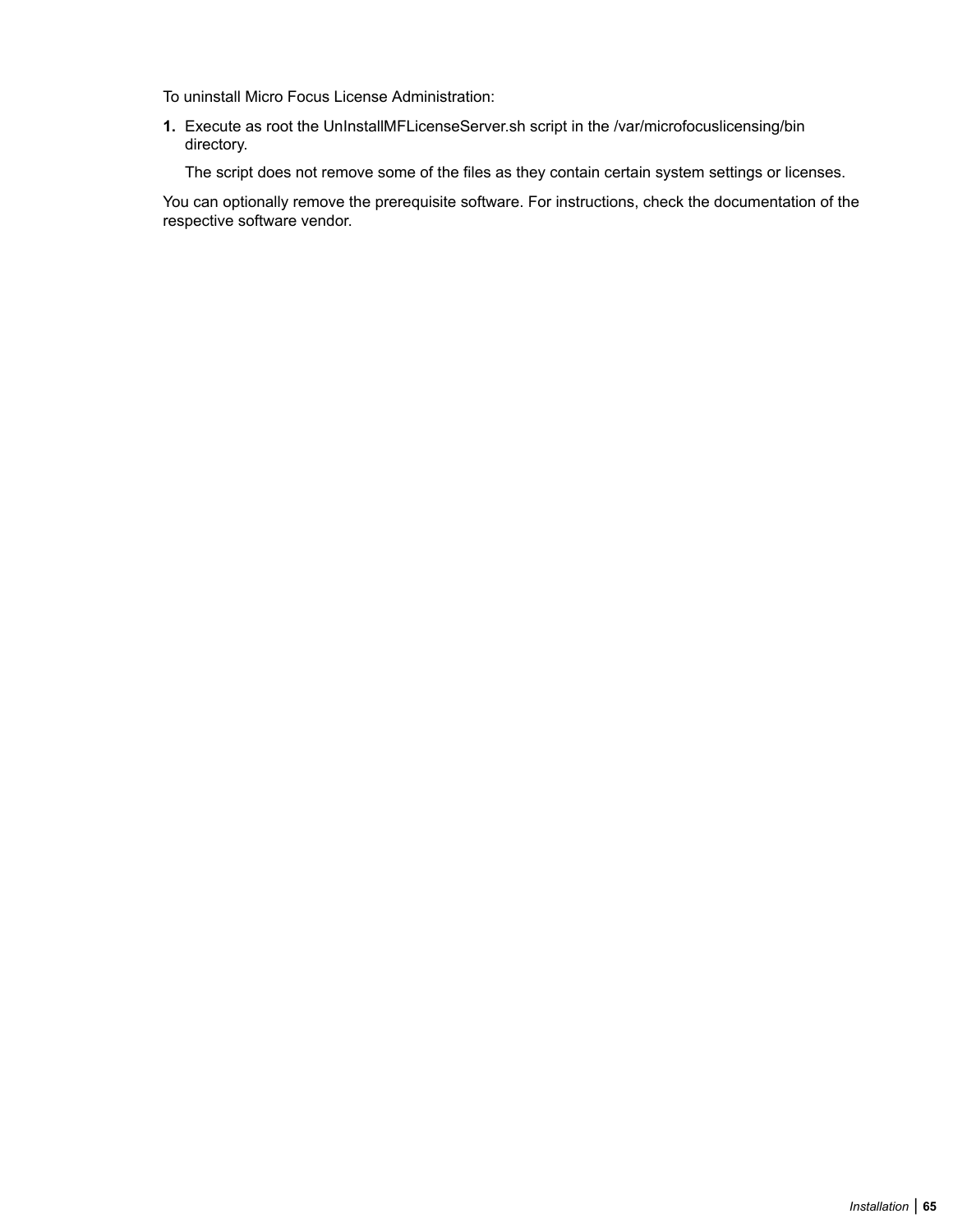# **Licensing Information**



- If you have purchased licenses for a previous release of this product, those licenses will also enable you to use this release.
- If you are unsure of what your license entitlement is or if you wish to purchase additional licenses, contact your sales representative or *[Micro Focus Customer Care](http://supportline.microfocus.com/)*.

## **To start Micro Focus License Administration**

#### **To start the GUI Micro Focus License Administration**

| Windows 8, 8.1, and Windows | From the Windows Start screen, click the License Administration                                             |
|-----------------------------|-------------------------------------------------------------------------------------------------------------|
| <b>Server 2012 R2</b>       | tile.                                                                                                       |
| <b>Windows 10 and Later</b> | From your Windows desktop, click Start > Micro Focus License<br><b>Manager &gt; License Administration.</b> |

#### **To start the command-line Micro Focus License Administration tool**

**1.** At a command prompt, navigate to:

C:\Program Files (x86)\Micro Focus\Licensing

**2.** Type cesadmintool.bat, and press **Enter**.

Log on as root, and from a command prompt type: /var/microfocuslicensing/bin/cesadmintool.sh

### **Installing licenses**

You need either a license file (with a .mflic extension for Sentinel RMS licenses or an .xml extension for AutoPass licenses) or an authorisation code which consists of a string of 16 alphanumeric characters (Sentinel RMS licenses only). You need to install AutoPass licenses into the existing Micro Focus License Administration tool, and not in the AutoPass License Server.

## **If you have a license file**

#### **To use the GUI Micro Focus License Administration**

- **1.** Start Micro Focus License Administration.
- **2.** Click the **Install** tab.
- **3.** Do one of the following:
	- Click **Browse** next to the **License file** field and select the license file (which has an extension of .mflic or .xml).
	- Drag and drop the license file from Windows Explorer to the **License file** field.
- **4.** Click **Install Licenses**.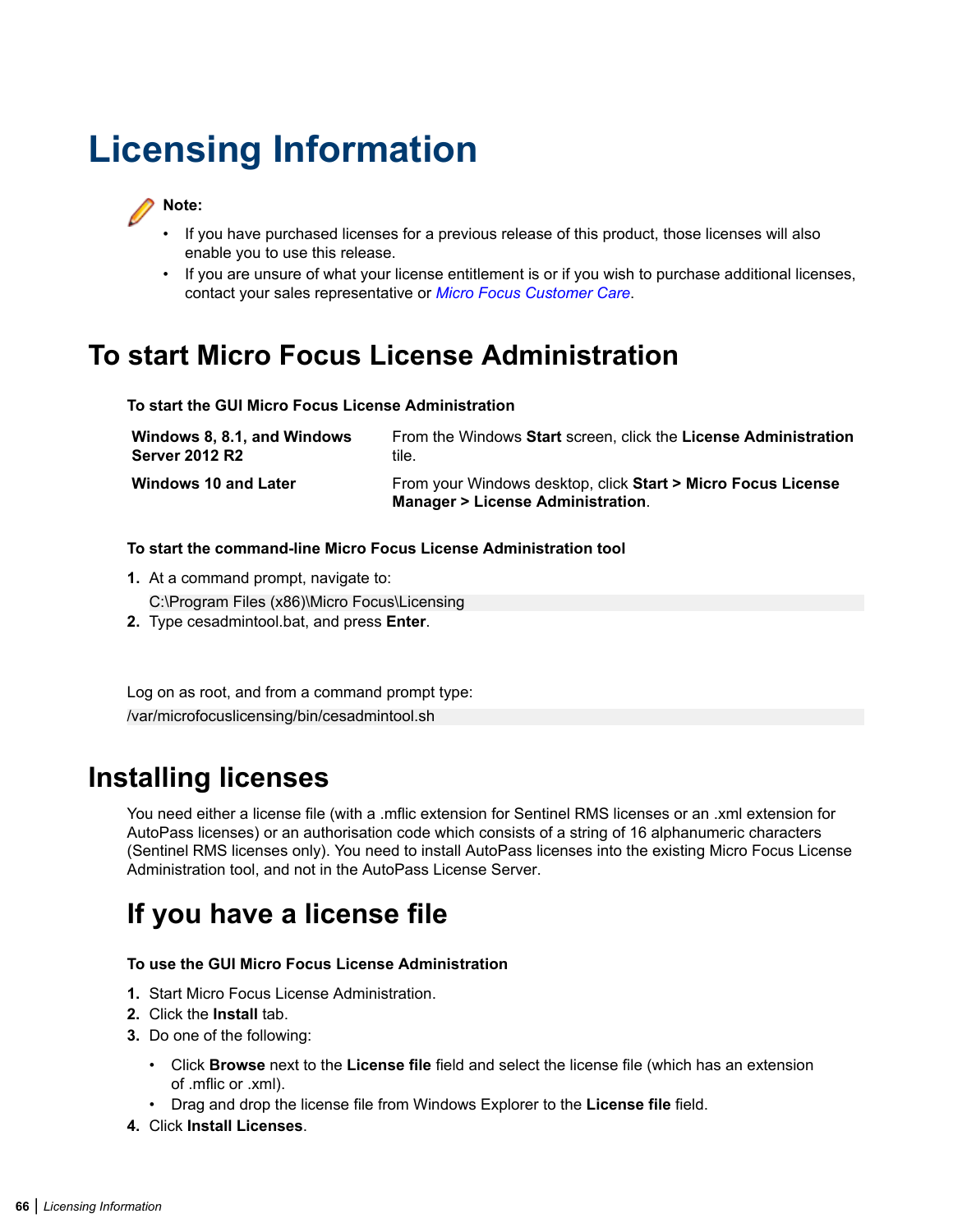#### **To use the command-line Micro Focus License Administration tool**

- **1.** Start the command-line Micro Focus License Administration tool.
- **2.** Select the **Manual License Installation** option by entering 4.
- **3.** Enter the name and location of the license file.
- **1.** Start the Micro Focus License Administration tool and select the **Manual License Installation** option by entering 4.
- **2.** Enter the name and location of the license file.

### **If you have an authorization code**

**Note:** Authorization codes are only available with Sentinel RMS licensing.

### **Authorizing your product when you have an Internet connection**

#### **Note:**

- This topic only applies if you have an authorization code. Authorization codes are only available with Sentinel RMS licensing.
- It is not possible to install licenses remotely. You must be logged into the machine on which you are installing the licenses.

The following procedure describes how to authorize your product using a local or network license server. The license server is set up automatically when you first install the product.

#### **To use the GUI Micro Focus License Administration**

- **1.** Start Micro Focus License Administration.
- **2.** Click the **Install** tab.
- **3.** Type the authorization code in the **Enter authorization code** field.
- **4.** Click **Authorize**.

If you change the name of the machine running your license server after it has granted licenses, the licenses stop working.

#### **To use the command-line Micro Focus License Administration tool**

- **1.** Start the command-line Micro Focus License Administration tool.
- **2.** Select the **Online Authorization** option by entering 1 and pressing **Enter**.
- **3.** Enter your authorization code at the **Authorization Code** prompt and then press **Enter**.
- **1.** Start Micro Focus License Administration.
- **2.** Select the **Online Authorization** option by entering 1 and pressing **Enter**.
- **3.** Enter your authorization code at the **Authorization Code** prompt and then press **Enter**.

### **Authorizing your product when you don't have an Internet connection**

**Note:** This topic only applies if you have an authorization code. Authorization codes are only available with Sentinel RMS licensing.

This method of authorization is required if the machine you want to license does not have an Internet connection or if normal (automatic) authorization fails.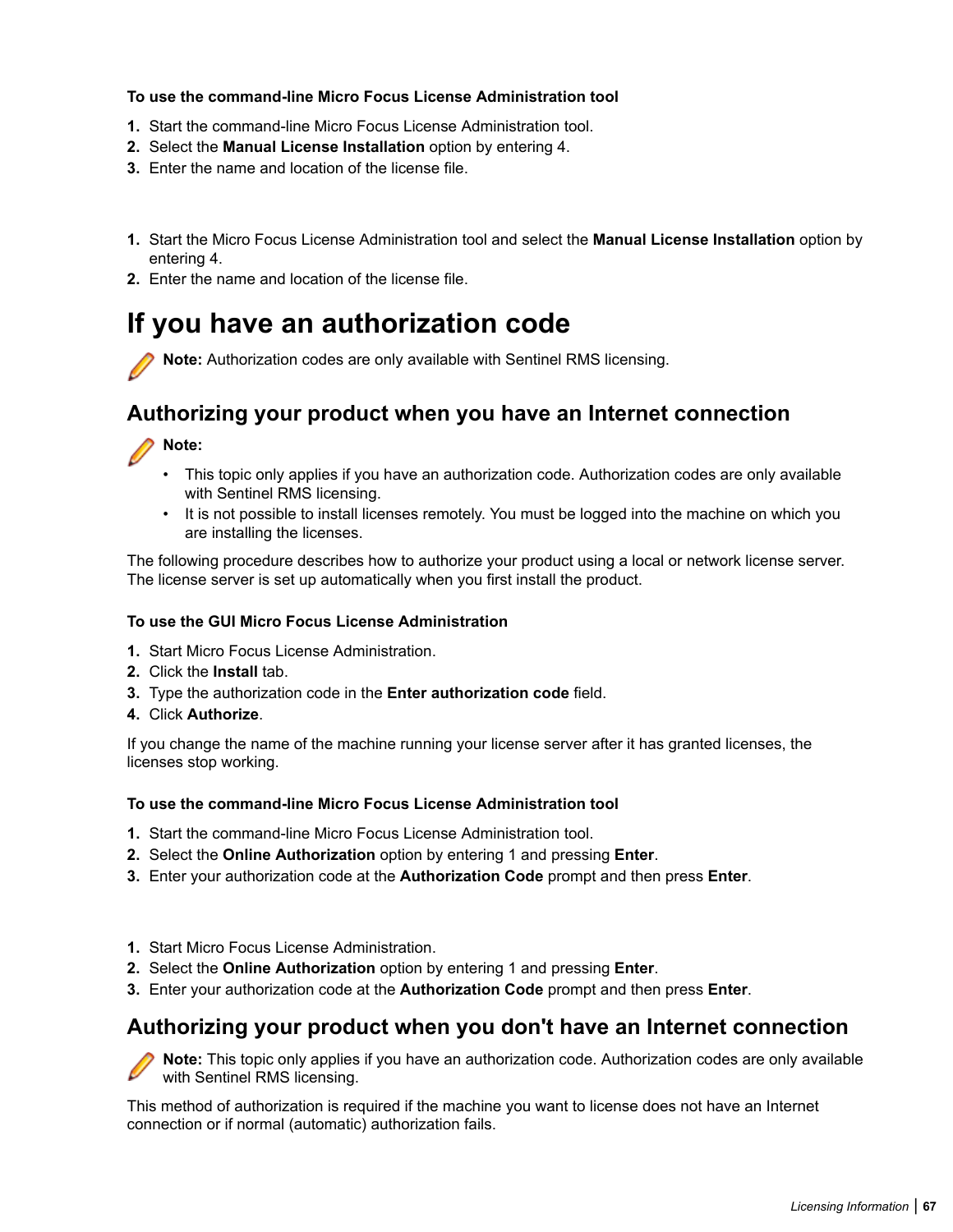#### **To use the GUI Micro Focus License Administration**

- **1.** Start Micro Focus License Administration.
- **2.** On the **Install** tab, click **Manual Authorization**.
- **3.** Make a note of the contents of the **Machine ID** field. You will need this later.
- **4.** Do one of the following:
	- If your machine has an Internet connection, click the Customer Care Web link in the Manual Authorization Information window.
	- If your machine does not have an Internet connection, make a note of the Web address and type it into a Web browser on a machine that has an Internet connection.

The Micro Focus Customer Care Manual product authorization Web page is displayed.

- **5.** Type the authorization code in the **Authorization Code** field. The authorization code is a 16-character alphanumeric string supplied when you purchased your product.
- **6.** Type the Machine ID in the **Machine ID** field.
- **7.** Type your email address in the **Email Address** field.
- **8.** Click **Generate**.
- **9.** Copy the generated license string (or copy it from the email) and paste it into the box under the **License file** field on the Install page.
- **10.**Click **Install Licenses**.

#### **To use the command-line Micro Focus License Administration tool**

In order to authorize your product from the command-line Micro Focus License Administration tool you must have the following:

- Access to a computer which is connected to the Internet.
- Your authorization code (a 16-character alphanumeric string).
- The machine ID. To get this, start the Micro Focus License Administration tool and select the **Get Machine Id** option by entering 6. Make a note of the "Old machine ID".

If you have previously received the licenses and put them in a text file, skip to step 6.

- **1.** Open the Micro Focus license activation web page *<http://supportline.microfocus.com/activation>* in a browser.
- **2.** Enter your authorization code and old machine ID and, optionally, your email address in the **Email Address** field.
- **3.** Click **Generate**.
- **4.** Copy the licenses strings from the web page or the email you receive into a file.
- **5.** Put the license file onto your target machine.
- **6.** Start the Micro Focus License Administration tool and select the **Manual License Installation** option by entering 4.
- **7.** Enter the name and location of the license file.

In order to authorize your product you must have the following:

- Access to a computer which is connected to the Internet.
- Your authorization code (a 16-character alphanumeric string).
- The machine ID. To get this, start the Micro Focus License Administration tool and select the **Get Machine Id** option by entering 6. Make a note of the "Old machine ID".

If you have previously received the licenses and put them in a text file, skip to step 6.

**1.** Open the Micro Focus license activation web page *<http://supportline.microfocus.com/activation>* in a browser.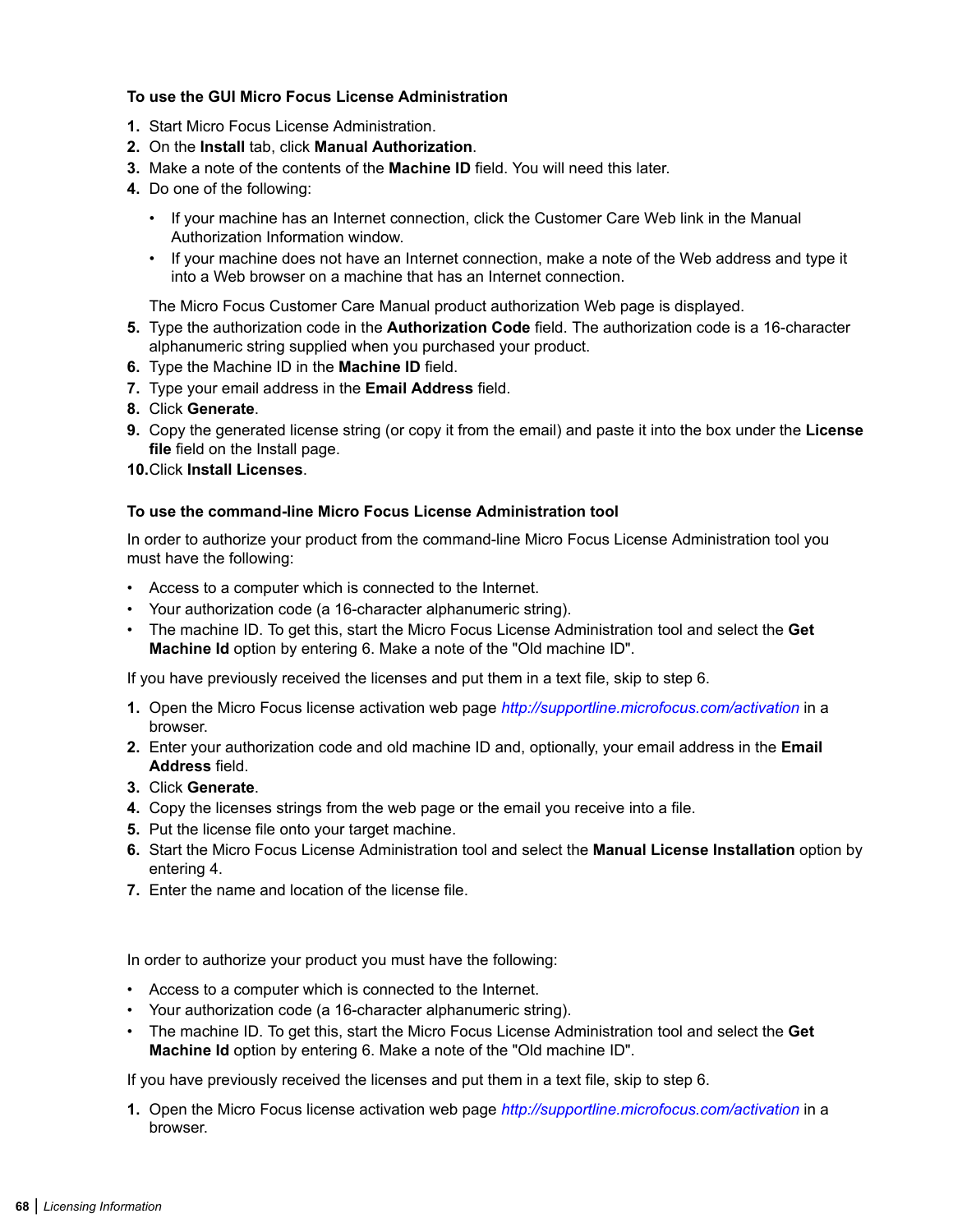- **2.** Enter your authorization code and old machine ID and, optionally, your email address in the **Email Address** field.
- **3.** Click **Generate**.
- **4.** Copy the licenses strings from the web page or the email you receive into a file.
- **5.** Put the license file onto your target machine.
- **6.** Start the Micro Focus License Administration tool and select the **Manual License Installation** option by entering 4.
- **7.** Enter the name and location of the license file.

### **To obtain more licenses**

If you are unsure of what your license entitlement is or if you wish to purchase additional licenses for Enterprise Developer, contact your sales representative or Micro Focus Customer Care.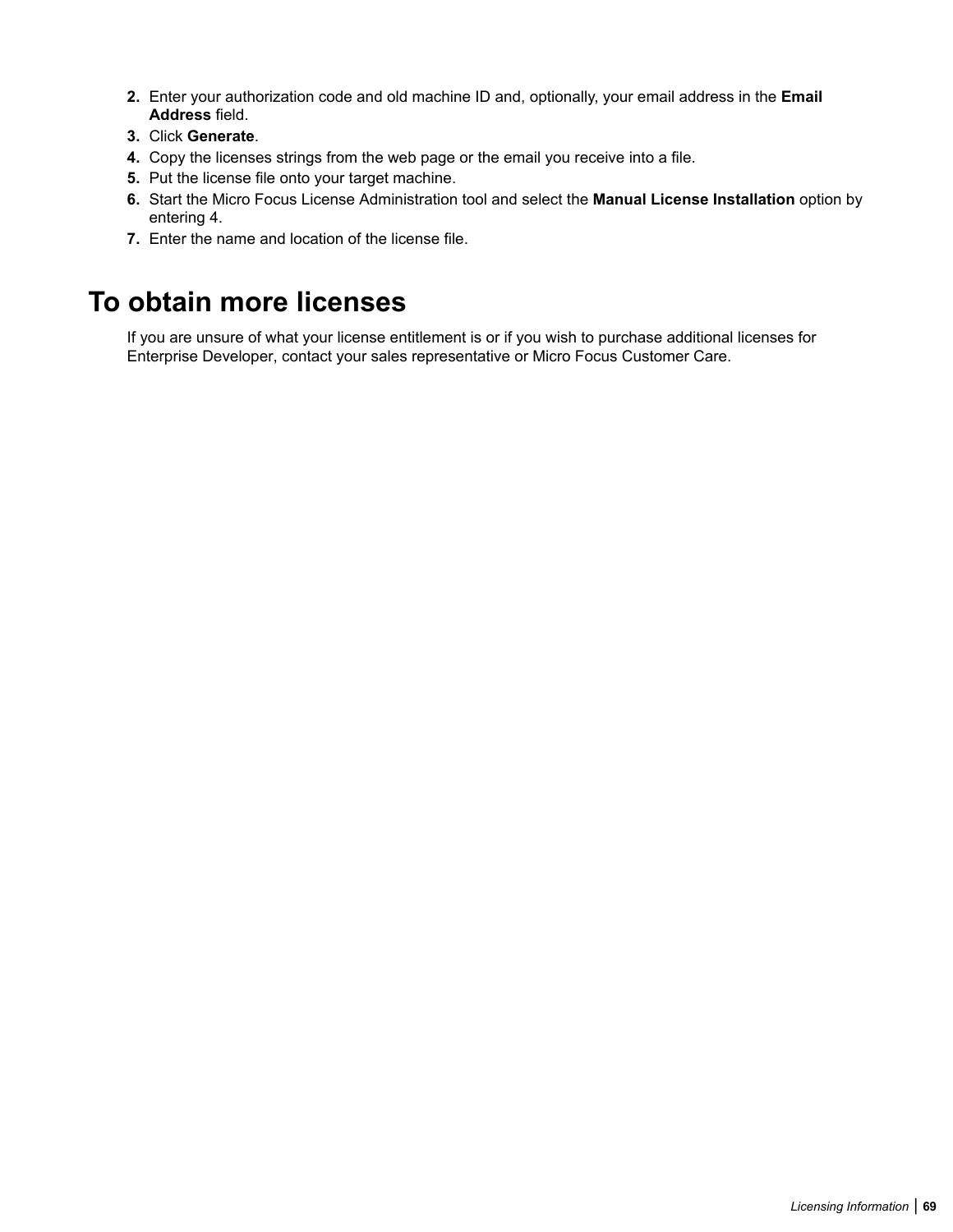# **Updates and Customer Care**

Our Web site provides up-to-date information of contact numbers and addresses.

### **Further Information and Product Support**

Additional technical information or advice is available from several sources.

The product support pages contain a considerable amount of additional information, such as:

- Product Updates on *[Software Licenses and Downloads](https://sld.microfocus.com/mysoftware/download/downloadCenter)*, where you can download fixes and documentation updates.
	- **1.** Log into the Software Licenses and Downloads (SLD) site at *[https://sld.microfocus.com/mysoftware/](HTTPS://SLD.MICROFOCUS.COM/MYSOFTWARE/DOWNLOAD/DOWNLOADCENTER) [download/downloadCenter](HTTPS://SLD.MICROFOCUS.COM/MYSOFTWARE/DOWNLOAD/DOWNLOADCENTER)* .
	- **2.** Select your account and click **Entitlements**.
	- **3.** Search for the product by using any of the available search parameters.
	- **4.** Click **Show all entitlements**.
	- **5.** Click **Get Software** in the Action column for the product you want to download or update.

In the **File Type** column, you see entries for "Software" for any GA products, and "Patch" for any patch updates.

- **6.** Click **Download** on the relevant row.
- The *Examples and Utilities* section of the Micro Focus Customer Care Web site, including demos and additional product documentation. Go to *[https://supportline.microfocus.com/examplesandutilities/](https://supportline.microfocus.com/examplesandutilities/index.aspx) [index.aspx](https://supportline.microfocus.com/examplesandutilities/index.aspx)*.
- The *Support Resources* section of the Micro Focus Customer Care Web site, that includes troubleshooting guides and information about how to raise an incident. Go to *[https://](https://supportline.microfocus.com/supportresources.aspx) [supportline.microfocus.com/supportresources.aspx](https://supportline.microfocus.com/supportresources.aspx)*

To connect, enter *<https://www.microfocus.com/en-us/home/>* in your browser to go to the Micro Focus home page, then click **Support & Services** > **Support**. Type or select the product you require from the product selection dropdown, and then click **Support Login**.



**Note:** Some information may be available only to customers who have maintenance agreements.

If you obtained this product directly from Micro Focus, contact us as described on the Micro Focus Web site, *<https://www.microfocus.com/support-and-services/contact-support/>*. If you obtained the product from another source, such as an authorized distributor, contact them for help first. If they are unable to help, contact us.

Also, visit:

- The Micro Focus Community Web site, where you can browse the Knowledge Base, read articles and blogs, find demonstration programs and examples, and discuss this product with other users and Micro Focus specialists. See *<https://community.microfocus.com>*.
- The Micro Focus YouTube channel for videos related to your product. See *[Micro Focus Channel on](https://www.youtube.com/microfocus) [YouTube](https://www.youtube.com/microfocus)*.

https://www.microfocus.com/en-us/resource-center/webinar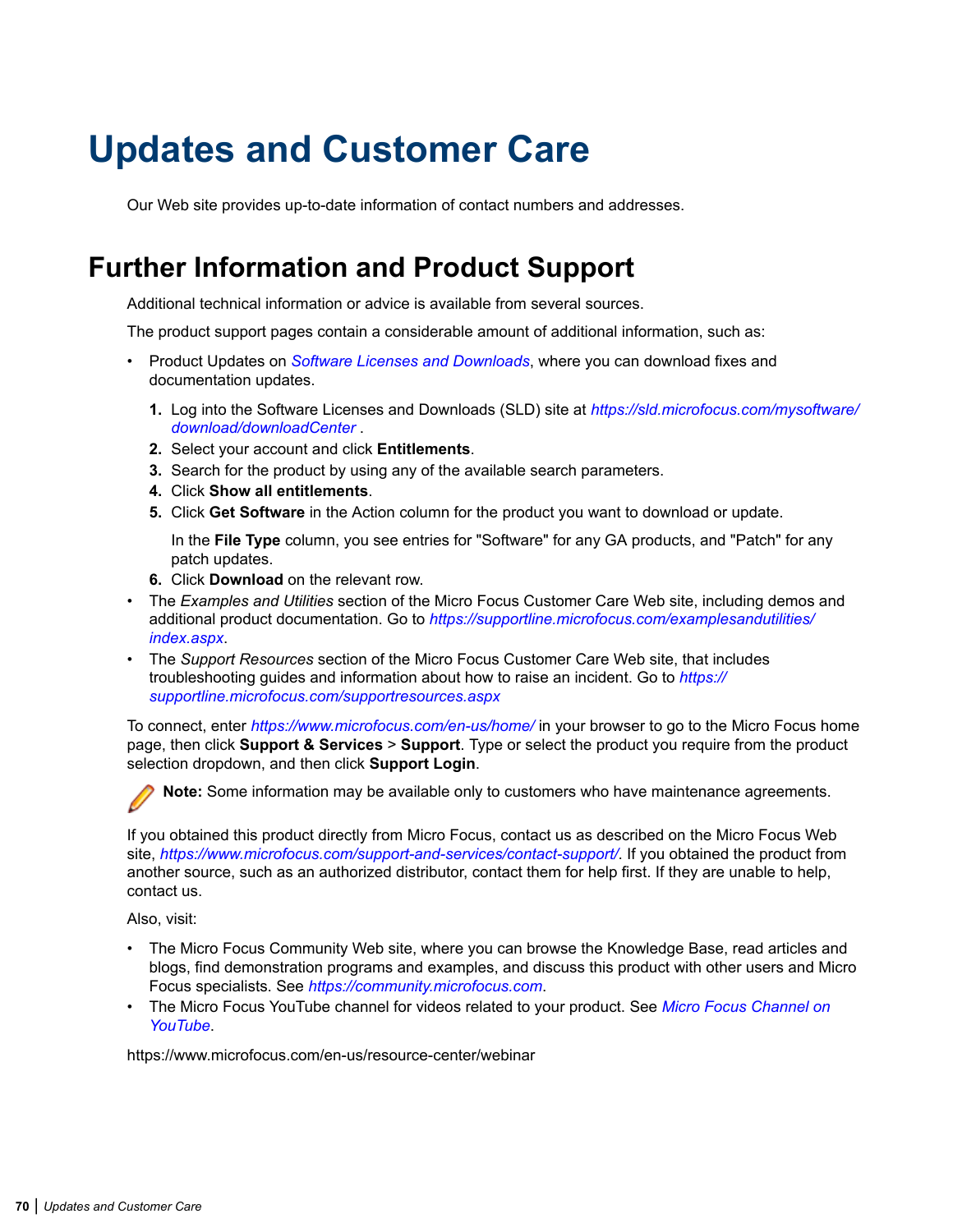### **Information We Need**

If your purpose in contacting Micro Focus is to raise a support issue with Customer Care, you should collect some basic information before you contact us, and be ready to share it when you do.

*[Click here](https://www.microfocus.com/documentation/enterprise-developer/ed70/ES-WIN/GUID-1674F9FE-E6BF-4685-A381-D6514E2016B9.html)* to see the *Preparing to Raise a Support Case* topic on the Product Documentation pages on Micro Focus Customer Care.

## **Creating Debug Files**

If you encounter an error when compiling a program that requires you to contact Micro Focus Customer Care, your support representative might request that you provide additional debug files (as well as source and data files) to help us determine the cause of the problem. If so, they will advise you how to create them.